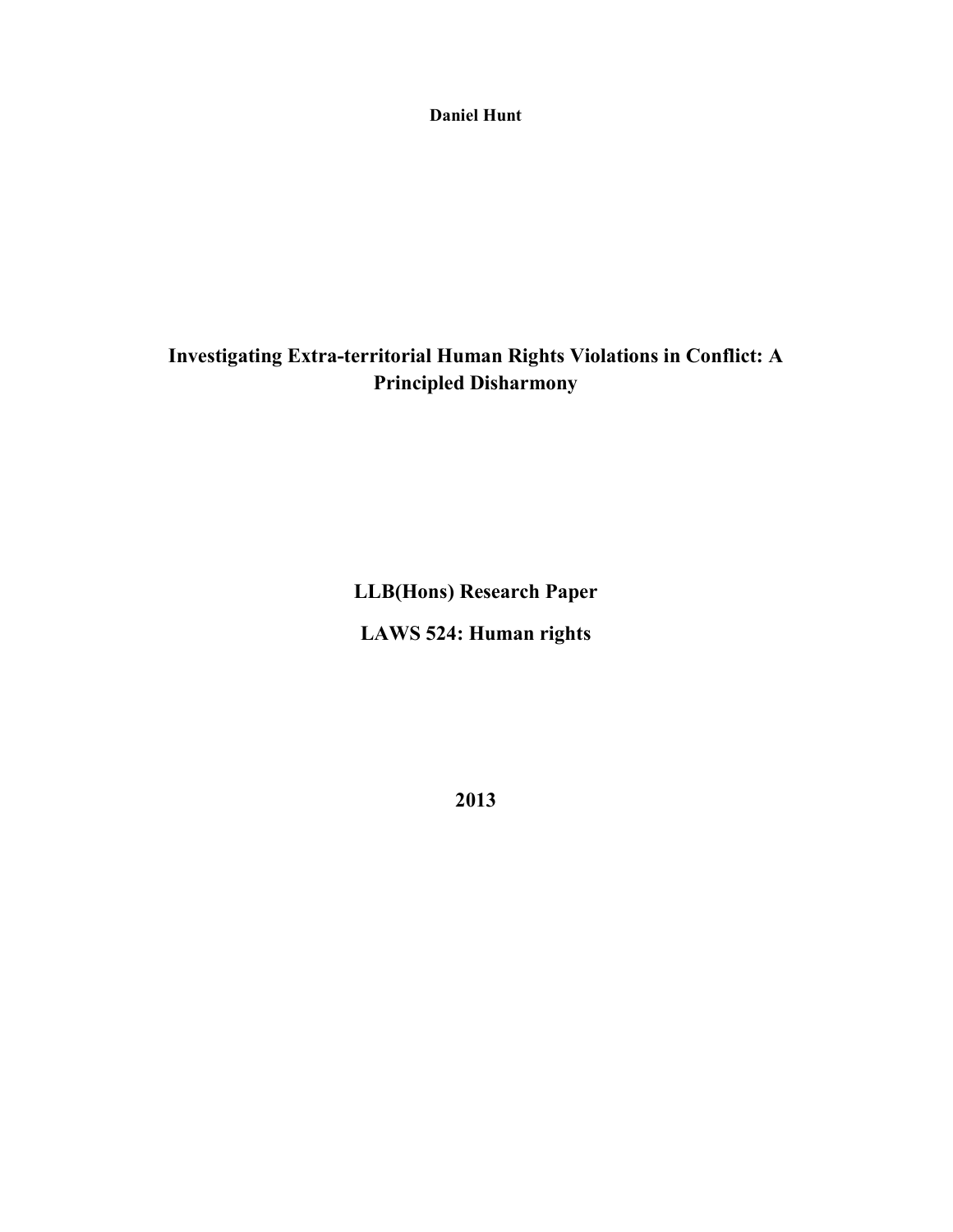## **Table of Contents**

| Abstract                                                                       | 1                |
|--------------------------------------------------------------------------------|------------------|
| <b>I</b> Introduction                                                          | 1                |
| II Previous Investigations and the ECHR's Legal Framework                      | $\boldsymbol{2}$ |
| A An Introduction to the Al-Skeini and Mousa litigation                        | $\overline{2}$   |
| <b>B</b> Previous Inquiries                                                    | $\overline{4}$   |
| C Effective Investigations in the ECHR                                         | $\overline{4}$   |
| 1 Article 2 and 3 Investigations                                               | 5                |
| <b>III The Procedural Duty at War</b>                                          | 10               |
| A Investigations in Northern Ireland                                           | 10               |
| B Inadequate Investigations in South-East Turkey                               | 11               |
| C Ineffective Investigations in the Land of Minerals                           | 14               |
| D Al-Skeini v United Kingdom                                                   | 17               |
| E Conceptualising the Right to an Effective Investigation                      | 19               |
| <b>IV Comparative Institutional Responses to Rights Violations in Conflict</b> | 23               |
| A Victims, Remedy and Truth                                                    | 23               |
| <b>B</b> International Criminal Law                                            | 30               |
| C Concluding Remarks on Comparative Institutional Mechanisms                   | 34               |
| V The Mousa Litigation                                                         | 37               |
| A Mousa (No $1$ )                                                              | 37               |
| 1 Judgments of the High Court and Court of Appeal                              | 38               |
| B The High Court's Decision in Mousa (No 2)                                    | 40               |
| 1 IHAT's Independence                                                          | 40               |
| 2 IHAT's Investigative Efficacy                                                | 41               |
| 3 The Content of Inquisitorial Investigations                                  | 43               |
| VI Elucidating the Tension in Extra-territorial Investigations                 | 45               |
| A The Basics of Inquiries and Inquests                                         | 45               |
| B The Procedural Duty through the Domestic Courts                              | 47               |
| <b>VII Conclusion</b>                                                          | 53               |
| <b>Bibliography</b>                                                            | 55               |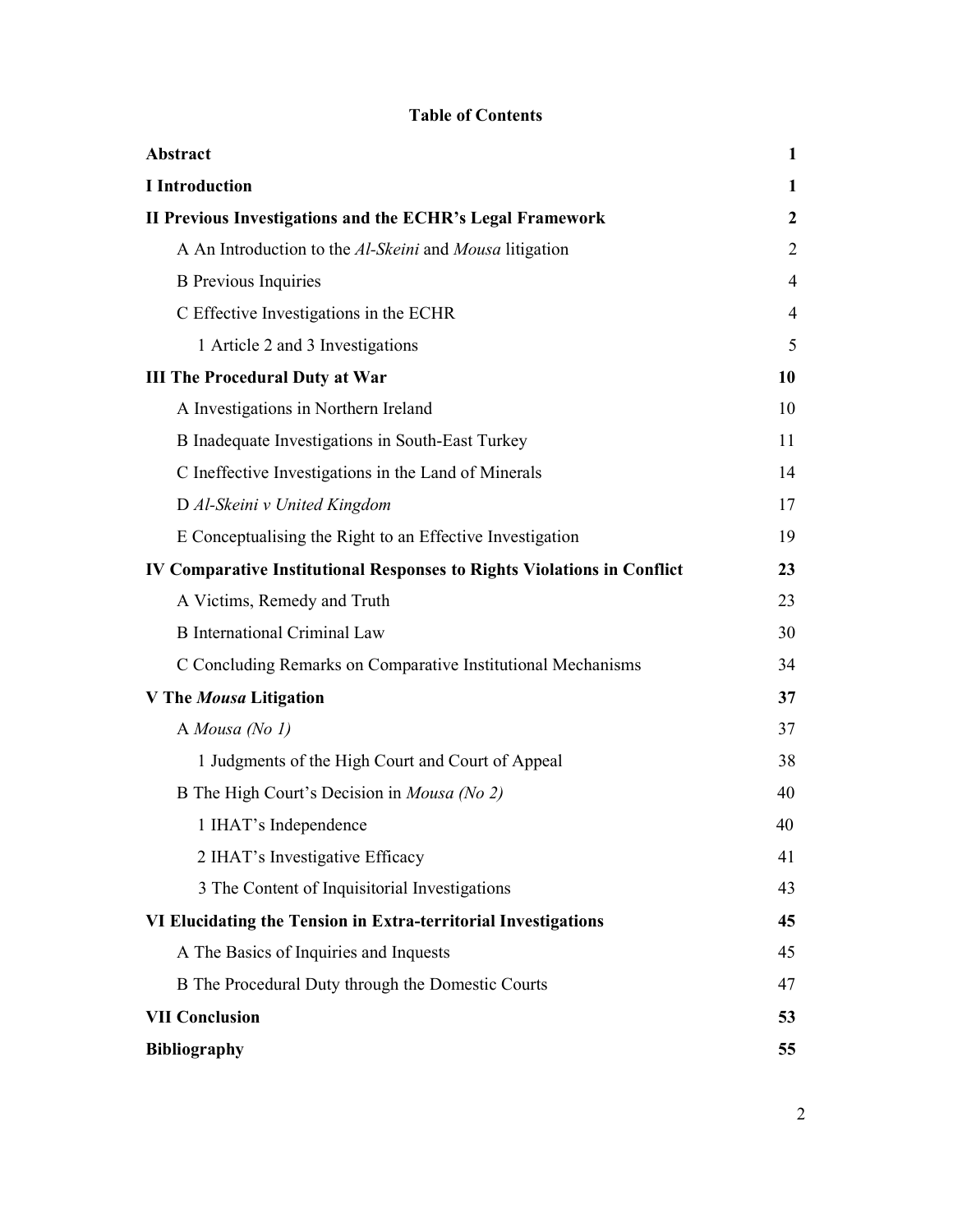#### *Abstract*

This paper discusses a sequence of litigation concerning attempts by Iraqi citizens to have the United Kingdom Government investigate their claims of ill-treatment and death by British soldiers during the six-year British occupation of Basra, Southern Iraq. This paper uses the litigation as a foil to examine broader issues arising from the extra-territorial application of the duty to effectively investigate rights violations under the European Convention on Human Rights, an unprecedented occurrence. Specifically, it compares the duty of effective investigation to comparative institutional responses to human rights violations in conflict. These mechanisms have developed a broader set of victimoriented objectives in dealing with violations and this paper argues the duty of effective investigation is comparatively deficient. It then looks at the manner in which the domestic courts have applied the duty, arguing that the various factors have driven the High Court to adopt a limited model of investigation.

**Key words**: European Convention on Human Rights; Right to life; Right to freedom from torture and ill-treatment; Duty of effective investigation

## *I Introduction*

 $\overline{a}$ 

In March 2013, in *R (Mousa) v Secretary of State for Defence* (*Mousa (No 2*)),<sup>1</sup> the United Kingdom High Court held that the manner by which the British government was executing its obligation to investigate cases of death and ill-treatment by British troops in Iraq was not in compliance with the standards of the European Convention on Human Rights (ECHR). Declining to order a single public inquiry as requested by the claimants', the High Court ordered the government to restructure its pre-existing investigative mechanism, the Iraq Historic Claims Tribunal (IHAT), and provided an investigative model to guide the government in this task and to comply with the requirements of the ECHR.

I argue that the model adopted by the High Court is a positive development in terms of its objective of identifying and potentially prosecuting individuals responsible for rights violations in Iraq. However, drawing from comparative institutional responses to severe rights violations in conflict I argue that the duty of effective investigation, as applied by the ECtHR and embodied in the High Court's approach, neglects wider victim-oriented objectives, despite their adoption being supported by the case law.

<sup>1</sup> *R (Mousa) v Secretary of State for Defence* [2013] EWHC 1412 (Admin) [*Mousa* (No 2)].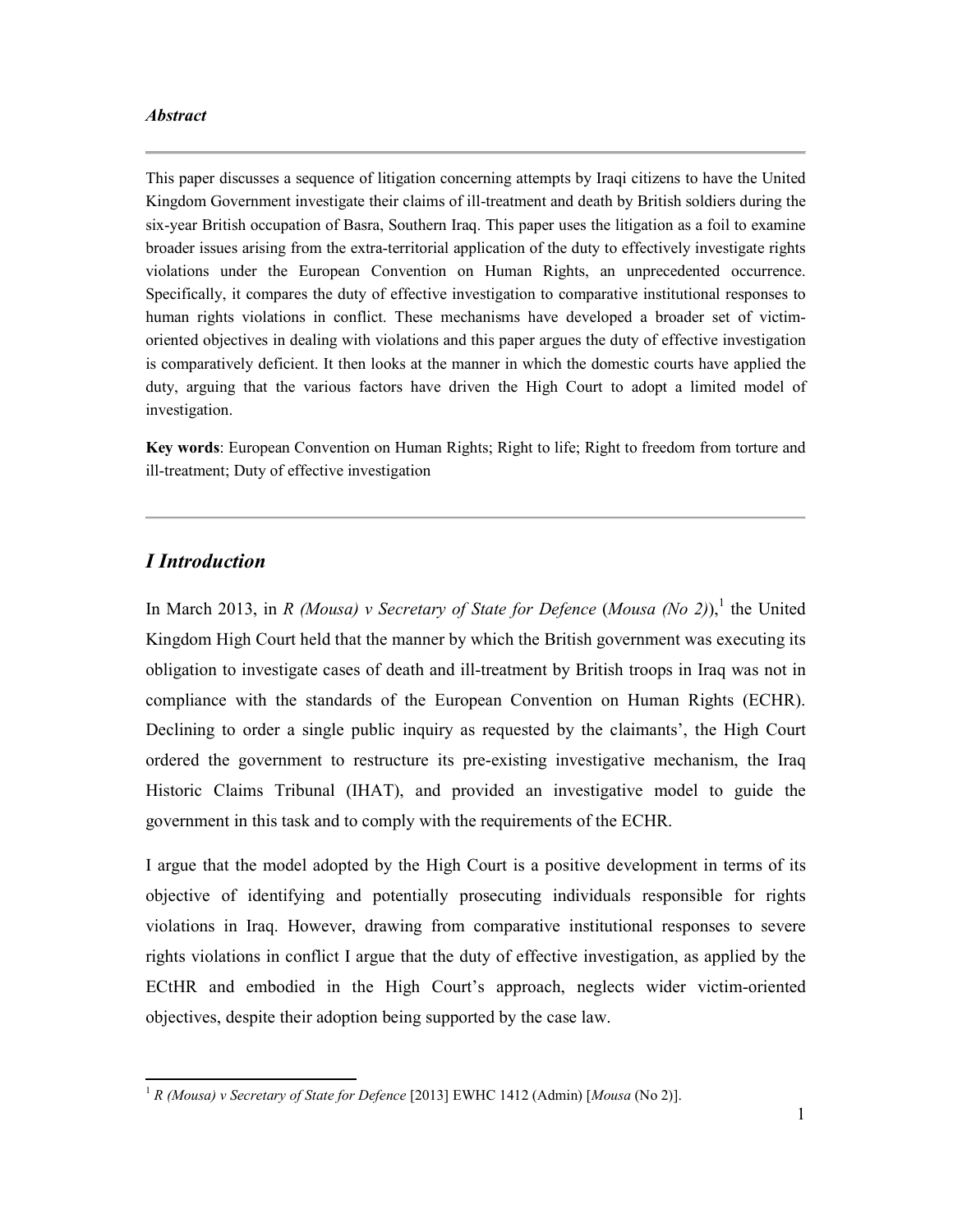After setting out the previous investigations and litigation that preceded *Mousa (No 2)*, this paper first analyses the ECtHR's previous case law from Northern Ireland, Turkey and Russia concerning the requirements of effective investigations in conflict. It demonstrates that, notwithstanding the exigencies of conflict, the standards of investigation remain high and the investigative duty thus presents a strong mechanism for ensuring individual accountability for rights abuses in conflict.

However, when assessed against comparative institutional approaches to rights violations that have incorporated objectives of victims' needs and restorative justice – namely, comparative human rights law, truth commissions and international criminal law – the procedural duty is deficient in its primary focus on individual accountability. Accordingly, when the duty of effective investigation is considered in relation to the nature of allegations faced in the Iraq investigations, which include "murder, manslaughter, the wilful infliction of serious bodily injury, sexual indignities, cruel, inhuman and degrading treatment and large scale violation of international humanitarian  $law^2$ , I argue that principles of victims' needs and restorative justice have a role to play.

The final part of this paper demonstrates that domestic United Kingdom case law supports a victim-oriented approach to investigating systemic rights violations like those in Iraq. The High Court however rejected a wider model of investigation in *Mousa (No 2)*. This demonstrates the limitations in the extra-territorial application of the procedural duty by domestic courts.

## *II Previous Investigations and the ECHR's Legal Framework*

The claims considered in this paper sit against a detailed factual background and legal framework. In order to adequately consider the procedural duty – its standards, purposes and rationales – in Iraq and against comparative institutional responses to human rights violations, it is necessary to briefly introduce the litigation and other forms of investigation that have preceded the claims in *Mousa (No 2).*

## *A An Introduction to the* **Al-Skeini** *and* **Mousa** *Litigation*

The Iraq investigations owe their existence to two interrelated strands of litigation which originate in the British government's March 2004 announcement that it would not establish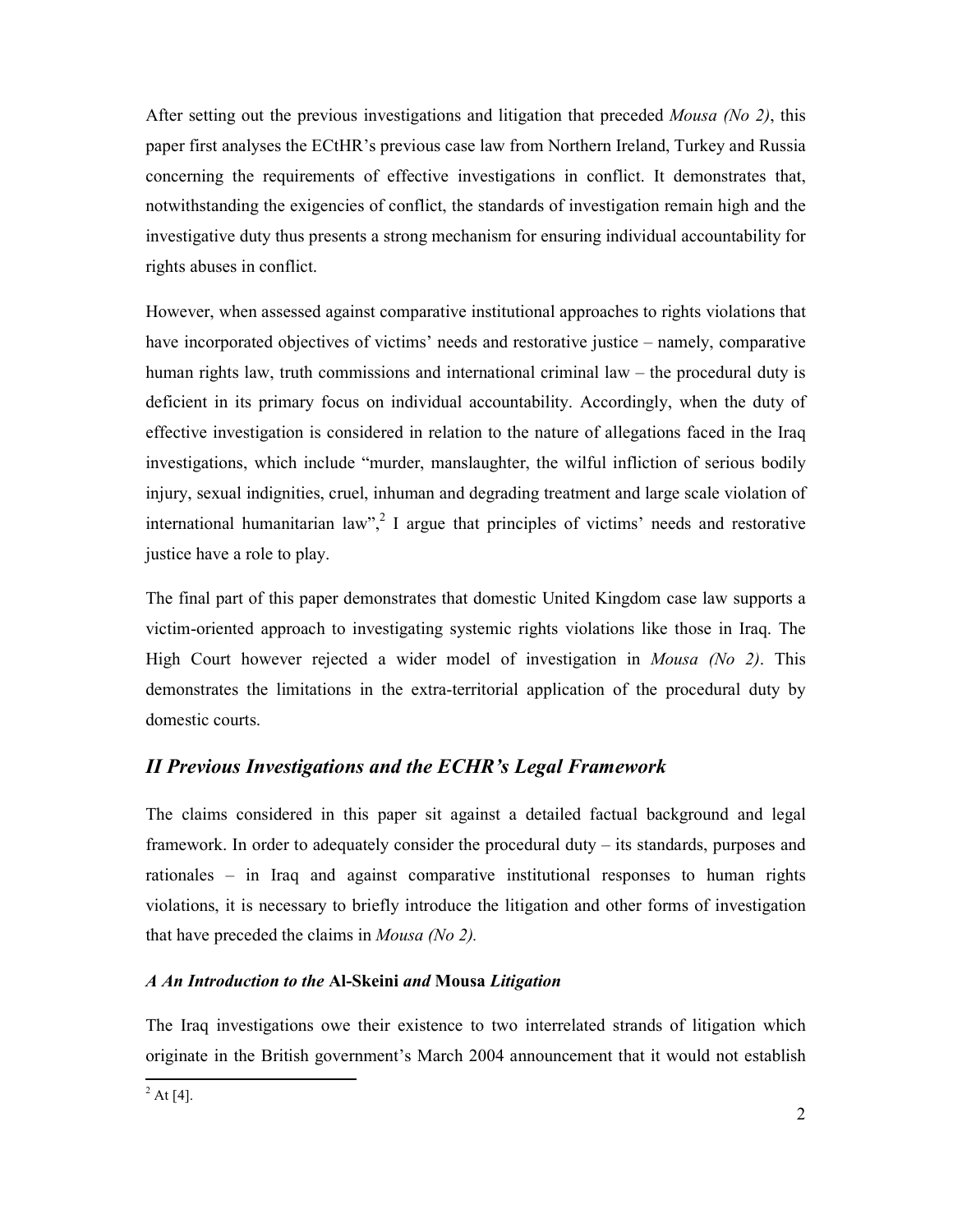independent inquiries into the deaths of 113 Iraqi citizens, killed by British soldiers either during patrol or in detention.<sup>3</sup> In the *Al-Skeini* litigation, relatives of the deceased applied for judicial review of the decision. Six test cases were chosen. Five concerned fatal shootings by soldiers on patrol while the sixth, Mr Baha Mousa, died following severe ill-treatment in British military custody. In 2007 the United kingdom House of Lords held that the ECHR's extra-territorial jurisdiction did not extend to any of the deaths except, following a concession by the Secretary of State, that of Baha Mousa.<sup>4</sup> In July 2011 the ECtHR held in *Al-Skeini v United Kingdom* that the ECHR applied extra-territorially to all the deaths and art 2 required an investigation in each case. $5$ 

The *Mousa* litigation begins in September 2010, prior to the ECtHR's *Al-Skeini* decision. In *Mousa (No 1)* the claimant, Mr Ali Zaki Mousa, represented 140 Iraqi citizens who alleged gross ill-treatment whilst in British military custody.<sup>6</sup> Prior to commencement of the proceedings, the Government accepted that these allegations raised an arguable case of serious ill-treatment and established IHAT to investigate the claims. *Mousa (No 1)* is the claimants' challenge to the Government's investigative mechanism, IHAT, and an attempt to secure a full public inquiry. In November 2011 the Court of Appeal allowed the application, holding that IHAT lacked sufficient independence. Without determining the necessity of a full public inquiry the Court of Appeal ordered IHAT to be restructured.<sup>7</sup>

Prior to the proceedings in *Mousa (No 2)*, IHAT's task increased immensely as a result of the ECtHR's afore-mentioned judgment in *Al-Skeini v United Kingdom*, which held that the ECHR applied to certain instances of ill-treatment and death allegedly caused by British troops in Basra, Iraq, during the 2003–2009 occupation.<sup>8</sup> IHAT was tasked with investigating these deaths as well as the ill-treatment cases. The number of deaths requiring investigation is estimated at 150 to 160, and those of ill-treatment to be as high as  $800.<sup>9</sup>$ 

The High Court's decision in *Mousa (No 2)* and its recently delivered follow-up decision that refines the nature of IHAT's reformed investigations are discussed in detail below.

 $3$  At [10].

<sup>4</sup> *R (Al-Skeini) v Secretary of State for Defence* [2007] UKHL 26, [2008] AC 153 at [6], [61] and [132]. 5 *Al-Skeini v United Kingdom* (2012) 53 EHRR 18 (Grand Chamber, ECHR).

<sup>6</sup> *R (Mousa) v Secretary of State for Defence* [2010] EWHC 3304 (Admin), [2011] UKHRR 268 [*Mousa* (No 1) (HC)] at [1].

<sup>7</sup> *R (Mousa) v Secretary of State for Defence* [2011] EWCA Civ 1334, [2012] HRLR 6 [*Mousa* (No 1) (CA)].

<sup>8</sup> *Al-Skeini v United Kingdom* (2012) 53 EHRR 18 (Grand Chamber, ECHR).

<sup>9</sup> *Mousa* (No 2), above n 1, at [3].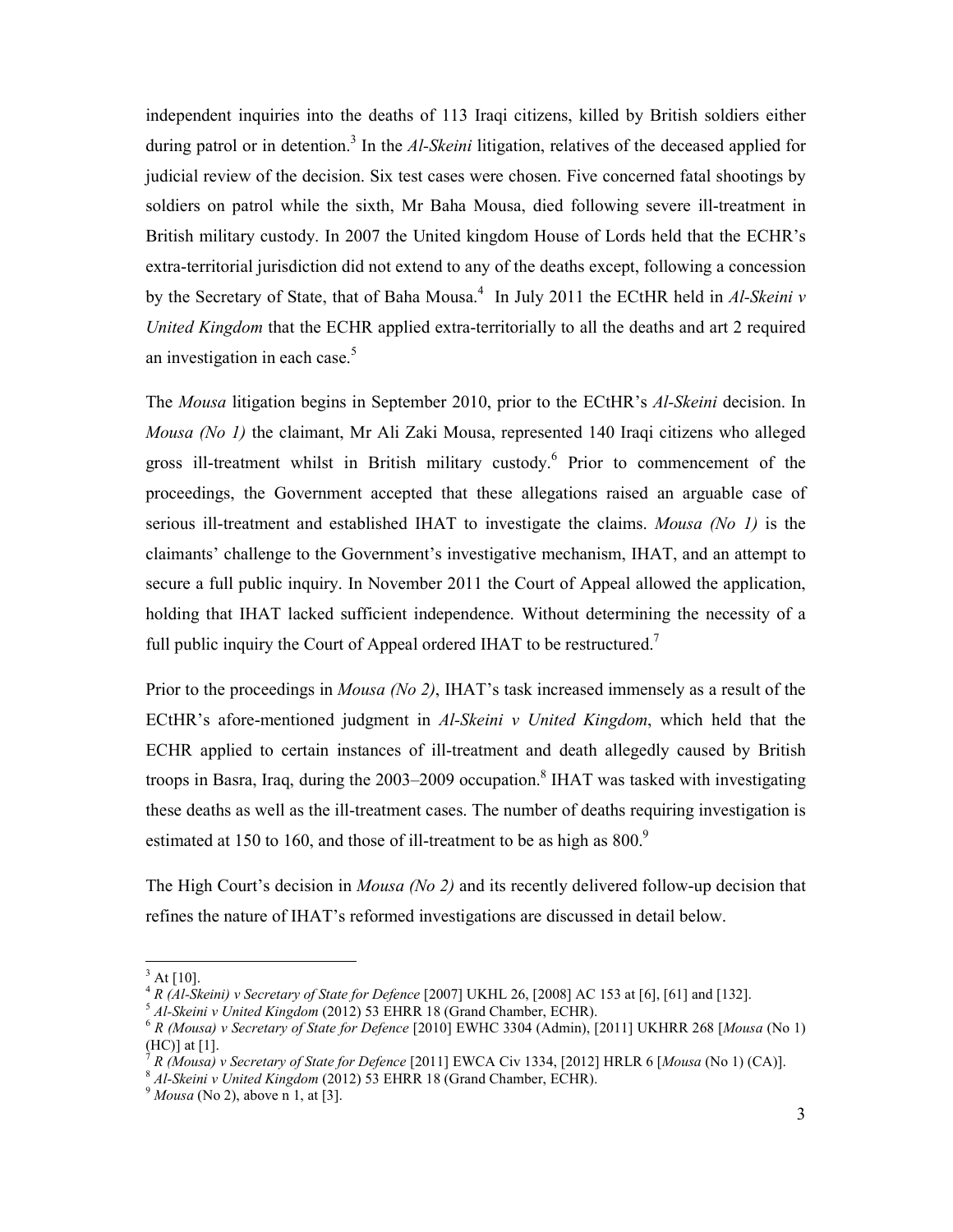### *B Previous Inquiries*

In addition to the IHAT investigations, the United Kingdom Government has established two public inquiries into specific incidents that occurred during the British military's time in Basra – the *Baha Mousa Inquiry* and the *Al Sweady Inquiry*. A combination of different types of investigation may satisfy the ECHR's procedural obligation to investigate deaths and illtreatment.<sup>10</sup> The scope, form and findings of these two inquiries therefore bear on the Government's overall compliance with its procedural obligation in Iraq.

The *Baha Mousa Inquiry* was established in May 2008 to inquire into the circumstances surrounding the death of a hotel receptionist, Mr Baha Mousa, and the treatment of others whilst detained in British custody in Basra, Iraq, in 2003. Its terms of reference additionally focused the inquiry on the particular military united involved in Mr Mousa's death.<sup>11</sup> The inquiry concluded with a three volume report, making 73 recommendations, published in September  $2011$ <sup>12</sup>

The still on-going *Al Sweady Inquiry* was established to inquire into allegations of illtreatment and unlawful killings by British soldiers in Majar-al-Kabir, Iraq, in 2004, after the Government conceded it was necessary during judicial review proceedings commenced by the relatives of those detained and allegedly killed and ill-treated by British soldiers.<sup>13</sup> Its terms of reference require investigation into allegations at issue in the judicial proceedings.<sup>14</sup>

## *C Effective Investigations in the ECHR*

This section of the paper provides a general introduction to the obligations imposed by the ECHR's art 2 and 3 procedural duty to effectively investigate certain cases of death and illtreatment. The practical operation of these standards is then given content by analysis of the duty's application in Northern Ireland, Turkey and Russia in the following section.

<sup>&</sup>lt;sup>10</sup> Discussed below at n 57.

<sup>11</sup> William Gage *The Baha Mousa Public Inquiry Report* (HC 1452–I, 8 September 2011) Vol I, at [1.4]; *Mousa*  (No 1) (HC), above n 6, at [20].

<sup>12</sup> William Gage *The Baha Mousa Public Inquiry Report* (HC 1452–III, 8 September 2011) vol III, at 1267– 1285. The Report is available at <http://www.bahamousainquiry.org/>

<sup>13</sup> *R (Al Sweady) v Secretary of State for Defence* [2009] EWHC 2387 (Admin), [2010] HRLR 2 at [11]

<sup>&</sup>lt;sup>14</sup> *Mousa* (No 1) (HC), above n 6, at [24]; see also Thayne Forbes "The Al Sweady Inquiry: Ruling Re: Terms of Reference" (12 March 2013) at [5] available at <http://www.alsweadyinquiry.org/>.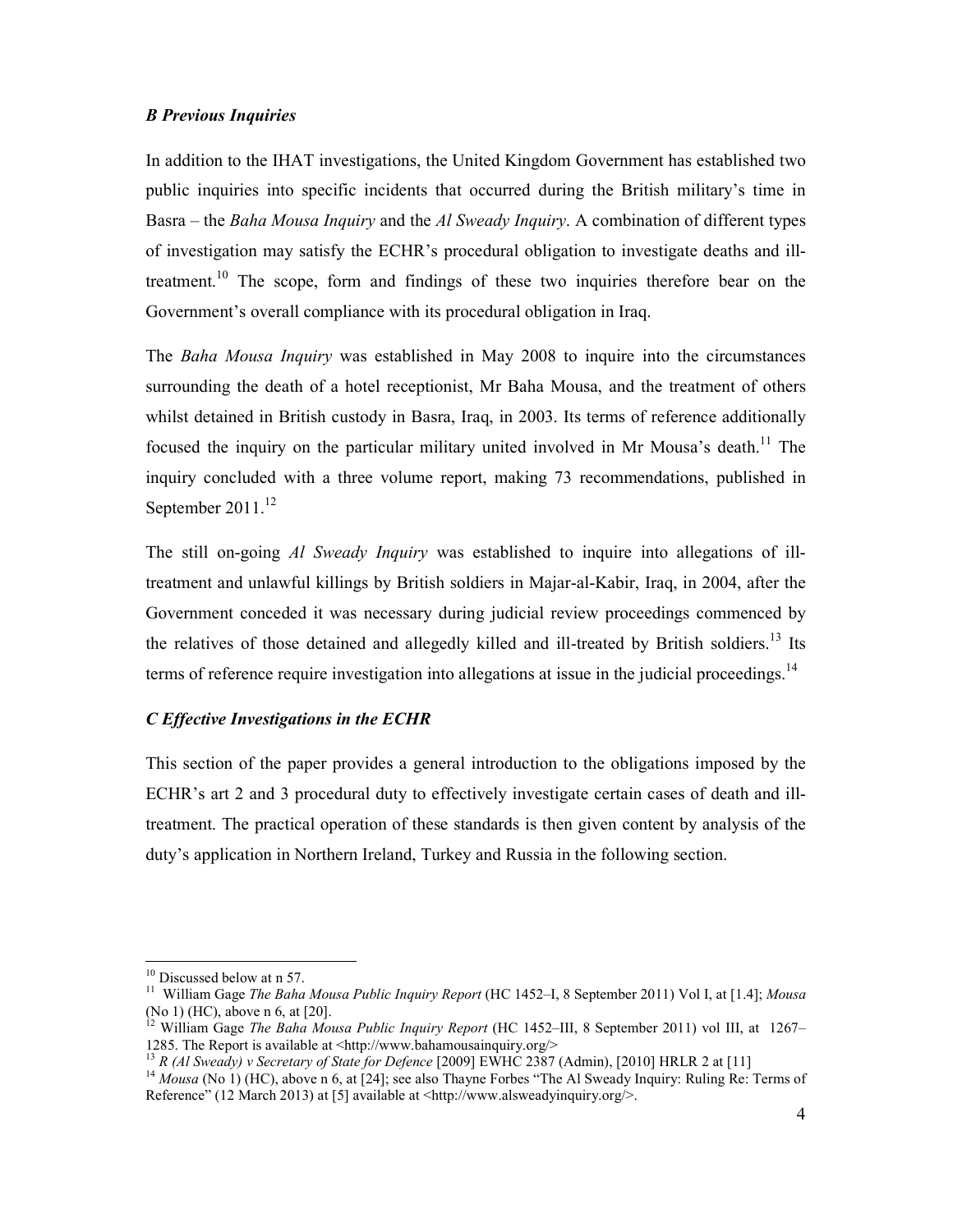### *1 Article 2 and 3 Investigations*

 $\overline{a}$ 

Article 2(1) of the ECHR provides that "everyone's right to life shall be protected by law."<sup>15</sup> The ECtHR has interpreted these words to impose on states a negative duty to refrain from the unlawful taking of life, and "also to take positive steps to protect the right to life in a variety of ways."<sup>16</sup> The primary, and general, positive obligation imposed on States is one of protection within reasonable means, and the ECtHR states: $17$ 

> … the first sentence of art 2(1) enjoins the state not only to refrain from the intentional and unlawful taking of life, but also to take appropriate steps to safeguard the lives of those within its jurisdiction.

States must establish an effective framework of laws, procedures, precautions and enforcement machinery that deters, prevents and sanctions offences against the person.<sup>18</sup> The framework of procedures and enforcement must include, where appropriate, means for criminal prosecution and civil redress.<sup>19</sup>

This expansive obligation arises from the ECtHR's "practical and effective" method of interpreting the ECHR,  $^{20}$  which aims to ensure the actual protection of ECHR rights and freedoms on the basis that "[s]tates cannot fulfil their duties under the Convention by simply remaining passive."<sup>21</sup> Where a death occurs in circumstances potentially engaging the state's responsibility, art 2 imposes: $^{22}$ 

<sup>&</sup>lt;sup>15</sup> Convention for the Protection of Human Rights and Fundamental Freedoms CETS 5 (signed 4 November 1950, entered into force 3 September 1953), art 2(1).

<sup>16</sup> *R (Smith) v Secretary of State for Defence* [2010] UKSC 29, [2011] 1 AC 1 at [133].

<sup>17</sup> *Chief Constable of Hertfordshire Police v Van Colle* [2008] UKHL 50, [2009] AC 225 at [28]; *Re McKerr*  [2004] UKHL 12, [2004] 1 WLR 807 at [19]; *LCB v United Kingdom* (1999) 27 EHRR 212 (ECHR) at [36]; and *Osman v United Kingdom* (1998) 29 EHRR 245 (Grand Chamber, ECHR) at [115].

<sup>18</sup> *R (Smith) v Secretary of State for Defence*, above n 16, at [201]; *R (Humberstone) v Legal Services Commission* [2010] EWCA Civ 1479, [2011] 1 WLR 1460 at [65] and [67]; *Chief Constable of the Hertfordshire Police v Van Colle*, above n 17, at [28]; *R (Middleton) v West Somerset Coroner* [2004] UKHL 10, [2004] 2 AC 182 at [2]; *Osman v United Kingdom*, above n 17, at [115]; see further Juliet Chevalier-Watts "Effective Investigations under Article 2 of the European Convention on Human Rights: Securing the Right to life or an Onerous Burden on a State?" (2010) 21(3) EJIL 701 at 702.

<sup>&</sup>lt;sup>19</sup> *R* (Smith) v Secretary of State for Defence, above n 16, at [203] per Lord Mance.

<sup>20</sup> *R (Amin) v Secretary of State for the Home Department* [2003] UKHL 51, [2004] 1 AC 653 at [18]; *Salman v Turkey* (2002) 34 EHRR 425 (Grand Chamber, ECHR) at [97]; *Jordan v United Kingdom* (2001) 37 EHRR 52 (Section III, ECHR) at [102]; and *Đlhan v Turkey* (2002) 34 EHRR 36 (Grand Chamber, ECHR) at [91].

Alistair Mowbray "The Creativity of the European Court of Human Rights" (2005) 5(1) HRL Rev 57 at 78; see also Chevalier-Watts "Effective Investigations under Article 2 of the European Convention on Human Rights", above n 18, at 703.

<sup>22</sup> *Öneryildiz v Turkey* (2004) 39 EHRR 12 (Grand Chamber, ECHR) at [91].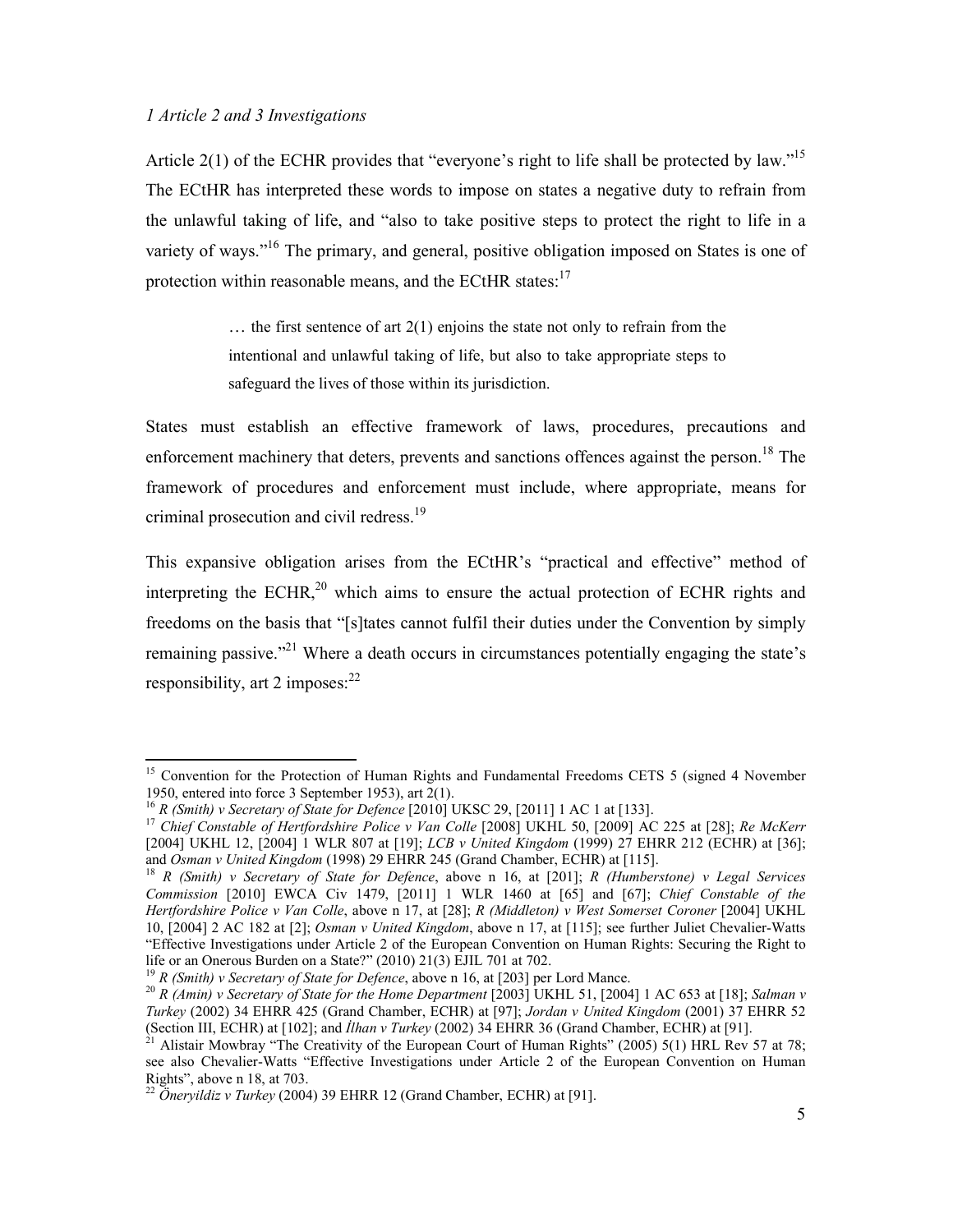… a duty for the state to ensure by all means at its disposal, an adequate response – judicial or otherwise – so that the legislative or administrative framework set up to protect the right to life is properly implement.

This gives rise to the second positive obligation imposed by art  $2$  – the right to an effective investigation. This procedural obligation is inextricably intertwined with the primary positive obligation to protect. The necessary legal framework must ensure an "independent and impartial investigation procedure that satisfies certain minimum standards as to effectiveness."<sup>23</sup> The ECtHR implied the procedural obligation in the case of  $McCann$  v *United Kingdom* (*McCann*) "in order to make sure that [the substantive obligation] is effective in practice".<sup>24</sup> *McCann* concerned the fatal shooting of three terrorist suspects by British military Special Forces in Gibraltar. In reading the procedural duty into art 2, the ECtHR stated:<sup>25</sup>

> … a general legal prohibition of arbitrary killing by the agents of the State would be ineffective, in practice, if there existed no procedure for reviewing the lawfulness of the use of lethal force by State authorities. The obligation to protect the right to life … read in conjunction with the State's general duty under Article 1 … requires by implication that there should be some form of effective official investigation when individuals have been killed as a result of the use of force by, inter alios, agents of the state.

*McCann* established that alleged violations of the right to life required strict scrutiny and review.<sup>26</sup> This standard of review applied to the procedures and investigation following death, and, as stressed by the ECtHR, the broader circumstances of a death.<sup>27</sup> The procedural obligation is most stringent in circumstances where, like those in the *Mousa* litigation, persons

<u>.</u>

<sup>23</sup> *Öneryildiz v Turkey*, above n 22, at [94]; *Jordan v United Kingdom*, above n 20, at [105]–[109]; and *Edwards v United Kingdom* (2002) 35 EHRR 487 (Section III, ECHR) at [69]–[71].

<sup>24</sup> *McCann v United Kingdom* (1995) 21 EHRR 97 (Grand Chamber, ECHR) at [161]; See generally *Al-Skeini v United Kingdom*, above n 5, at [163]; *R (Smith) v Secretary of State for Defence*, above n 16, at [200] per Lord Mance; *R (Middleton) v West Somerset Coroner*, above n 18, at [5].

<sup>25</sup> *McCann v United Kingdom*, above n 24, at [161].

<sup>&</sup>lt;sup>26</sup> Fionnuala Ni Aolain "Truth telling, accountability and the right to life in Northern Ireland" (2002) 5 EHRLR 572 at 577.

 $^{27}$  At 577.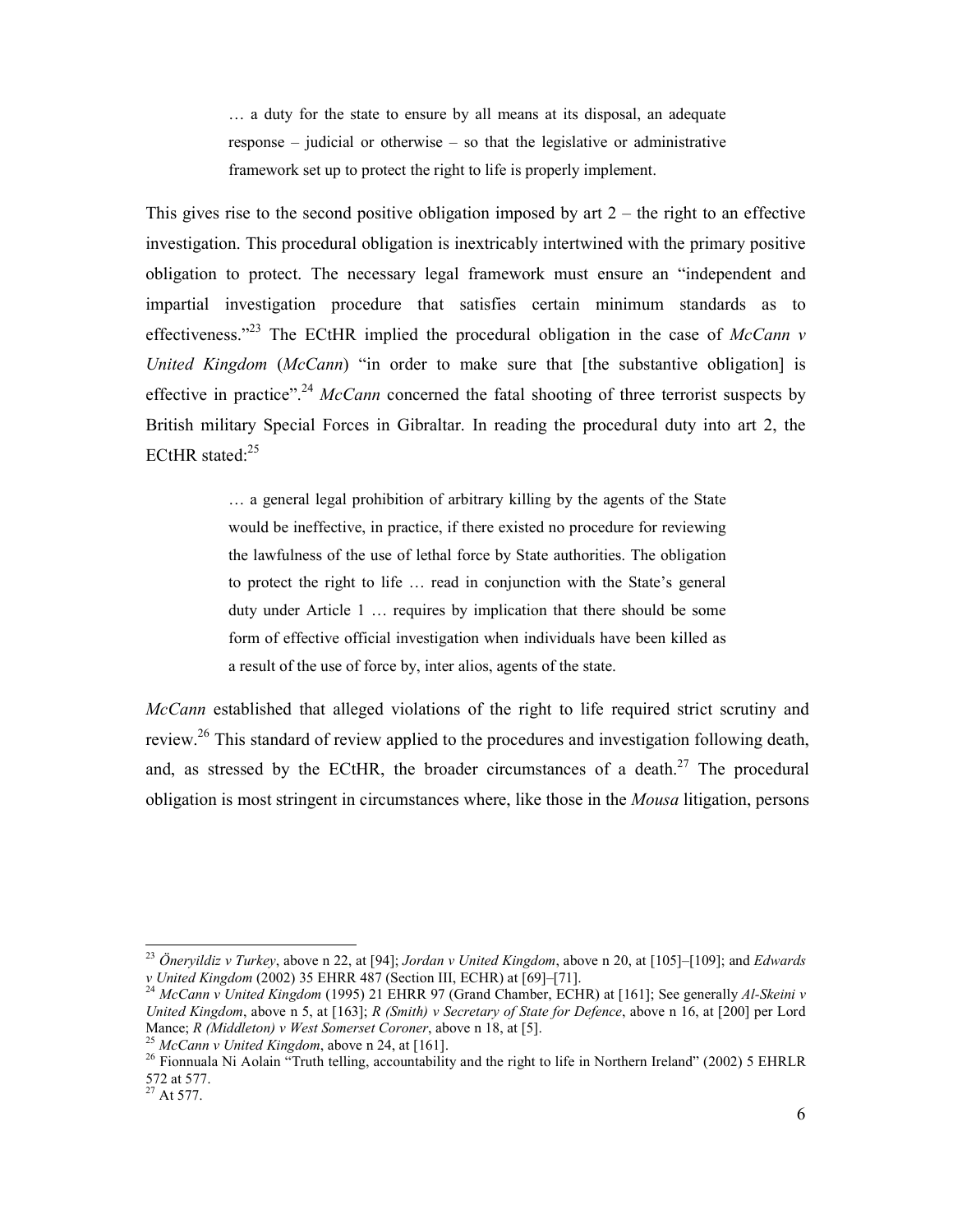have been killed by state agents' use of force.<sup>28</sup> The essential purpose of investigation, as commonly phrased by the ECtHR, is to: $29$ 

> … secure the effective implementation of the domestic laws safeguarding the right to life, and in those cases involving State agents or bodies, to ensure their accountability for deaths occurring under their responsibility.

In order to be considered effective, the investigation must be "capable of leading to the determination of whether the particular force used was or was not justified in the circumstances and to the identification and punishment of those responsible."<sup>30</sup> This includes the existence of justification for an individual state agent's use of force, to responsibility for any systemic failure to protect life.<sup>31</sup> Defects that undermine the capacity for identification of the responsible parties breach this standard. $32$ 

Article 3 also imposes an obligation to ensure that there is an effective, prompt and independent investigation into claims of ill-treatment in violation of art 3. As with the procedural duty under art 2, the ECtHR implied this obligation by interpreting art 3 in conjunction with the obligation owed by States in art 1 to "secure to everyone within [their] jurisdiction" ECHR rights.<sup>33</sup> Equally, an investigation under art 3 must be:<sup>34</sup>

> … capable of leading to the identification and punishment of those responsible. Otherwise, the general legal prohibition of torture and inhuman and degrading treatment and punishment would, despite its fundamental importance, be ineffective in practice and it would be possible in some cases for agents of the State to abuse the rights of those within their control with virtual impunity.

<u>.</u>

<sup>28</sup> *McCann v United Kingdom*, above n 24, at [161].

<sup>29</sup> *Al-Skeini v United Kingdom*, above n 5, at [163]; *Nachova v Bulgaria* (2006) 42 EHRR 43 (Grand Chamber, ECHR) at [110]; and *Jordan v United Kingdom*, above n 20, at [105].

<sup>30</sup> *Ramsahai v Netherlands* (2008) 46 EHRR 43 (Grand Chamber, ECHR) at [321]; and *Nachova v Bulgaria*, above n 29, at [113].

<sup>&</sup>lt;sup>31</sup> *R (Hurst) v Commissioner of Police of the Metropolist* [2007] UKHL 726, [2007] 2 WLR 726 at [28].

<sup>32</sup> *Al-Skeini v United Kingdom*, above n 5, at [166]; *Bazorkina v Russia* (69481/01) Section I, ECHR 26 July 2006 at [118].

<sup>33</sup> *Özkan v Turkey* (21689/93) Section II, ECHR 6 April 2004 at [358].

<sup>34</sup> *Assenov v Bulgaria* (1999) 28 EHRR 652 (ECHR) at [102].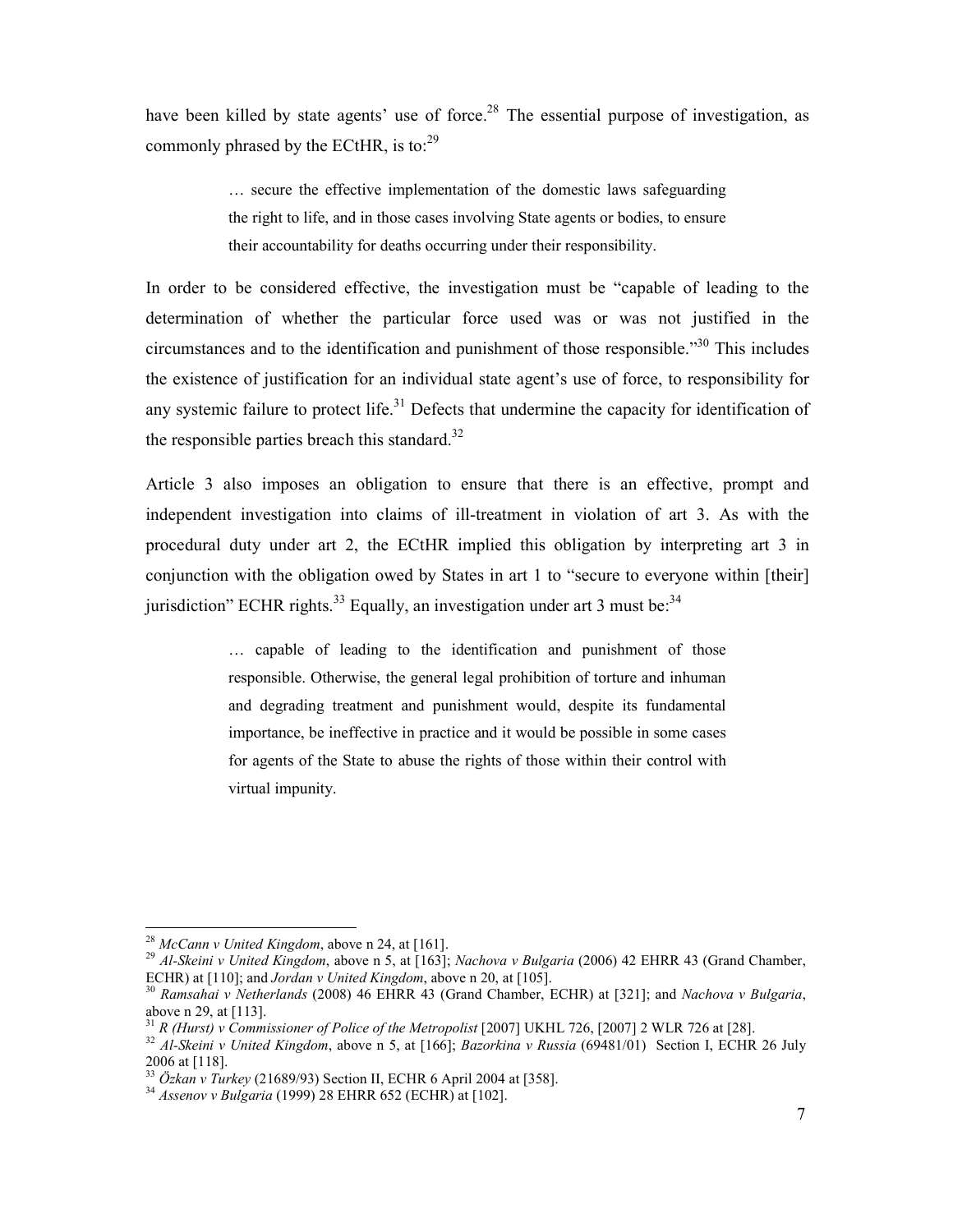A failure to undertake an investigation where a claimant raises an arguable case of illtreatment breaches art  $3^{35}$ . Though the ECtHR has indicated investigations into allegations of ill-treatment fall to be dealt with under art 13, the ECHR's remedial provision, $36$  more recently the ECtHR has applied a similar scope to the investigative duties under articles 2 and  $3<sup>37</sup>$  Accordingly, the essential requirements of an ECHR compliant effective investigation under arts 2 and 3 are the same. $38$ 

In order to be considered effective an investigation must satisfy a number of criteria. Once aware of a death falling within art 2 or arguable ill-treatment in breach of art 3, state authorities must proactively investigate and cannot wait for next of kin to request investigation.<sup>39</sup> That investigation must be reasonably expeditious and prompt.<sup>40</sup> More broadly, the legal system must operate expeditiously in practice so that the courts may complete a timely examination of each case's individual merits.<sup>41</sup> The reasonable expedition requirement is vital to both ensuring public confidence in state authorities' compliance with the rule of law and in order to preclude the perception of State tolerance of or collusion in unlawful acts. $42$ 

The body responsible for the investigation must be independent of the persons involved in the death.<sup>43</sup> This entails institutional, hierarchical and practical independence.<sup>44</sup> The ECtHR has held this standard to have been breached where, for instance, an investigation is carried out by the colleagues of the implicated party.<sup>45</sup> Independent supervision of such an investigation is also insufficient.<sup>46</sup>

<sup>35</sup> *Selmouni v France* (2000) 29 EHRR 403 (Grand Chamber, ECHR) at [79]; see also Richard Clayton and Hugh Tomlinson (eds) *The Law of Human Rights* (2nd ed, Oxford University Press, Oxford) vol 1 at [8.74]– [8.76].

<sup>36</sup> *Đlhan v Turkey*, above n 20, at [92]–[93].

<sup>37</sup> David Harris and others (eds) *Law of the European Convention on Human Rights* (2nd ed, Oxford University Press, Oxford, 2009) at 109–110.

<sup>38</sup> *DJ v Croatia* (42418/10) Section I, ECHR 24 July 2012 at [85]; *Mousa (No 1)* (CA), above n 7, at [12]–[13].

<sup>39</sup> *Jordan v United Kingdom*, above n 20, at [105]; *Edwards v United Kingdom*, above n 23, at [69].

<sup>40</sup> *Al-Skeini v United Kingdom*, above n 5, at [167]; *Isayeva v Russia* (2005) 41 EHRR 38 (Section I, ECHR) at [213].

<sup>41</sup> *Calvelli v Italy* (32967/96) Grand Chamber, ECHR 17 January 2002 at [53].

<sup>42</sup> *Isayeva v Russia*, above n 40 at [213]; *Jordan v United Kingdom*, above n 20, at [213].

<sup>43</sup> *Bazorkina v Russia*, above n 32, at [118]; *Nachova v Bulgaria*, above n 29, at [112].

<sup>44</sup> *Al-Skeini v United Kingdom*, above n 5, at [167]; *Ramsahai v Netherlands*, above n 30, at [325]; *McKerr v United Kingdom* (2002) 24 EHRR 20 (Section III, ECHR) at [128].

<sup>45</sup> *Ramsahai v Netherlands*, above n 30, at [337].

<sup>46</sup> *Ramsahai v Netherlands*, above n 30, at [337]; *McKerr v United Kingdom*, above n 44, at [128].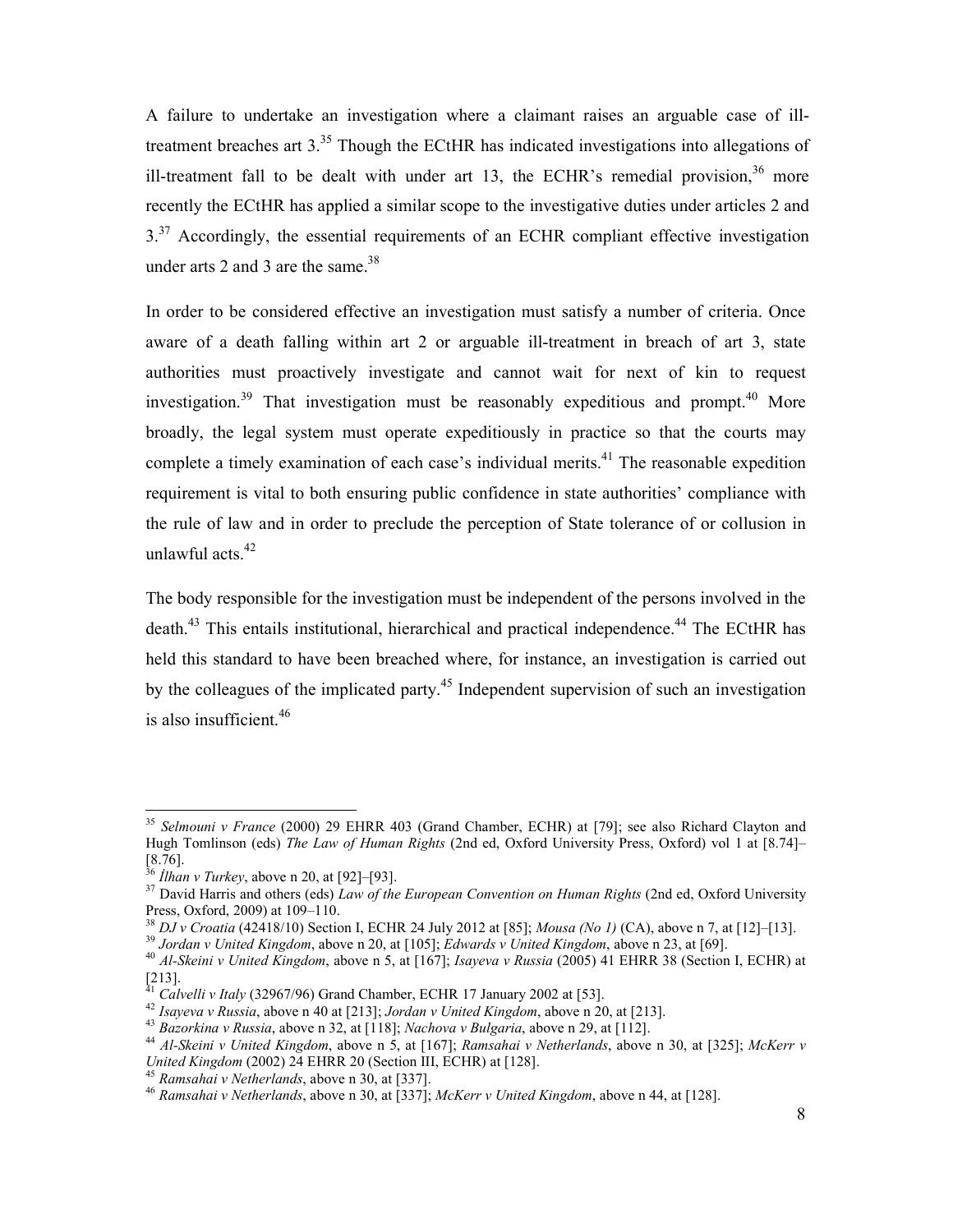The investigative duty is an obligation of means, not result, and its content varies according to circumstance.<sup>47</sup> State authorities must take steps reasonably open to them to secure relevant evidence.<sup>48</sup> This includes "eye-witness testimony, forensic evidence and, where appropriate, an autopsy which provides a complete and accurate record of injury and an objective analysis of clinical findings, including cause of death.<sup>149</sup>

All this must occur by means of a public investigation that is subject to sufficient public scrutiny.<sup>50</sup> As with the other standards of investigation, this requirement is to ensure public confidence in state agents' adherence to the rule of law and provide accountability not only in theory, but practice.<sup>51</sup> The requisite level of public scrutiny varies with circumstance, but must preclude the risk of a cover-up by state authorities.<sup>52</sup> Additionally, next of kin must be involved in the processes of investigation to the "extent necessary to safeguard his or her legitimate interests".<sup>53</sup> This can include access to the investigation and court documents or notification of decisions whether to prosecute,<sup>54</sup> or access to investigation files and provision of a reasoned decision following appeal proceedings where the decision to not prosecute the Police officer responsible for a death is challenged.<sup>55</sup>

These minimum standards allow a degree of flexibility.<sup>56</sup> In addition, when the procedural obligation is triggered, it is wise to keep in mind that it may be satisfied by different forms of investigation – including inquests, public inquiry and criminal proceedings, whether alone or in combination – so long as these minimum standards are met.<sup>57</sup> These are the minimum standards of investigation. The next part of this paper examines these standards in practice where the investigation duty has been applied to deaths and ill-treatment during conflict.

<sup>47</sup> *Al-Skeini v United Kingdom*, above n 5, at [166]; *Ramsahai v Netherlands*, above n 30, at [324]; *R (Goodson) v HM Coroner for Bedfordshire & Luton* [2004] EWHC 2931 (Admin), [2006] 1 WLR 432 at [59(iv)].

<sup>48</sup> *Bazorkina v Russia*, above n 32, at [118].

<sup>49</sup> *Al-Skeini v United Kingdom*, above n 5, at [166].

<sup>50</sup> *Ramsahai v Netherlands*, above n 30, at [321]; *Nachova v Bulgaria*, above n 29, at [140]; *Isayeva v Russia*, above n 40, at [213].

<sup>51</sup> *Ramsahai v Netherlands*, above n 30, at [321] and [353]; *Nachova v Bulgaria*, above n 29, at [140].

<sup>52</sup> *Ramsahai v Netherlands*, above n 30, at [354].

<sup>53</sup> *Jordan v United Kingdom*, above n 18, at [109].

 $^{54}$  At [109].

<sup>55</sup> *Ramsahai v Netherlands*, above n 30, at [354].

<sup>56</sup> *R (D) v Secretary of State for the Home Department* [2006] EWCA Civ 143, [2006] 3 All ER 946 at [10]; *R (Goodson) v HM Coroner for Bedfordshire & Luton*, above n 47, at [68].

<sup>57</sup> *R (Smith) v Secretary of State for Defence*, above n 16, at [205].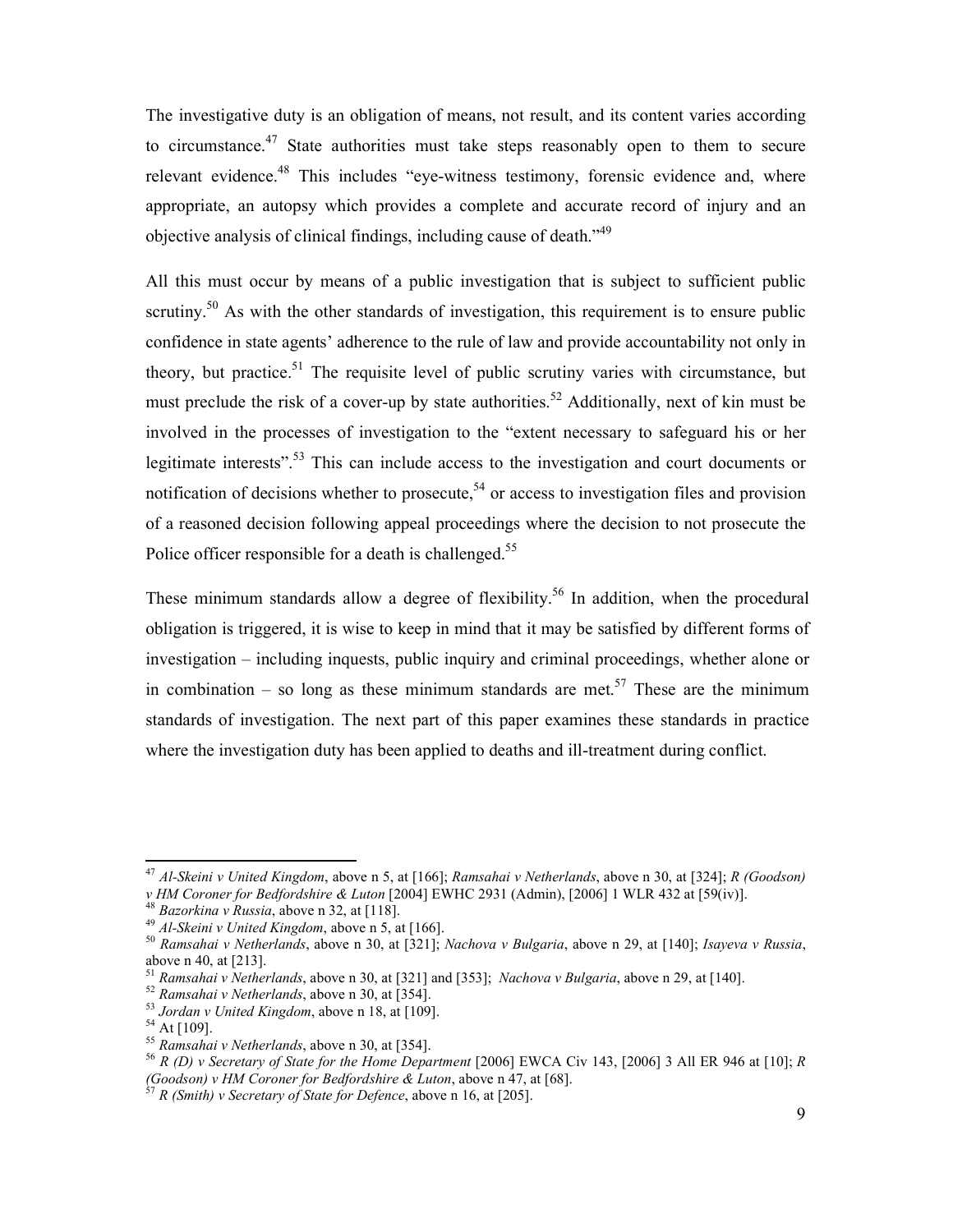## *III The Procedural Duty at War*

The investigative duty is born out of conflict. *McCann* concerned the deaths of Irish Republican Army members in Gibraltar. Much of Strasbourg's jurisprudence concerning the procedural duty concerns anti-insurgency operations conducted by military and security forces in Russia, Turkey and Northern Ireland. This section demonstrates that, notwithstanding the exigencies of conflict, the standard of investigation required by arts 2 and 3 remains high.

## *A Investigations in Northern Ireland*

The key Northern Ireland cases are a quintet concerning alleged violations of art 2 by Police and Military forces in the 1980s. In each of the four joined cases – *Jordan*, *Kelly*, *McKerr* and *Shanaghan v United Kingdom* – the ECtHR applied the same procedural standards and unanimously held that the deceased's right to life had been violated by the state's failure to conduct an effective investigation.<sup>58</sup>

In each case the ECtHR criticised pervasive defects in Northern Ireland's institutional processes for the investigation of deaths. The initial Police investigations into each death lacked independence.<sup>59</sup> The Director of Public Prosecution's decisions to refrain from prosecution, based on defective Police investigations, were thus tainted and made without public scrutiny.<sup>60</sup> Subsequent inquests were also defective in many respects. Individually and collectively these procedural elements failed to satisfy art 2.

The ECtHR severely criticised the Coroner's inquest procedure in each case. Inquests were delayed,<sup>61</sup> one for ten years before its ultimate abandonment.<sup>62</sup> The inability to compel testimony by responsible officers prevented determination of the facts and legality of the use

<sup>58</sup> *Jordan v United Kingdom*, above n 20, at [105]–[109]; *McKerr v United Kingdom*, above n 44, at [111]– [115]; *Kelly v United Kingdom* (30054/96) Section III, ECHR 4 May 2001 at [91]–[98]; *Shanaghan v United Kingdom* (37715/97) Section III, ECHR 4 May 2001 at [88]–[92]; See generally Fionnuala Ni Aolain "Truth telling, accountability and the right to life in Northern Ireland", above n 26, at 572–590.

<sup>59</sup> *Jordan v United Kingdom*, above n 20, at [120]; *Kelly v United Kingdom*, above n 58, at [114]–[115]; *McKerr v United Kingdom*, above n 44, at [128]; *Shanaghan v United Kingdom*, above n 58, at [105].

<sup>60</sup> *Jordan v United Kingdom*, above n 20, at [122]–[124]; *Kelly v United Kingdom*, above n 58, at [116]–[118]; *McKerr v United Kingdom*, above n 44, at [130]–[132]; *Shanaghan v United Kingdom*, above n 58, at [108].

<sup>61</sup> *Jordan v United Kingdom*, above n 20, at [140]; *Kelly v United Kingdom*, above n 58, at [134]; *Shanaghan v United Kingdom*, above n 58, at [119].

<sup>62</sup> *McKerr v United Kingdom*, above n 44, at [152]–[155].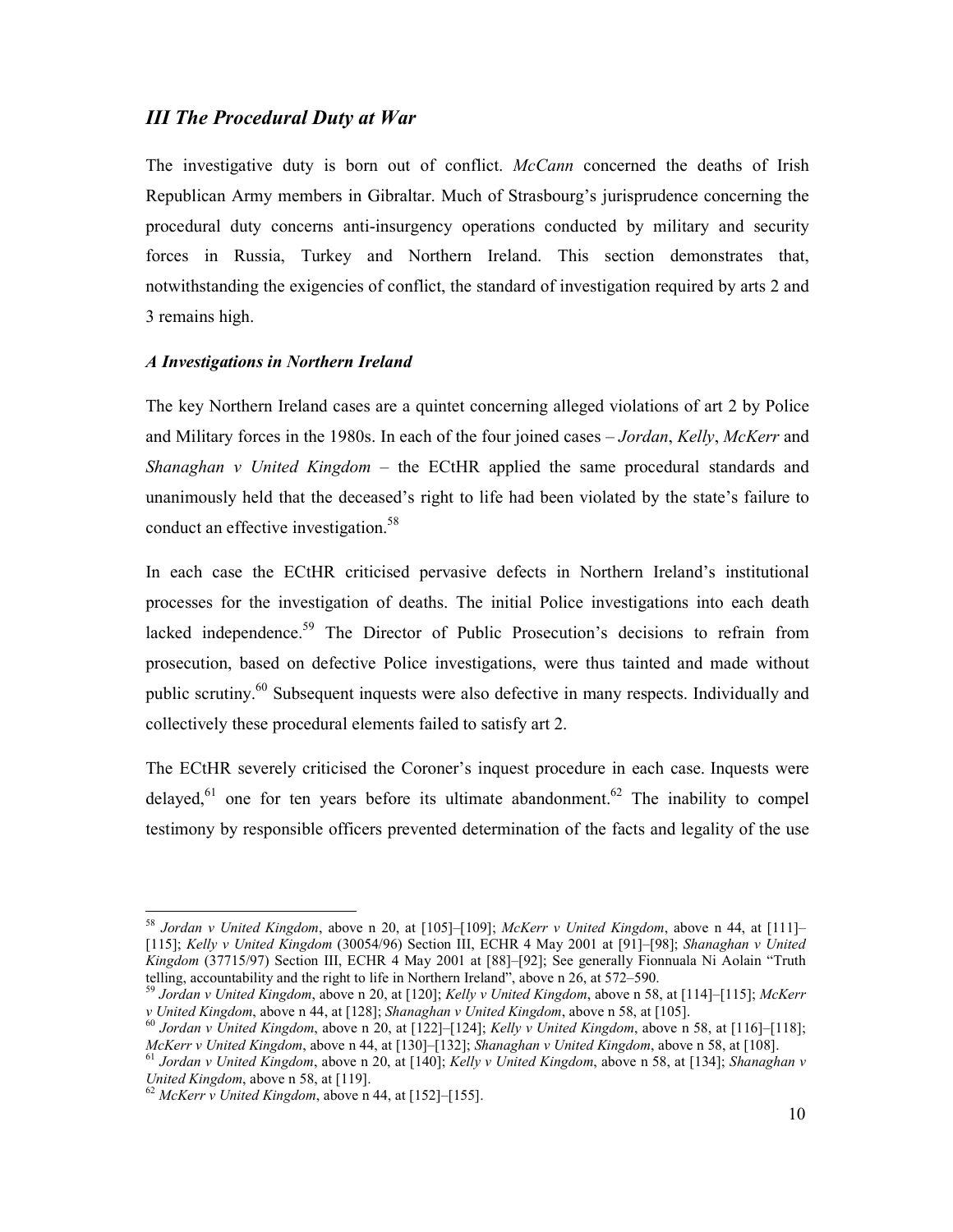of force.<sup>63</sup> Victim's families were not provided legal aid or witness statements, preventing their effective participation.<sup>64</sup> Finally, inquests could not provide a verdict of "unlawful" death", which would require the DPP to reconsider their decision not to prosecute, precluding any contribution to the "identification or prosecution of any criminal offences".<sup>65</sup>

The ECtHR affirmed the wider object of procedural protection – requiring processes that protect and ensure rights – inherent in the procedural duty. In *McKerr v United Kingdom*, forced delays and attempts to conceal information cast legitimate doubt on the process's integrity, from investigation to trial.<sup>66</sup> In such cases, art 2 demanded wider scrutiny of these matters to ensure the criminal trial had not been undermined.<sup>67</sup> Breach of the procedural duty followed where the successive inquest could not assess these wider matters.<sup>68</sup>

In all cases the ECtHR lamented the pernicious effect the climate of closed justice which engendered these defects had on the procedural duty's broader rationales. Procedural ineffectiveness and opacity obstructed the object of defusing public perception of state agents' impunity.<sup>69</sup> Inquests could not examine credible allegations of collusion between security forces and state agents.<sup>70</sup> Non-disclosure of the reasons for deciding killings were lawful undermined public confidence in state authorities' adherence to the rule of law.<sup>71</sup> Overall, the institutional structure, antithetical to aims of open justice, lacked the capacity to "safeguard against the dangers of introspective investigations leading to secret reports.<sup> $2$ </sup>

The ECtHR used this jurisprudence to emphasise the importance of four principles that carry through the case-law: expediency, independence, official sanction and openness.<sup>73</sup> Each goes to the investigative duty's role in ensuring public confidence in state accountability,

<sup>63</sup> *Jordan v United Kingdom*, above n 20, at [127]; *Kelly v United Kingdom*, above n 58, at [137]; and *McKerr v United Kingdom*, above n 44, at [144].

<sup>64</sup> *Jordan v United Kingdom*, above n 20, at [134]; *McKerr v United Kingdom*, above n 44, at [147]–[148]; and *Shanaghan v United Kingdom*, above n 58, at [117].

<sup>65</sup> *Jordan v United Kingdom*, above n 20, at [129]–[131]; *Kelly v United Kingdom*, above n 58, at [123]–[124]; *McKerr v United Kingdom*, above n 44, at [145]; and *Shanaghan v United Kingdom*, above n 58, at [113].

<sup>66</sup> *McKerr v United Kingdom*, above n 44, at [127] and [128].

<sup>67</sup> At [137].

 $68$  At [143].

 $^{69}$  *Jordan v United Kingdom*, above n 20, at [144].

<sup>70</sup> *Shanaghan v United Kingdom*, above n 58, at [111].

<sup>71</sup> *Jordan v United Kingdom*, above n 20, at [124]; *McKerr v United Kingdom*, above n 44, at [157]; and *Shanaghan v United Kingdom*, above n 58, at [108].

<sup>72</sup> Alistair Mowbray *The Development of Positive Obligations under the European Convention on Human Rights by the European Court of Human Rights* (Hart Publishing, Oxford, 2004) at 38.

<sup>&</sup>lt;sup>73</sup> Chevalier-Watts "Effective Investigations under Article 2 of the European Convention on Human Rights", above n 20, at 713.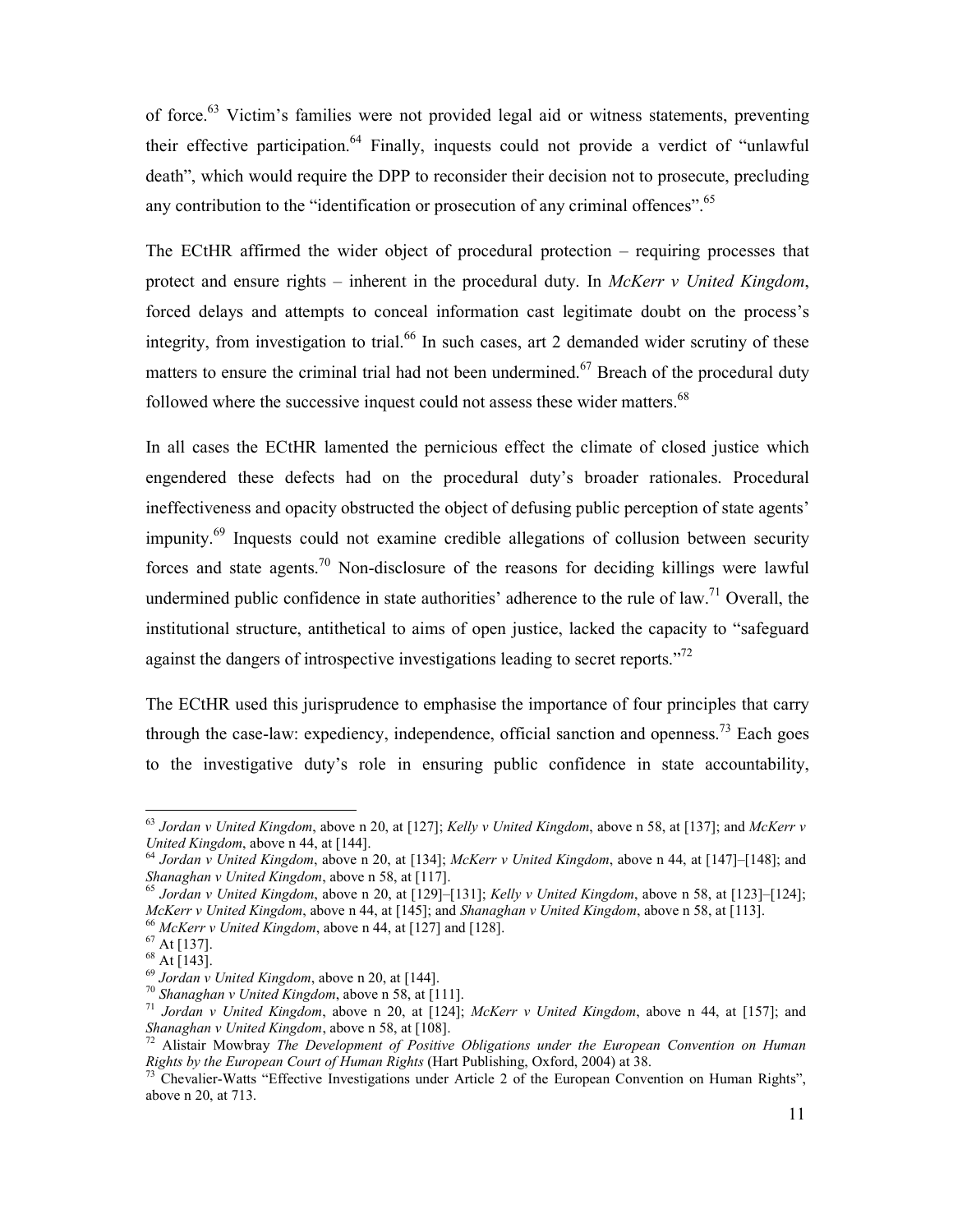adherence to the rule of law, and state authorities' use of lethal force. Finally, emergency circumstances did not alter the ECtHR's application of the investigative duty. Conversely, the ECtHR criticised the precise procedural elements that had been created to respond to the exigencies of the Northern Ireland conflict. Implicit in the ECtHR's approach is that, notwithstanding the difficulties presented by internal armed conflict, "general principles of accountability could not be disregarded."<sup>74</sup>

## *B Inadequate Investigations in South-East Turkey*

The ECtHR's jurisprudence on Turkey provides further insight into the standards of investigation that must be met when a state's armed forces cause civilian deaths. Emerging from the conflict between paramilitary forces and the State in South-Eastern Turkey in the 1990s, in these cases, the ECtHR has considered factual circumstances ranging from killings during violent protests,<sup>75</sup> to large-scale military assaults.<sup>76</sup> As in Northern Ireland, a significant characteristic of these cases is the ECtHR's refusal to dilute the standards of effective investigation in light of the frequency of armed clashes and high number of fatalities.<sup>77</sup>

In this jurisprudence's formative case, *Kaya v Turkey*, there was insufficient evidence before the ECtHR to establish that the applicant's brother had been unlawfully killed by Turkish security forces during military operations.<sup>78</sup> Notwithstanding, the ECtHR found the brother's right to life had been violated for lack of an effective investigation into his death.<sup>79</sup> Conceptually, and as elaborated below, this is significant for the retrospective manner it secures the victim's substantive right to life.<sup>80</sup> For present purposes, *Kaya v Turkey's* significance lies in the ECtHR's reception of the Government's submission that the requirements of investigation could "legitimately be reduced to a minimum" because it was plain the brother's death was a result of the security forces lawful use of force during military operations.<sup>81</sup> In unequivocal terms the ECtHR rejected this submission and asserted the importance of investigation for ensuring the procedural protection of the right to life and the

<u>.</u>

<sup>&</sup>lt;sup>74</sup> Aolain "Truth telling, accountability and the right to life in Northern Ireland", above n 58, at 585.

<sup>75</sup> *Gülec v Turkey* (1998) 28 EHRR 121 (ECHR).

<sup>76</sup> *Özkan v Turkey*, above n 33, at [8].

<sup>77</sup> *R (Al-Skeini) v Secretary of State for Defence* [2005] EWCA Civ 1609, [2007] QB 140 at [136] per Brooke LJ; See generally *Gülec v Turkey*, above n 75, at [81].

<sup>78</sup> *Kaya v Turkey* (1998) 28 EHRR 1 (ECHR) at [78].

 $^{79}$  At [92].

<sup>80</sup> See below n 146.

<sup>81</sup> *Kaya v Turkey*, above n 78, at [82].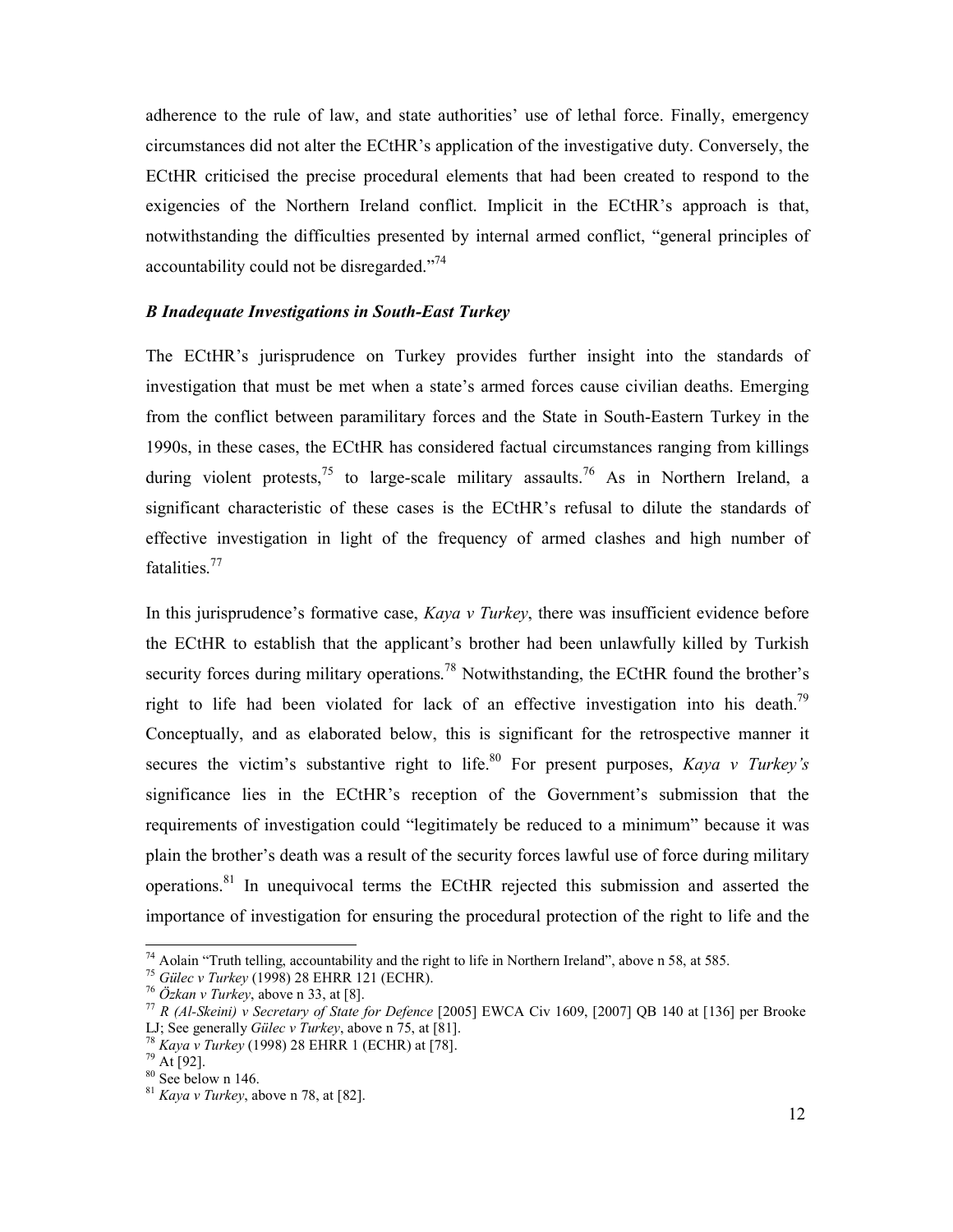accountability of state agents. $82$  Regarding the Government's submission seeking the dilution of the investigative obligation to accommodate difficult security situations, the ECtHR stated:<sup>83</sup>

> … neither the prevalence of violent armed clashes nor the high incidence of fatalities can displace the obligation under art 2 to ensure that an effective, independent investigation is conducted into the deaths arising out of clashes involving the security forces, more so in cases such as the present where the circumstances are in many respects unclear.

The ECtHR accordingly held that the public prosecutor's unquestioning acceptance of the military's explanation that the brother was a terrorist, failure to take statements from relevant soldiers, collect scene evidence, and conduct an autopsy led to a violation of art  $2^{84}$ 

In subsequent cases, and applying the standard principles and purposes of the investigative duty,<sup>85</sup> the ECtHR has affirmed that the prevalence of armed conflict in South-East Turkey did not preclude the duty to investigate killings and ill-treatment.<sup>86</sup> In this jurisprudence the ECtHR has criticised the investigating Public prosecutor's subservience to state agents' explanations for killings and ill-treatment, $87$  failure to even consider possible State agent involvement and responsibility for killings, $88$  and lack of independent capacity to initiate prosecutions.<sup>89</sup> The ECtHR has found repetitive failures to identify and interview state agents responsible for killings,<sup>90</sup> as well as to conduct ballistics tests and autopsies.<sup>91</sup> Administrative investigations were found to be equally defective. Lacking institutional independence from the security forces being investigated,  $92$  they similarly failed to conduct necessary autopsies or

 $82$  At [87].

 $83$  At [91].

<sup>84</sup> At [88]–[90].

<sup>85</sup> *Özkan v Turkey*, above n 33, at [309]–[314] and [358]; *Oğur v Turkey* (2001) 31 EHRR 40 (Grand Chamber, ECHR) at [88]; and *Ergi v Turkey* (2001) 32 EHRR 18 (ECHR) at [82].

<sup>86</sup> *Özkan v Turkey*, above n 76, at [319] and [334]; *Salman v Turkey* (2002) 34 EHRR 17 (Grand Chamber, ECHR) at [104]; *Ergi v Turkey*, above n 85, at [85]; *Tanrikulu v Turkey* (2000) 30 EHRR 950 (Grand Chamber, ECHR) at [110]; *Gülec v Turkey*, above n 75, at [81]; See generally Carla Buckley "The European Convention on Human Rights and the Right to Life in Turkey" (2001) 1(1) HRL Rev 35.

<sup>87</sup> *Özkan v Turkey*, above n 33, at [327]; *Ergi v Turkey*, above n 85, at [83]; and *Gülec v Turkey*, above n 75, at [79].

<sup>88</sup> *Yasa v Turkey* (1999) 28 EHRR 408 (ECHR) at [105].

<sup>89</sup> *Gülec v Turkey*, above n 75, at [80].

<sup>90</sup> *Özkan v Turkey*, above n 33, at [317]; *Ergi v Turkey*, above n 85, at [83]; and *Oğur v Turkey*, above n 85, at [90].

<sup>91</sup> *Salman v Turkey*, above n 86, at [106]; *Oğur v Turkey*, above n 85, at [89]; and *Gülec v Turkey*, above n 75, at [79].

 $^{52}$   $O\check{g}$ *ur v Turkey*, above n 85, at [91].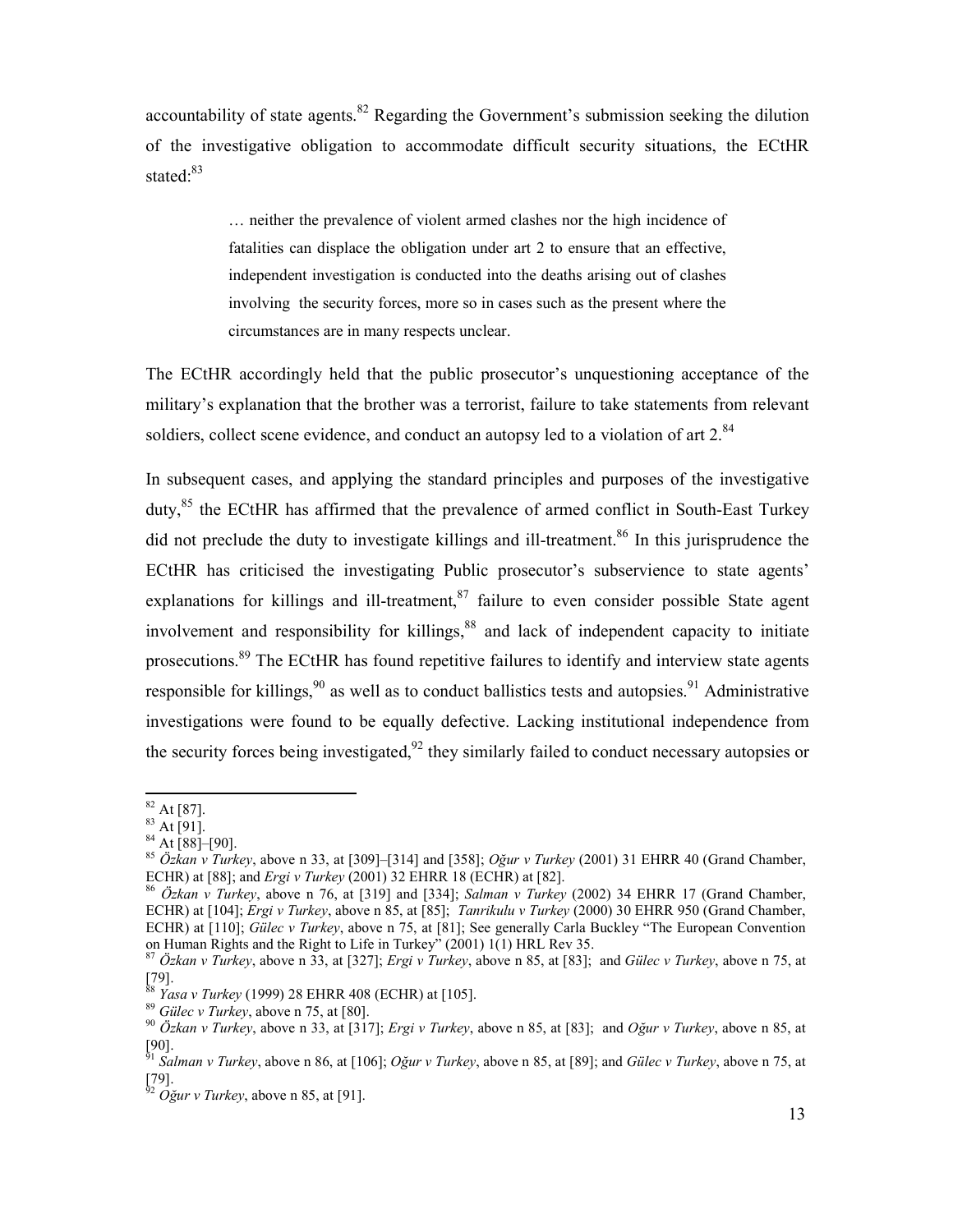ballistics tests,<sup>93</sup> question members of security forces involved in operations or investigate clear circumstances of ill-treatment by security forces.<sup>94</sup> Regarding victim participation, victims and their relatives have not been provided with case files and excluded from judicial proceedings, precluding their ability to appeal adverse civil claims.<sup>95</sup> Finally, the ECtHR found violations of the right to an effective investigation under art 13 where defective criminal investigations rendered recourse to civil remedies equally ineffective.<sup>96</sup>

In these cases the ECtHR's scrutiny has extended to criticism of failures to investigate whether military operations had been properly conducted,  $\frac{97}{10}$  to soldier's failures to verify civilian casualties following operations.<sup>98</sup> Most significantly, the ECtHR rejected the Government's submissions for a weakened standard of investigation during conflict, stating that such an approach "would exacerbate still further the climate of impunity and insecurity in the region and thus create a violent circle."<sup>99</sup> However, this jurisprudence has also elicited criticism of the ECtHR that, "One of the ECtHR's weaknesses has been its lack of attention to the truth and acknowledgement in its approach to remedies … international organisations should have insisted on public acknowledgement of state violence."<sup>100</sup> Both of these elements, a strong approach to ensuring investigations capable of determining individual accountability for violations of arts 2 and 3, but a failure to consider wider victim-friendly objectives, carry through the ECtHR's case law, and are considered below in relation to comparative institutional responses to human rights violations in conflict.

The ECtHR's approach in this case-law from Turkey has especially influenced the next body of procedural duty case law considered, that concerning allegations of arts 2 and 3 violations by Russian military forces in Chechnya.<sup>101</sup>

### *C Ineffective Investigations in the Land of Minerals*

The Russian cases concern the second civil war in Chechnya, which began in October 1999 between Russian military forces and Chechen rebel forces of the separatist regime established

<u>.</u>

<sup>93</sup> At [90].

<sup>94</sup> *Özkan v Turkey*, above n 33, at [360]; *Oğur v Turkey*, above n 85, at [90].

<sup>95</sup> *Oğur v Turkey*, above n 85, at [92].

<sup>96</sup> *Salman v Turkey*, above n 86, at [123].

<sup>97</sup> *Ergi v Turkey*, above n 85, at [89].

<sup>98</sup> *Özkan v Turkey*, above n 76, at [307].

<sup>99</sup> *Yasa v Turkey*, above n 88, at [104].

<sup>&</sup>lt;sup>100</sup> Ilias Bantekas and Lutz Oette *International Human Rights: Law and Practice* (Cambridge University Press, New York, 2013) at 234.

 $101$  At 237.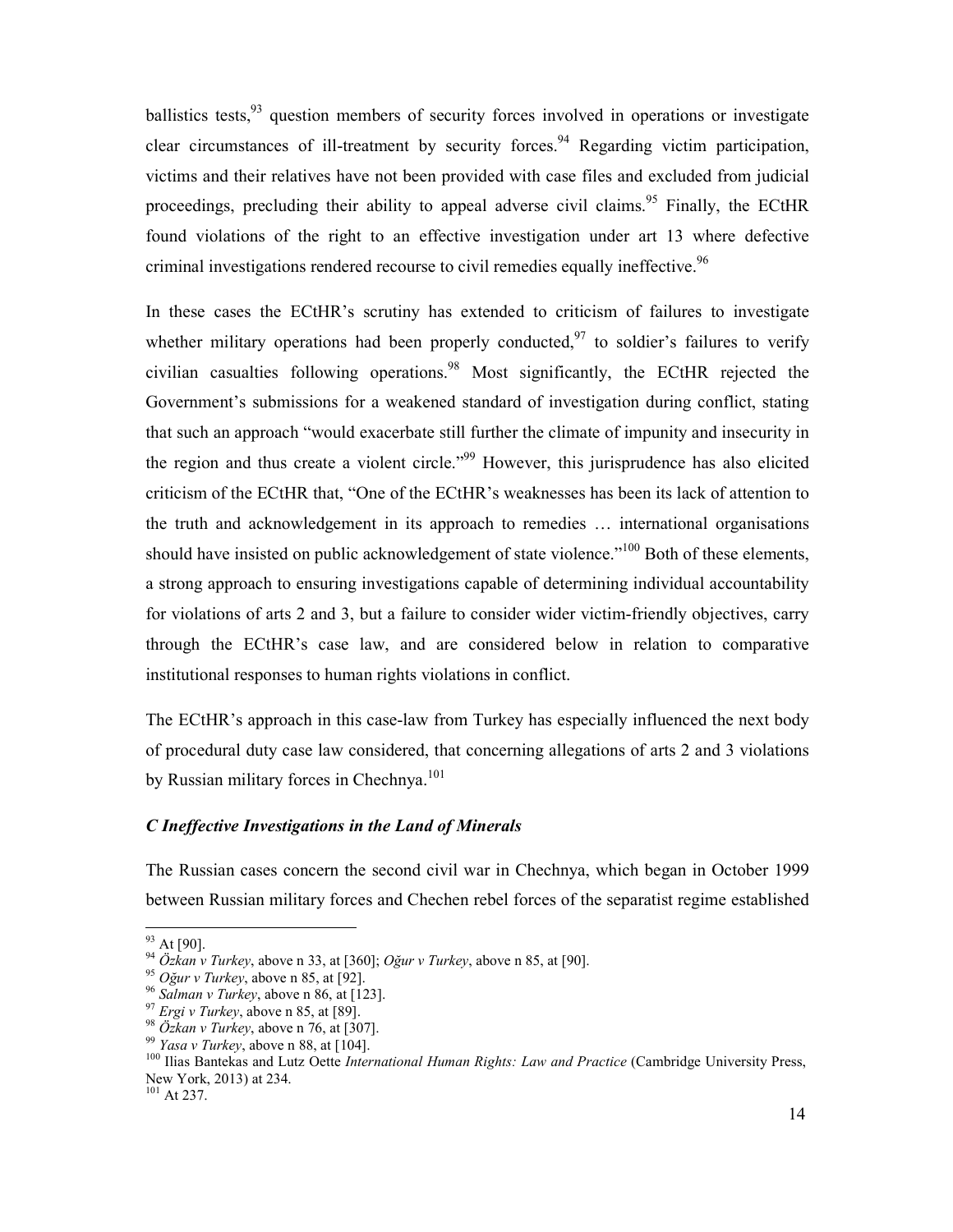following the First Chechen War in  $1996$ <sup>102</sup> This jurisprudence further develops the principles applied in the ECtHR's Turkish case law.

The ECtHR has considered incidents of Russian military forces extra-judicially executing applicants' family members during military operations. <sup>103</sup> It has also heard a claim involving the Russian air force's indiscriminate bombing of civilian vehicle convoys following the military's promise it would allow civilians safe passage.<sup>104</sup> Similarly the ECtHR has heard claims concerning the bombing of civilians as they attempted to escape their villages along a nearby roadway.<sup>105</sup> Other aspects of the conflict considered include the targeted abduction of individuals from their homes, the security forces' use of shelling and bombing, and largescale "sweeping up" operations where civilians were killed or detained during purported searches for insurgents.<sup>106</sup>

In these cases the ECtHR has acknowledged the Russian authorities' right to respond to the emergency situation, commonly commenting to the effect: $107$ 

> … that the situation that existed in Chechnya at the relevant time called for exceptional measures by the State in order to regain control over the Republic and to suppress the illegal armed insurgency.

Nevertheless, in the absence of an express derogation from the ECHR under art 15 or declaration of martial law by the Russian Government, the ECtHR has assessed Russian military operations in Chechnya "against the normal legal background."<sup>108</sup> As such, the ECtHR has assessed the investigations undertaken by the Russian authorities, or lack of, against the procedural duty's conventional purposes and standards.<sup>109</sup> In relation to the difficulties imposed by conflict, the ECtHR has commonly noted that though various obstacles may be presented to investigating authorities, a prompt investigation into the "use of lethal force may generally be regarded as essential in ensuring public confidence in the

<sup>&</sup>lt;sup>102</sup> Joseph Barrett "Chechnya's Last Hope? Enforced Disappearances and the European Court of Human Rights" (2009) 22 Harv Hum Rts J 133 at 133.

<sup>103</sup> *Khashiyev and Akayeva v Russia* (2006) 42 EHRR 20 (Section I, ECHR) at [13]–[27].

<sup>104</sup> *Isayeva, Yusupova and Bazayeva v Russia* (2005) 41 EHRR 39 (Section I, ECHR) at [13]–[34].

<sup>105</sup> *Isayeva v Russia*, above n 40, at [17].

<sup>&</sup>lt;sup>106</sup> See Philip Leach "The Chechen conflict: analysing the oversight of the European Court of Human Rights" (2008) 6 EHRLR 732–761 at 733.

<sup>107</sup> *Kerimova v Russia* (17170/04) Section I, ECHR 3 May 2011 at [246]; *Isayeva, Yusupova and Bazayeva v Russia*, above n 104, at [180]; and *Isayeva v Russia*, above n 40, at [180].

<sup>108</sup> *Isayeva, Yusupova and Bazayeva v Russia*, above n 104, at [191].

<sup>109</sup> *Kerimova v Russia*, above n 107, at [263]; *Khashiyev and Akayeva v Russia*, above n 103, at [153]; *Isayeva, Yusupova and Bazayeva v Russia*, above n 104, at [209]; *Isayeva v Russia*, above n 40, at [213].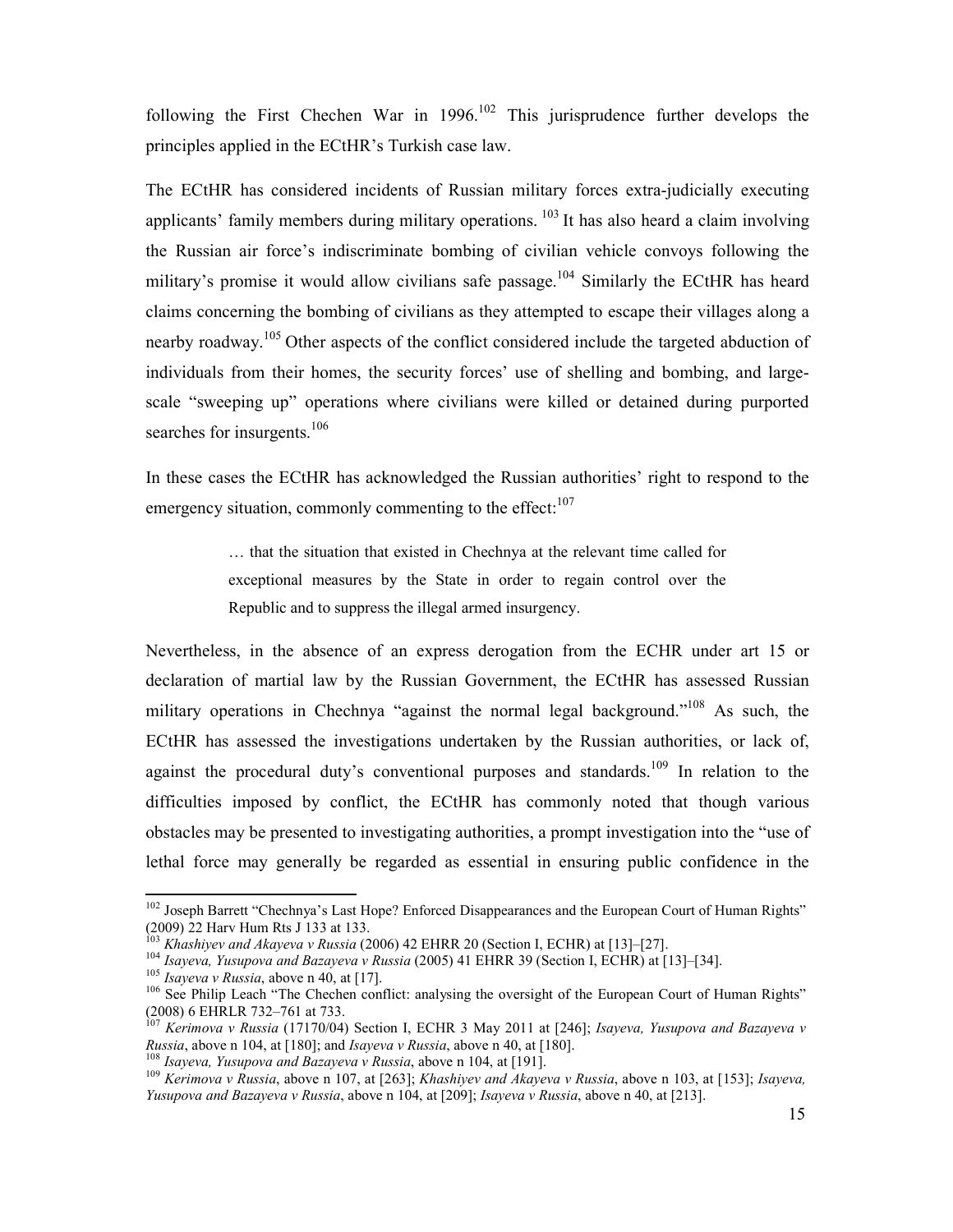maintenance of the rule of law and in preventing any appearance of collusion in or tolerance of unlawful acts."<sup>110</sup>

Applying these principles the ECtHR has consistently and trenchantly criticised the processes of investigation open to victims of the Chechen conflict and frequently found violations of the procedural duty's various standards.<sup>111</sup> The ECtHR has criticised frequent and extensive delays in commencing investigation, ranging from five days to three to eight months to eight years.<sup>112</sup> The ECtHR has found consistent failures by investigating authorities to identify the military units involved in, let alone responsible for, killings, as well as to obtain the military plans for operations conducted in particular areas.<sup>113</sup> Investigating authorities frequently failed to identify or question other victims and witnesses,  $114$  order autopsies or medical examinations where appropriate, $115$  or make contact with, grant victim status to or notify complainants of investigative developments.<sup>116</sup> Frequently, investigations were closed and re-opened, or transferred between different state prosecutors without the applicants' knowledge, undermining the ability of victims and family to appeal the decisions to close or re-open investigations.<sup>117</sup> Investigations commonly failed to address matters essential to the question of whether particular killings were justified or lawful, including in one case the Russian military's promise of safe passage to civilians prior to attack,<sup>118</sup> and in another the credible allegation that civilians were deliberately targeted for attack by soldiers.<sup>119</sup> Finally, because Russian courts are reliant on the findings of criminal investigations to determine claims and identify responsible parties in civil claims, $120$  the ECtHR also found violations of art 13 with

<sup>110</sup> *Kerimova v Russia*, above n 107, at [265]; *Khashiyev and Akayeva v Russia*, above n 103, at [155].

<sup>111</sup> *Isayeva, Yusupova and Bazayeva v Russia*, above n 104, at [225]; *Isayeva v Russia*, above n 40, at [217].

<sup>112</sup> *Musayeva v Russia* (12703/02) Section I, ECHR 3 July 2008 at [112]; *Betayev and Betayeva v Russia*  (37315/03) Section I, ECHR 29 May 2008 at [85]; *Khashiyev and Akayeva v Russia*, above n 103, at [157]; and *Isayeva, Yusupova and Bazayeva v Russia*, above n 104, at [218]; *Isayeva v Russia*, above n 105, at [217].

<sup>113</sup> *Musayeva v Russia*, above n 112, at [113]; and *Khashiyev and Akayeva v Russia*, above n 103, at [159].

<sup>114</sup> *Goncharuk v Russia* (58643/00) Section I, ECHR 4 October 2007 at [69]; *Khashiyev and Akayeva v Russia*, above n 103, at [160]; and *Isayeva, Yusupova and Bazayeva v Russia*, above n 104, at [224]

<sup>115</sup> *Chitayev and Chitayev v Russia* (59334/00) Section I, ECHR 18 January 2007 at [165]; *Estamirov v Russia*  (60272/00) Section I, ECHR 12 October 2006 at [91];and *Khashiyev and Akayeva v Russia*, above n 103, at [163].

<sup>116</sup> *Akhmadova and Sadulayeva v Russia* (40464/02) Section I, ECHR 10 May 2007 at [104]; *Estamirov v Russia*, above n 115, at [92] and [94]; and *Isayeva, Yusupova and Bazayeva v Russia*, above n 104, at [224].

<sup>117</sup> *Akhmadova and Sadulayeva v Russia*, above n 116, at [104]; *Estamirov v Russia*, above n 115, at [93]; *Betayev and Betayeva v Russia*, above n 112, at [89]; and *Khashiyev and Akayeva v Russia*, above n 103, at  $[164]$ .

<sup>&</sup>lt;sup>18</sup> *Isayeva, Yusupova and Bazayeva v Russia*, above n 104, at [222].

<sup>119</sup> *Isayeva v Russia*, above n 40, at [220]–[221].

<sup>120</sup> *Akhmadova and Sadulayeva v Russia*, above n 116, at [77]–[78]; *Estamirov v Russia*, above n 115, at [77]; *Khashiyev and Akayeva v Russia*, above n 103, at [119]–[121].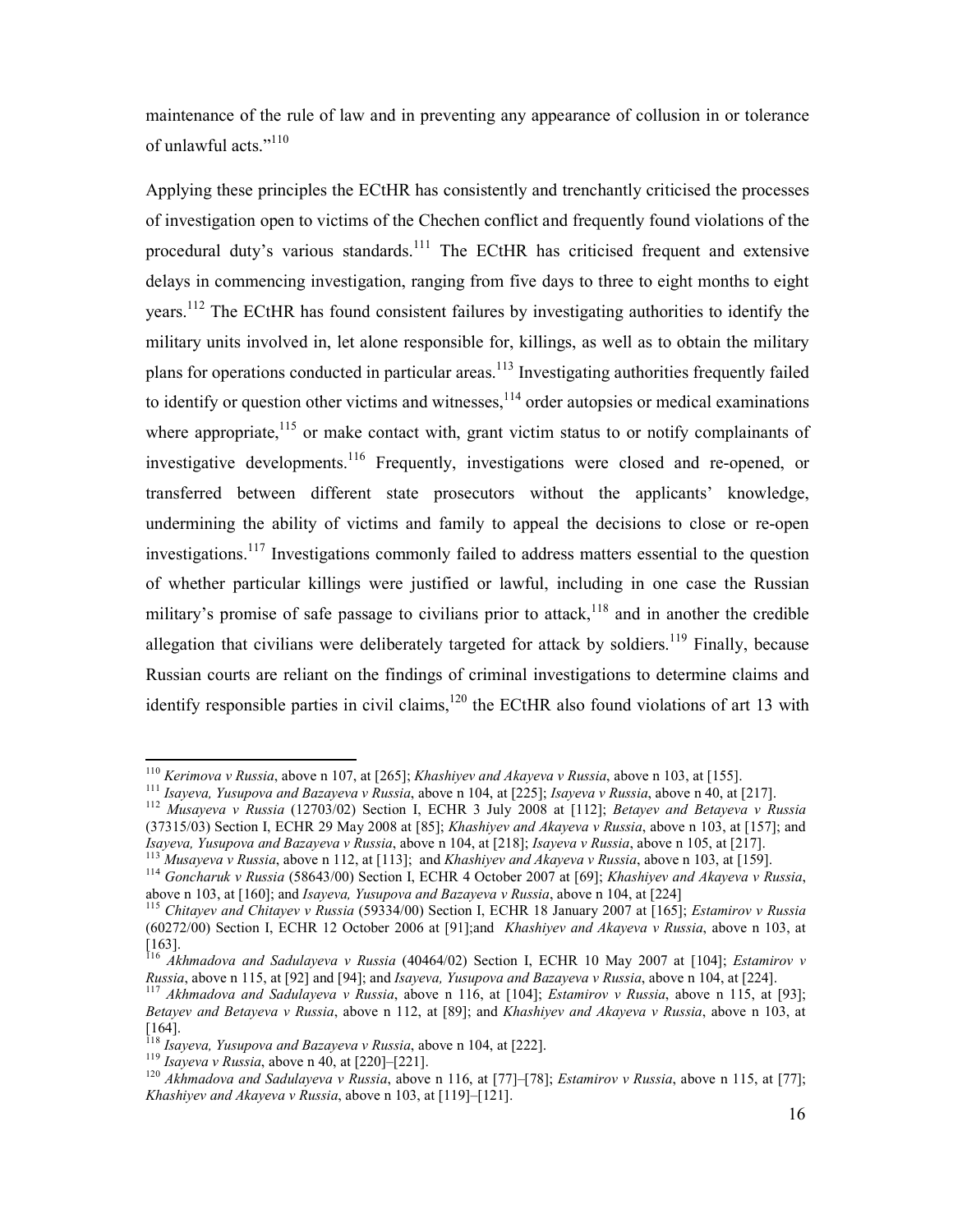routine frequency on the basis that any remedy available in the civil courts was precluded by the defective criminal investigations.<sup>121</sup>

Overall, the ECtHR has been severely critical of the absence of adequate investigation into credible claims of ill-treatment, kidnappings, disappearances and extra-judicial executions, $122$ even noting that the "phenomenon of 'disappearances' is well known in Chechnya".<sup>123</sup> Though the ECtHR's findings must be considered with regard to the systemic unwillingness of Russian authorities to investigation human rights abuses,  $124$  the ECtHR's tenacity demonstrates "a particularly thorough scrutiny even if domestic investigations and proceedings have already taken place."<sup>125</sup> Furthermore, in the cases the ECtHR has maintained a particular stress on the importance of effective criminal proceedings as a means to fulfilling the purposes of the procedural duty and countering impunity,  $126$  confirming, for one commentator at least, that "criminal proceedings would appear to constitute *par excellence* the most appropriate remedy for satisfying the procedural requirements".<sup>127</sup>

The above jurisprudence from Northern Ireland, Turkey and Chechnya demonstrates that the duty of effective investigation is a mechanism by which strong judicial scrutiny may be applied to the manner a state investigates and ensures accountability for rights violations.

## *D* **Al-Skeini v United Kingdom**

*Al-Skeini v United Kingdom* forms a perhaps obvious but fitting coda to the ECtHR's jurisprudence on the application of the duty of effective investigation during conflict. *Al-Skeini* is particularly significant because the ECtHR applied the above jurisprudence, developed in cases of *internal* conflict, to the extra-territorial circumstances of Iraq.

In *Al-Skeini*, and following its holding on the issue of extra-territoriality, the ECtHR found that the United Kingdom had violated its art 2 duty to effectively investigate each death in the  $\overline{a}$ 

<sup>121</sup> *Khashiyev and Akayeva v Russia*, above n 103, at [185].

<sup>&</sup>lt;sup>122</sup> Leach "The Chechen conflict: analysing the oversight of the European Court of Human Rights", above n 106, at 750; *Akhmadova and Sadulayeva v Russia*, above n 116, at [105].

<sup>123</sup> *Kaykharova v Russia* (11554/07) Section I, ECHR 1 August 2013 at [141]; *Akhmadova and Sadulayeva v Russia*, above n 116, at [105].

<sup>&</sup>lt;sup>124</sup> Leach "The Chechen conflict: analysing the oversight of the European Court of Human Rights", above n 106, at 755.

<sup>&</sup>lt;sup>125</sup> Barrett "Chechnya's Last Hope? Enforced Disappearances and the European Court of Human Rights", above n 102 at 136.

<sup>126</sup> *Khashiyev and Akayeva v Russia*, above n 103, at [121]; *Isayeva v Russia*, above n 105, at [157]; *Akhmadova and Sadulayeva v Russia*, above n 116, at [106].

 $127$  Francoise Tulkens "The Paradoxical Relationship between Criminal Law and Human Rights" (2011) 9 JICJ 577 at 591.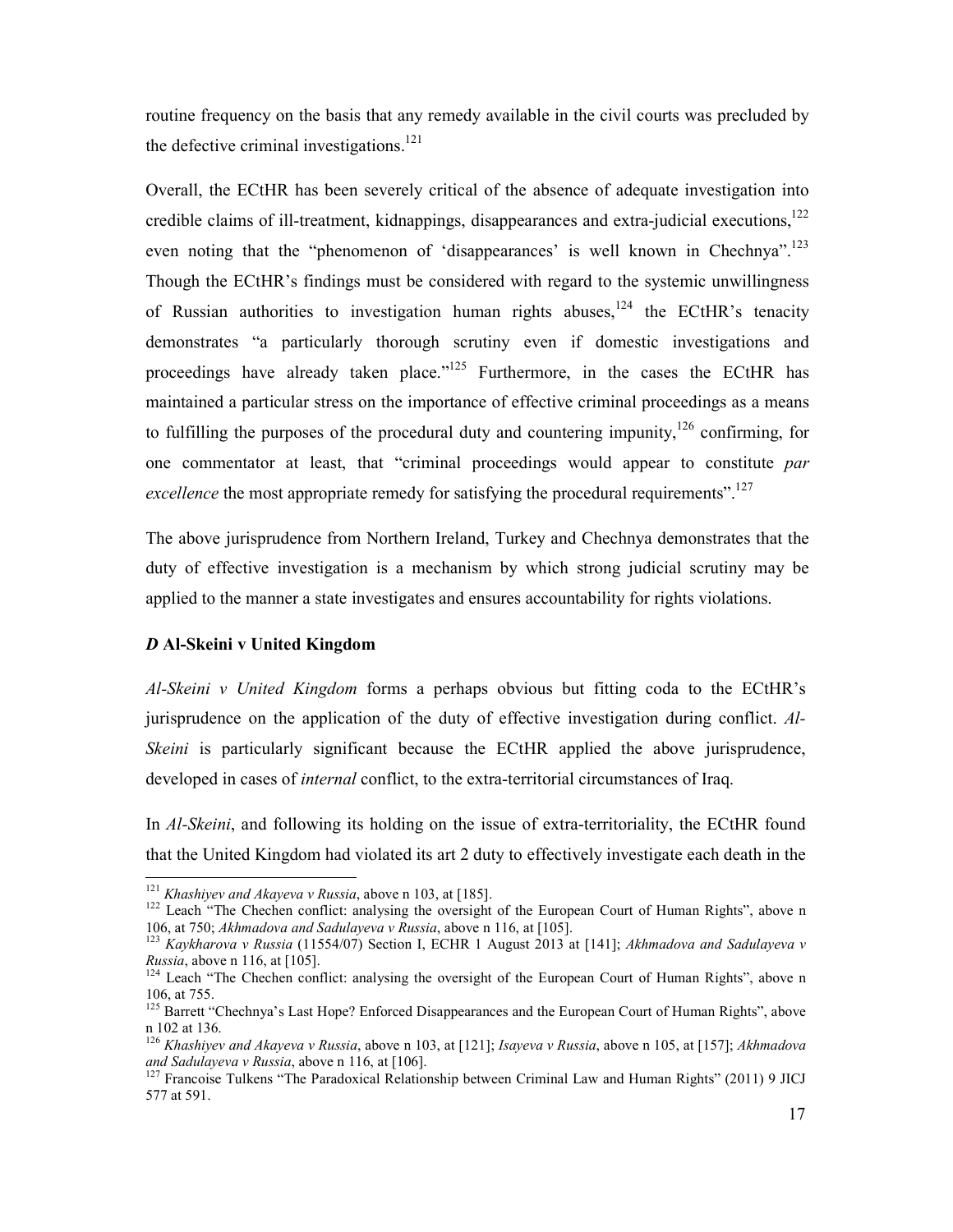six test cases chosen, excepting Baha Mousa, whose death was now the subject of the *Baha*  Mousa Inquiry.<sup>128</sup> The ECtHR held that, notwithstanding the difficult security conditions presented by occupied Iraq "during a period when crime and violence were endemic" the procedural duty demanded all reasonable steps to undertake an investigation capable of identifying those responsible for killings and the legality of their use of force.<sup>129</sup> The procedural duty's essential purpose and requirement of adequate scope to consider broader issues of planning and operational control continued to apply.<sup>130</sup>

In applying these principles, the ECtHR held that British military's investigations into the cases of fatal shooting by British soldiers on patrol lacked institutional and operation independence from the military chain of command and failed to investigate whether the military had taken steps to safeguard civilians in the patrolled areas.<sup>131</sup> In one case the investigation had failed to question the soldier responsible for the killing and then closed before completion.<sup>132</sup> In the fifth applicant's case, whose 15-year old son was allegedly drowned by British soldiers, the delay between the investigation and court-martial rendered the investigation ineffective, and the narrow focus of the criminal proceedings failed to consider, as required by art 2, "broader issues of State responsibility for the death, including the instructions, training and supervision given to soldiers."<sup>133</sup> In conclusion the ECtHR awarded declaratory relief and compensation but, following its general principle that states remain free to determine their method of compliance with ECtHR judgments, declined to order the United Kingdom to initiate fresh investigations into each death.<sup>134</sup>

Strasbourg's jurisprudence thus demonstrates that, notwithstanding the exigencies of armed conflict, thorough and effective investigations are required by arts 2 and 3 into allegations of killings and ill-treatment and, where applicable, wider matters of military operational planning, execution and control.<sup>135</sup> This conclusion is drawn from the ECtHR's application in *Al-Skeini* of the principles of effective investigation developed in cases from Russia, Turkey

<u>.</u>

<sup>128</sup> *Al-Skeini v United Kingdom*, above n 5, at [176] and [177].

 $129$  At [161] and [164]–[166].

 $130$  At [163].

 $^{131}$  At [171]–[172].

 $132$  At [173].

 $^{133}$  At [174].

 $^{134}$  At [181]–[182].

<sup>135</sup> *R (Smith) v Secretary of State for Defence*, above n 16, at [80], [145] and [196]; Mowbray *The Development of Positive Obligations under the European Convention on Human Rights*, above n 72, at 40.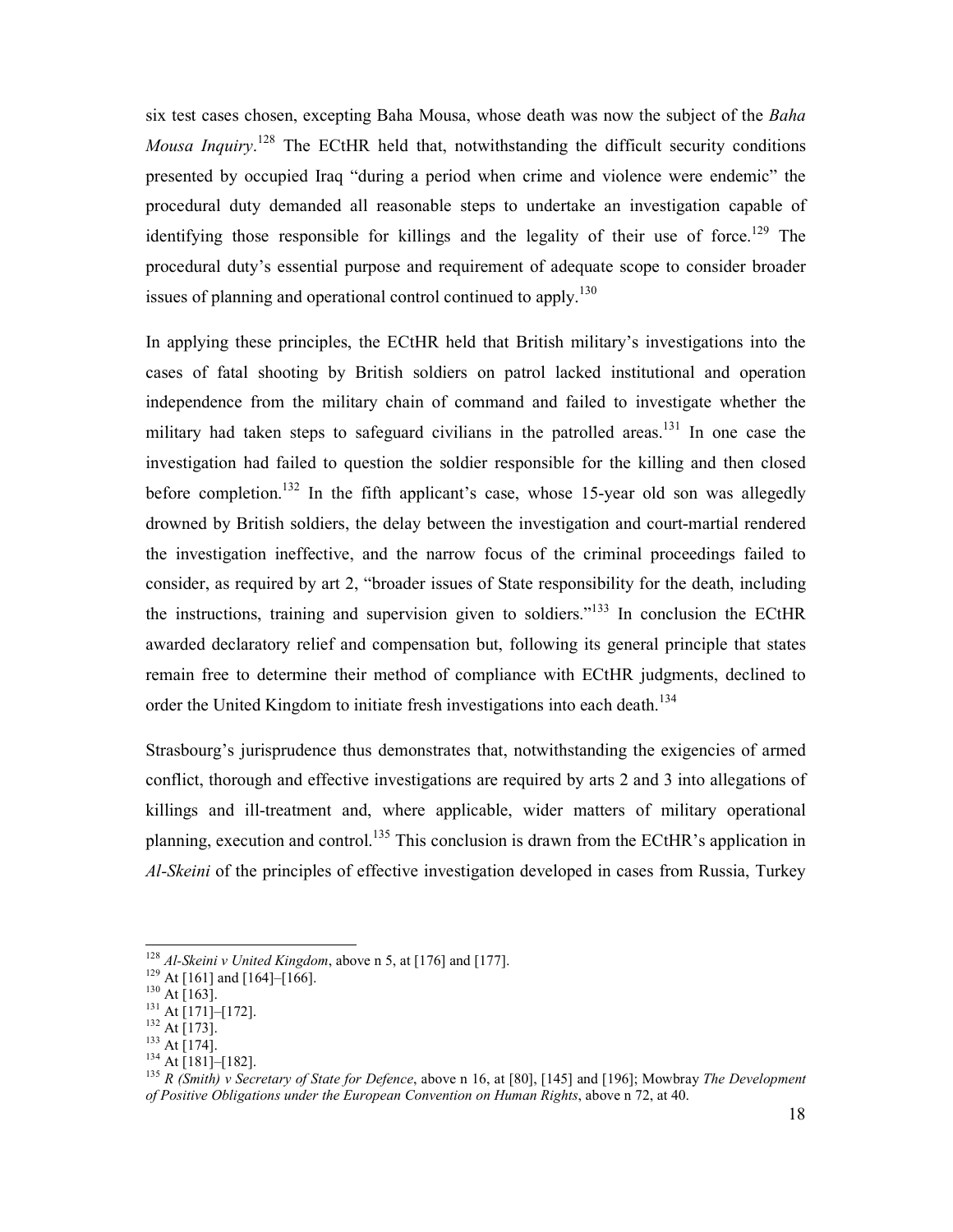and Northern,  $136$  jurisprudence which itself demonstrates that the standards of investigation are not diluted for the exigencies of conflict.<sup>137</sup>

In these circumstances the primary purpose of investigation remains the identification and, where possible, punishment of responsible parties and the provision of adequate procedural mechanisms to hear individual's claims.<sup>138</sup> This evinces a primary focus on justice as individual accountability informed by rationales of prevention and deterrence. As an element of the state's art 1 obligation to respect and ensure,<sup>139</sup> the procedural duty serves "an essential public function" to "deter future violations and uphold the rule of law",  $^{140}$  (hopefully) restraining state authorities' abuse of power by the knowledge that their conduct will be subject to "rigorous investigations and prosecutions in the criminal courts."<sup>141</sup>

I would argue that, based on the standards and purposes of investigation maintained in this jurisprudence, the investigative duty's extra-territorial application is a positive development in terms of ensuring individual accountability for rights violations committed by British soldiers in Iraq and, potentially, preventing future abuses. At the same time, the mechanism lacks a victim-focused orientation present in comparative institutional responses to rights violations. To illustrate this argument, and before undertaking this comparison, it is first necessary to provide the investigative duty's conceptual basis.

### *E Conceptualising the Right to Effective an Investigation*

The afore-mentioned public function segues nicely into the procedural duty's first conceptual justification – as an emanation of the State's substantive duty to protect. This imports the notion of procedural protection, under which the legal processes of investigation and prosecution must effectively secure the rights in arts 2 and  $3^{142}$ . The breadth of this concept

<sup>136</sup> *Al-Skeini v United Kingdom*, above n 5, at [162]–[167], referring to, for example, *McCann v United Kingdom*, above n 24; *Jordan v United Kingdom*, above n 20; *Özkan v Turkey*, above n 33; *Gülec v Turkey*, above n 75; *Bazorkina v Russia*, above n 32; *Khashiyev v Russia*, above n 103.

<sup>&</sup>lt;sup>137</sup> Mowbray *The Development of Positive Obligations under the European Convention on Human Rights*, above n 72, at 40.

 $\frac{138}{138}$  *Isayeva v Russia*, above n 40, at [223].

<sup>139</sup> *McCann v United Kingdom*, above n 24, at [161]; *Al-Skeini v United Kingdom*, above n 5, at [163]; Compare *Velásquez-Rodriguez v Honduras (Merits)* (1988) Inter-Am Ct HR (Ser C) 29 July 1988 at [166]–[167] .

<sup>&</sup>lt;sup>140</sup> Thomas M Antkowiak "An Emerging Mandate for International Court: Victim-Centred Remedies and Restorative Justice" (2011) 47 Stan J Int'l L 279–332 at 303.

<sup>&</sup>lt;sup>141</sup> Mowbray *The Development of Positive Obligations under the European Convention on Human Rights*, above n 72, at 40.

<sup>142</sup> Anja Seibert-Fohr *Prosecuting Serious Human Rights Violations* (Oxford University Press, New York, 2009) at 117; See also *Öneryildiz v Turkey*, above n 22, at [95].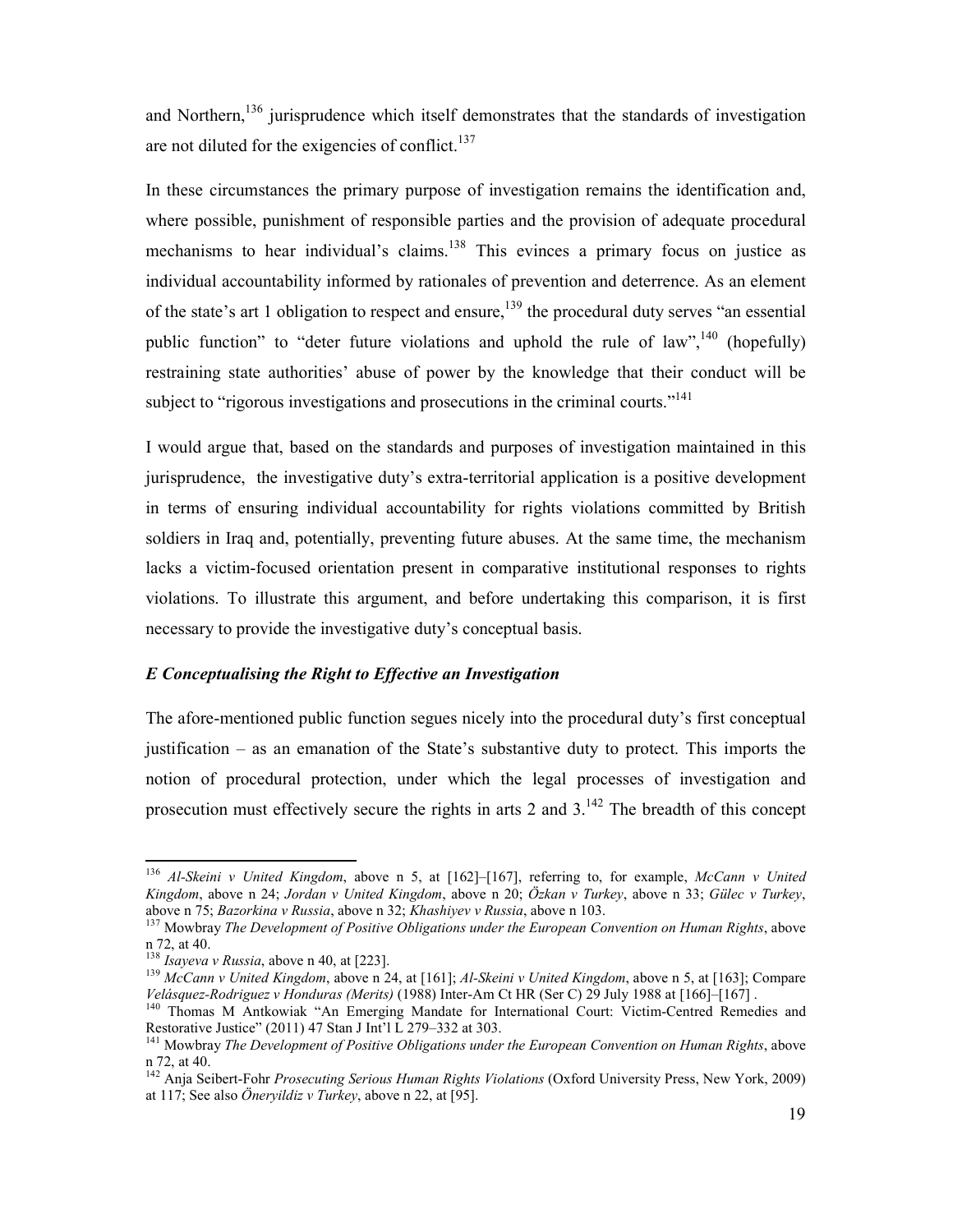can be seen in the Northern Ireland cases above, where the ECtHR found a violation of art 2 when early defects – collusion and secrecy – corrupted the entire process of investigation.<sup>143</sup> In this protective guise, the procedural duty serves a public interest by securing the enforcement of laws protecting the afore-mentioned rights.<sup>144</sup>

Conversely, by its second conceptual justification the procedural duty protects individual interest and in this regard is distinctly remedial. This is illustrated in two respects. The first is in cases where the investigative duty arises though the substantive right has not been breached,<sup>145</sup> for instance in cases like *Kaya v Turkey* where insufficient evidence prevents determination of a killing's legality.<sup>146</sup> In these cases the procedural duty retrospectively secures the victim's substantive right, reflecting the notion that, in circumstances where prosecution is not possible, the duty to investigate "functions as a surrogate for the duty not to take life unlawfully."<sup>147</sup>

Second, and perhaps unsurprisingly, the procedural duty's remedial function is by way of art 13 – the ECHR's remedial provision. In cases of arguable violation of arts 2 and/or 3, art 13 requires:<sup>148</sup>

> … in addition to the payment of compensation where appropriate, a thorough and effective investigation capable of leading to the identification and punishment of those responsible and including effective access for the complainant to the investigatory procedure.

This wording reflects the procedural obligation's essential purpose under arts 2 and  $3^{149}$ . While the ECtHR has commonly stated the investigative duty in art 13 is "broader", it had provided little clarification otherwise.<sup>150</sup> Additionally, the ECtHR often foregoes separate analysis of art 13 and finds concurrent violations of the duty to investigate in arts 2 and/or 3

<sup>&</sup>lt;sup>143</sup> Discussed above n 66.

<sup>144</sup> Seibert-Fohr *Prosecuting Serious Human Rights Violations*, above n 142, at 131.

<sup>145</sup> *Ramsahai v Netherlands*, above n 30, at [363]; *Tanrikulu v Turkey*, above n 86, at [111].

<sup>146</sup> *Kaya v Turkey*, above n 78, at [78].

<sup>147</sup> Seibert-Fohr *Prosecuting Serious Human Rights Violations*, above n 142, at 129; see also Neil Martin "*Bubbins v United Kingdom*: Civil Remedies and the Right to Life" (2006) 69(2) MLR 242–261 at 247.

<sup>148</sup> *Isayeva v Russia*, above n 105, at [226]–[227]; *Aksoy v Turkey* (1996) 23 EHRR 553 (ECHR) at [98]; *Kaya v Turkey*, above n 78, at [107].

<sup>149</sup> *McCann v United Kingdom*, above n 24, at [163]–[164]; and *Assenov v Bulgaria*, above n 34, at [102].

<sup>150</sup> *Ergi v Turkey*, above n 85, at [98]; *Kaya v Turkey* (1998) at [107]; see also *Jordan v United Kingdom*, above n 20, at [160] and *Kelly v United Kingdom*, above n 44, at [154].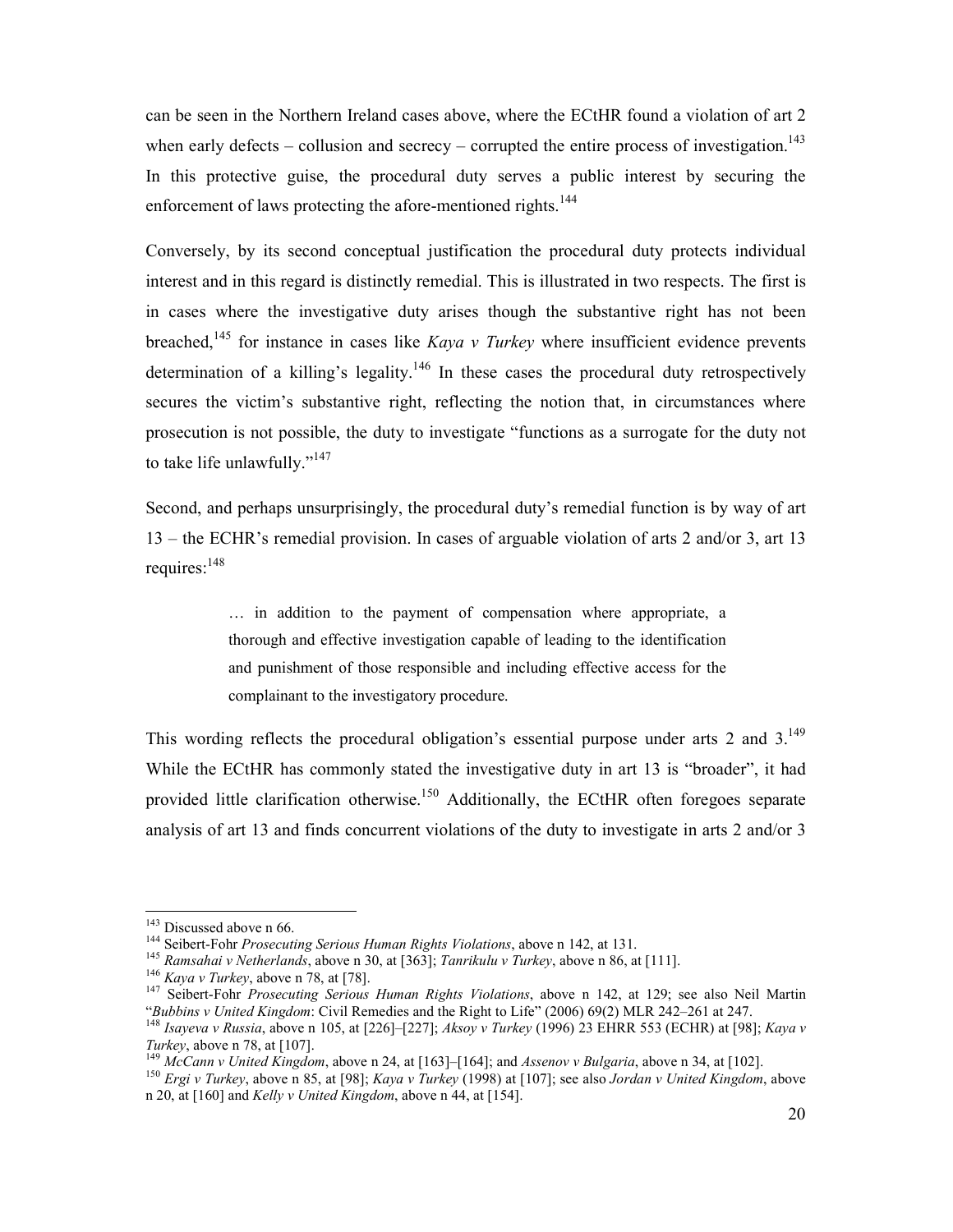and art 13.<sup>151</sup> As one commentator has noted, the absence of distinction rests on the general principle that violations of ECHR rights require access to an effective remedy.<sup>152</sup>

However, this conceals the limited nature of the duty's remedial character, which itself stems from the ECtHR's overall limited remedial approach, characterised by one commentator as "cost-centred".<sup>153</sup> At base, the right to an effective remedy is treated as procedural, rather than substantive, such that the ECtHR focuses on "the right to access a remedy rather than taking a position on what constitutes an effective remedy.<sup>154</sup> This approach distinguishes the right to an effective remedy from the right to reparation, and entails the:<sup>155</sup>

> … procedural right of any person claiming that his or her human rights have been violated to access to national and any available international procedures that might provide redress against past violations and protection against future violations.

This approach is reflected in the ECtHR's awards of reparation under art 41 of the ECHR, which operations in conjunction with art  $13$ ,<sup>156</sup> and allows the ECtHR to award "just satisfaction" to applicants whose rights have been violated. Under art 41 the ECtHR prefers declaratory relief and monetary compensation,<sup>157</sup> often holding that a finding of violation is itself sufficient just satisfaction.<sup>158</sup> Most pertinently for our purposes, the operation of arts 13 and 41 under the ECtHR's limited remedial approach produces the ECtHR's consistent and

<sup>151</sup> *Kaykharova v Russia*, above n 123, at [141]; *Ramsahai v Netherlands*, above n 30, at [363]; See also Harris and others *Law of the European Convention on Human Rights*, above n 37, at 573; Pieter van Dijk and others (eds) *Theory and Practice of the European Convention on Human Rights* (4th ed, Intersentia, Oxford (UK), 2006) at 1013–1014.

<sup>152</sup> Mowbray *The Development of Positive Obligations under the European Convention on Human Rights*, above n 72, at 5.

<sup>&</sup>lt;sup>153</sup> Antokowiak "Victim-centered Remedies and Restorative Justice", above n 140, at 289.

<sup>&</sup>lt;sup>154</sup> Christine Evans *The Right to Reparation in International Law for Victims of Armed Conflict* (Cambridge University Press, Cambridge, United Kingdom, 2012) at 59.

<sup>&</sup>lt;sup>155</sup> Manfred Nowak "Reparations by the Human Rights Chamber for Bosnia and Herzegovina" in K De Feyter and others (eds) *Out of the Ashes: Reparation for Victims of Gross and Systematic Human Rights Violations*  (Intersentia, Antwerp, 2005) at 278. See also Theo van Boven *Revised Draft Basic Principles and Guidelines on the right to reparation for victims of (gross) violations of human rights and humanitarian law"* UN Doc E/CN.4/1997/104 (1997).

<sup>156</sup> Evans *The Right to Reparation in International Law for Victims of Armed Conflict*, above n 154, at 58.

<sup>&</sup>lt;sup>157</sup> Harris and others *Law of the European Convention on Human Rights* at 857.

<sup>158</sup> *Nikolova v Bulgaria* (1999) 31 EHRR 64 (Grand Chamber, ECtHR) at [76]; *Golder v United Kingdom*  (1979–1980) 1 EHRR 524 (ECHR); See also Harris and others *Law of the European Convention on Human Rights*, above n 37, at 861.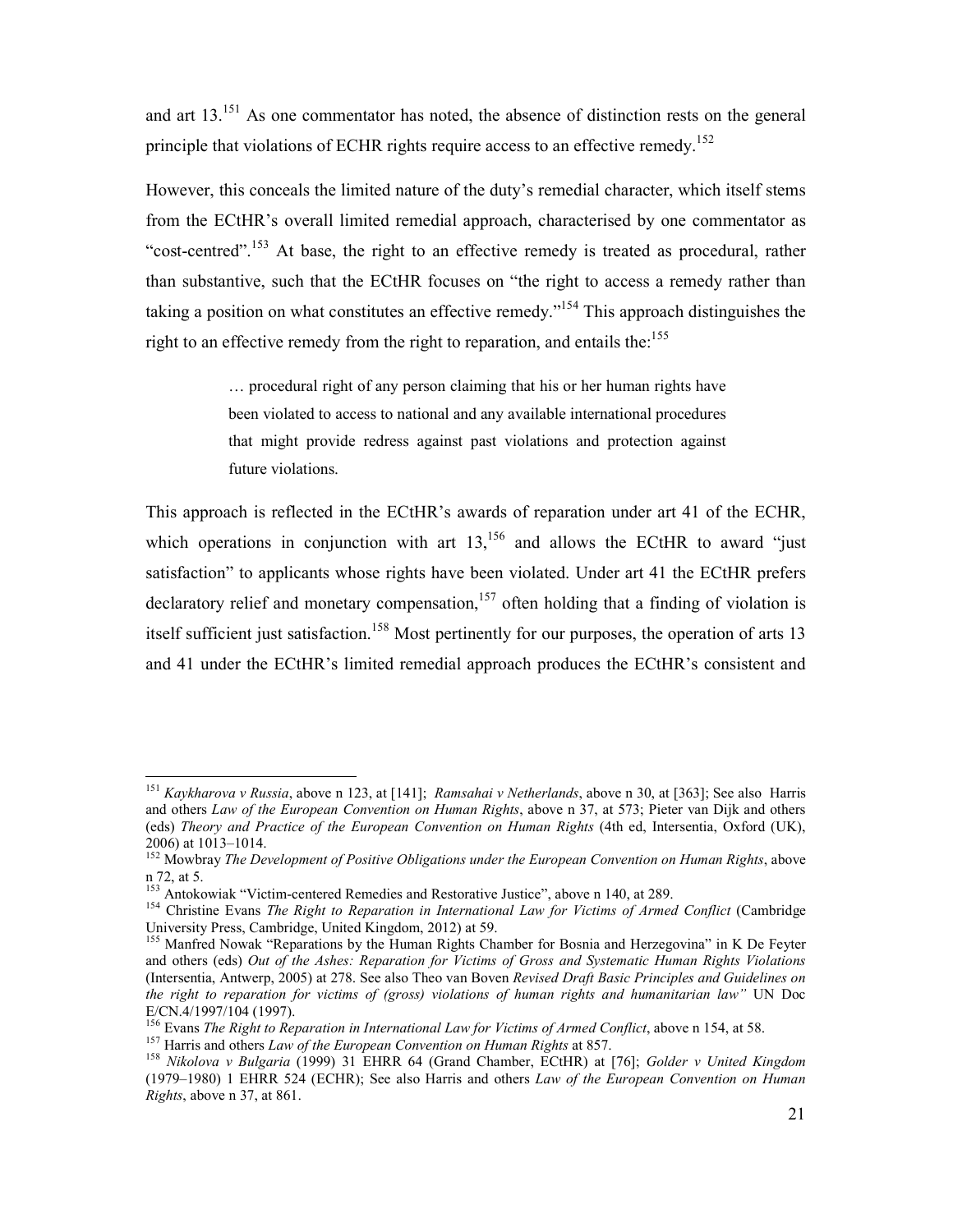explicit refusal to order states to conduct effective investigations,<sup>159</sup> despite its status as a legal obligation owed under the ECHR.<sup>160</sup>

Though criticised by commentators, $161$  there are of course persuasive reasons for the ECtHR's "cost-centred" remedial approach. Foremost is the ECtHR's desire to protect its institutional integrity by not imposing extra remedial costs on States parties.<sup>162</sup> More contentiously, the ECtHR has also declined to order redress out of policy considerations, in *McCann* the ECtHR declined to grant compensation as inappropriate, despite finding a violation of art 2, because "the three terrorist suspects who were killed had been intending to plant a bomb in Gibralter".<sup>163</sup>

We therefore have two distinct facets to the procedural duty, one of ensuring individual accountability, in the public interest, for violations of arts 2 and 3, the other protecting individual's art 2 and 3 rights and ensuring the availability of a mechanism to individuals to hear their claim of rights violation. At a glance these objectives are complementary, and one cannot deny that identifying and punishing individuals responsible for art 2 and 3 violations provides a measure of relief to victims.<sup>164</sup>

Nevertheless, I argue that the ECtHR's failure to reflect on the procedural duty's form, and specifically its remedial form, when applied extra-territorially is problematic for two reasons. First, the ECtHR's approach is itself in tension with the general thrust of contemporary international mechanisms designed to address gross human rights violations in conflict. Second, by the principles of subsidiarity and flexibility the procedural duty allows much scope for domestic judicial manipulation as to the purposes of investigation and the subsequent mechanisms considered sufficient as a result. These propositions are illustrated in the rest of the paper.

<u>.</u>

<sup>159</sup> *Al-Skeini v United Kingdom*, above n 5, at [181].

<sup>160</sup> *McCann v United Kingdom*, above n 24, at [157]–[164]; *Assenov v Bulgaria*, above n 34, at [101]–[106]; See also Antkowiak "Victim-Centered Remedies and Restorative Justice", above n 140, at 291.

<sup>&</sup>lt;sup>161</sup> Manfred Nowak *UN Covenant on Civil and Political Rights: CCPR Commentary (2nd ed, NP Engel,* Germany) at 74.

<sup>&</sup>lt;sup>162</sup> Antkowiak "Victim-centered Remedies and Restorative Justice", above n 140, at 318.

<sup>163</sup> *McCann v United Kingdom*, above n 24 at [219]; See also Harris and others *Law of the European Convention on Human Rights*, above n 37, at 861.

<sup>&</sup>lt;sup>164</sup> Antkowiak "Victim-Centered Remedies and Restorative Justice", above n 140, at 303, FN 168.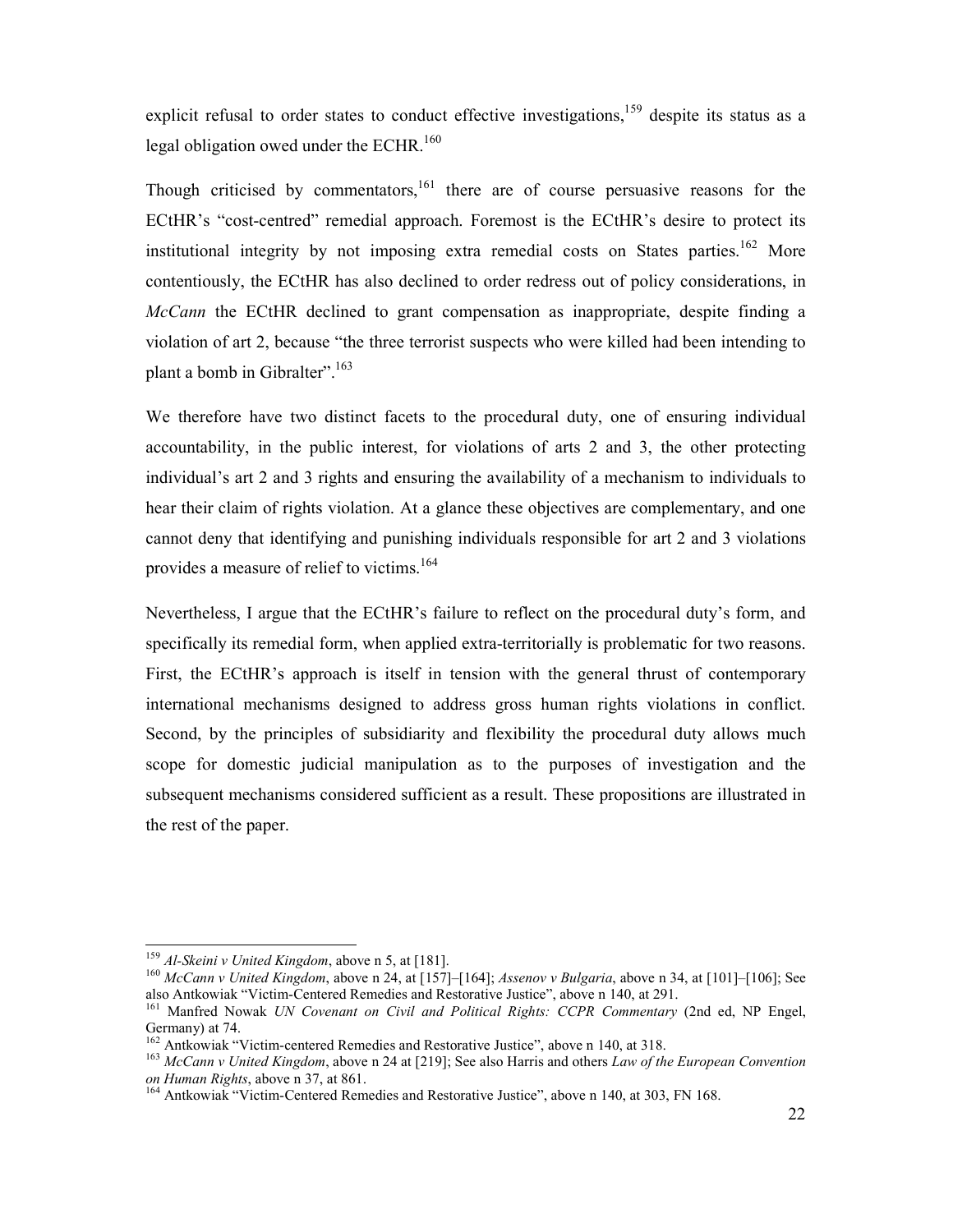## *IV Comparative Institutional Responses to Rights Violations in Conflict*

Comparative international mechanisms have developed a diverse set of objectives in their approach to human rights violations. With the objectives and rationales of the procedural duty in mind, the theme of the following discussion is simple – to determine the effects and nature of these institutional reactions to human rights violations during conflict and compare them to the approach of the ECHR's system, and evaluate the tension, if any.

#### *A Victims, remedy and truth*

 $\overline{a}$ 

The conventional focus of international human rights law has been "standard-setting and the establishment of institutions tasked with promoting human rights and monitoring states' compliance with their obligations."<sup>165</sup> This paralleled a focus on perpetrators and the best means of ensuring their prosecution and punishment.<sup>166</sup> In this the procedural duty's focus on ensuring processes for accountability and identification of perpetrators, and emphasis on criminal accountability for violations of fundamental rights, $167$  operating in conjunction with the procedural protection concept, shares links with comparative international jurisprudence.<sup>168</sup>

However, these comparative institutional mechanisms have in recent years broadened their objectives to account for the needs of victims and considerations of adequate reparation.<sup>169</sup> Under these victim-oriented principles, notions of accountability and justice are no longer conceptualised in purely legal terms, but encompass:  $170$ 

> … a wide range of measures – truth-telling, judicial reform, prosecutions, exhumations and reburials, memorialisation, reparations (including

<sup>165</sup> Bantekas and Oette *International Human Rights: Law and Practice*, above n 100, at 522.

<sup>166</sup> Priscilla B Hayner *Unspeakable Truths: Transitional Justice and the Challenge of Truth Commissions* (2ed, Routledge, New York, 2011) at 166.

<sup>167</sup> *El-Masri v Yugoslavia* (39630/09) Grand Chamber, ECHR 13 December 2012 at [186]–[194], [242] and ]259]; *Öneryildiz v Turkey*, above n 22, at [94]; and *Mahmut Kaya v Turkey* (22535/93) Section I, ECHR 28 March 2000 at [85].

<sup>168</sup> *Velásquez-Rodriguez v Honduras (Merits)*, above n 139, at [178]–[181]; See Seibert-Fohr *Prosecuting Serious Human Rights Violations*, above n 142, at 111; see also Aolain "Truth-telling, accountability and the right to life in Northern Ireland", above n 26 at 585.

<sup>169</sup> Caroline Fournet "Mass Atrocity: Theories and Concepts of Accountability – On the Schizophrenia of Accountability" in Ralph Henham and Mark Findlay (eds) *Exploring the Boundaries of International Criminal Justice* (Ashgate, United Kingdom, 2011) 27–45 at 28.

<sup>170</sup> Naomi Roht-Arriaza "Civil Society Processes in Accountability" in M Cherif Bassiouni (ed) *Post-Conflict Justice* (Transnational Publishers, New York, 2002) 97–114 at 97.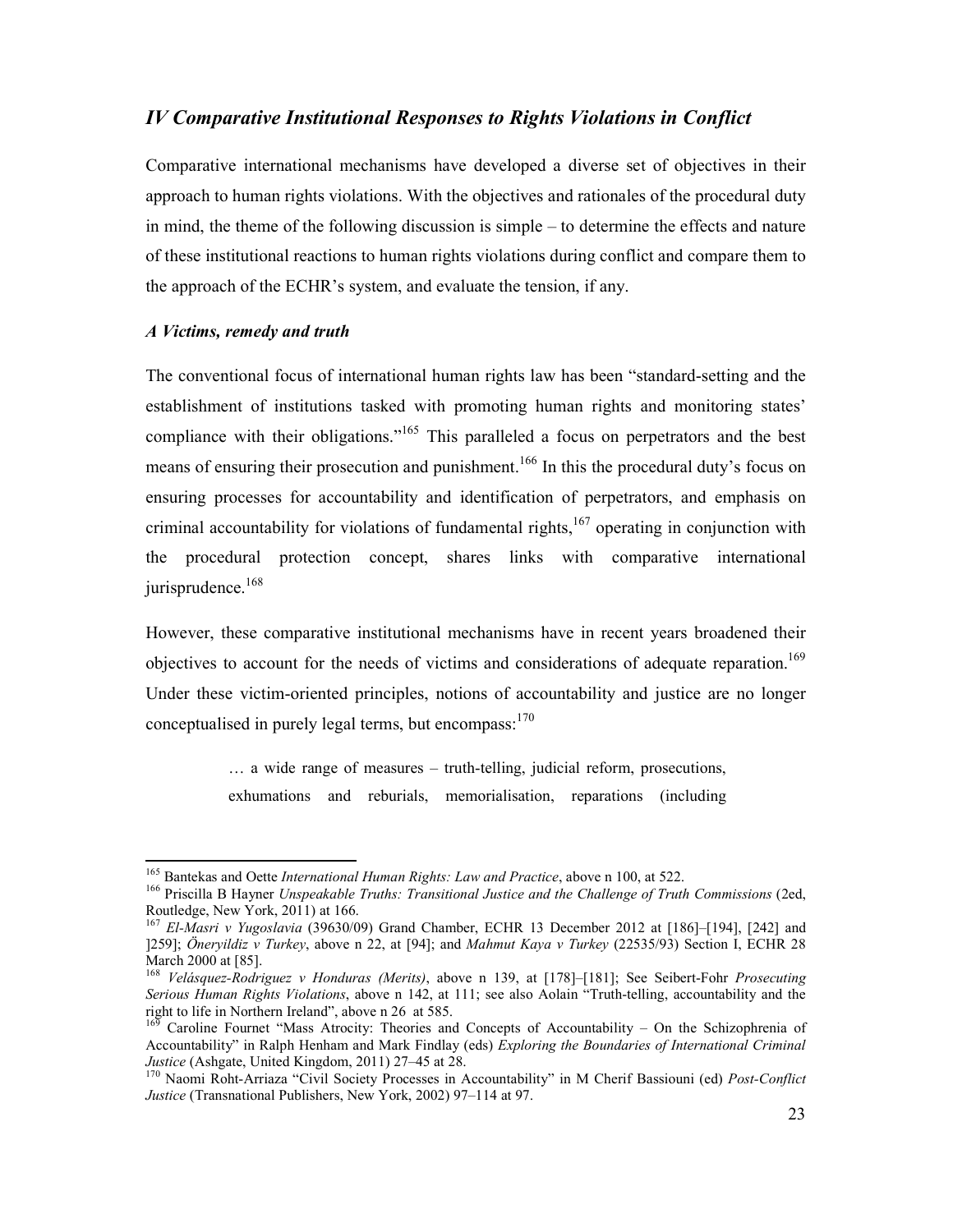rehabilitation, restitution and compensation), lustration to police and security forces, and other guarantees of non-reparation.

At the United Nations level, this paradigm shift is most evident in the General Assembly's 2005 adoption of the *Basic Principles and Guidelines on the Right to a Remedy and Reparation for Victims of Gross Violations of International Human Rights Law and Serious Violations of International Humanitarian Law* (*Basic Principles*).<sup>171</sup> Preceded 20 years earlier by a draft instrument,<sup>172</sup> the *Basic Principles* are drafted from a "victim-based perspective" with the intention of providing procedures to implement existing international humanitarian and human rights law obligations and coherent methods for addressing victim's rights.<sup>173</sup> Though not binding, the *Basic Principles* influence is evident in treaty-making,<sup>174</sup> jurisprudence and developing concepts of reparation.<sup>175</sup> This shift toward victim-focused paradigms is easily dealt with under the concepts of remedy, reparation and truth.

The paradigm-shift in the concepts of remedy and reparation are most easily dealt with first. The concept that breach of a right demands a remedy is an inherent feature of legal systems worldwide,  $176$  and numerous international instruments affirm the right to an effective remedy.<sup>177</sup> As noted above in regards to the ECtHR's remedial approach, on conventional analysis the right to an effective remedy is primarily procedural.<sup>178</sup> In this form the right ensures victims have access to appropriate bodies that may fairly hear and decide their claim of rights violation.<sup>179</sup> A conceptual distinction is thus made between the procedural right to a remedy and substantive right to reparation,  $180$  and the latter refers to the redress that is

<sup>&</sup>lt;sup>171</sup> Basic Principles and Guidelines on the Right to a Remedy and Reparation for Victims of Gross Violations of *International Human Rights Law and Serious Violations of International Humanitarian Law* GA Res 60/147, A/Res/60/147 (2005) Annex, at [3(c)], [8], and [24].

<sup>&</sup>lt;sup>172</sup> Declaration of Basic Principles of Justice for Victims of Crime and Abuse of Power GA Res 4034, A/Res/40/34 (1985).

<sup>&</sup>lt;sup>173</sup> M Cherif Bassiouni "International Recognition of Victims' Rights" (2006) 6(2) HRL Rev 203–279 at 251 referring to the Second Consultative Meeting Report at 26 (Explanatory comments).

<sup>&</sup>lt;sup>174</sup> See, for example, Convention on the Rights of Persons with Disabilities, GA Res 61/106 UN Doc A/Res/106 (Jan 24 2007), art 16(4); and International Convention for the Protection of All Persons from Enforced Disappearance GA Res 61/177, UN Doc A/Res/61/177 (12 January 2007), art 24.

<sup>&</sup>lt;sup>175</sup> Bantekas and Oette *International Human Rights Law and Practice*, above n 100, at 528.

<sup>&</sup>lt;sup>176</sup> Bassiouni "International Recognition of Victims' Rights", above n 173, at 206–208.

<sup>177</sup> *Universal Declaration of Human Rights*, GA Res 217, III (1948), art 8; International Covenant on Civil and Political Rights 999 UNTS 171 (opened for signature 16 December 1966, entered into force 23 March 1976), art 2(3).

<sup>178</sup> Christian Tomuschat *Human Rights: Between Idealism and Realism* (Oxford University Press, Oxford, 2008) at 358.

<sup>179</sup> Bantekas and Oette *International Human Rights Law and Practice*, above n 100 at 537.

<sup>180</sup> Van Boven *Revised Basic Principles and Guidelines on the Right to Reparation*, above n 155, at [4]–[11].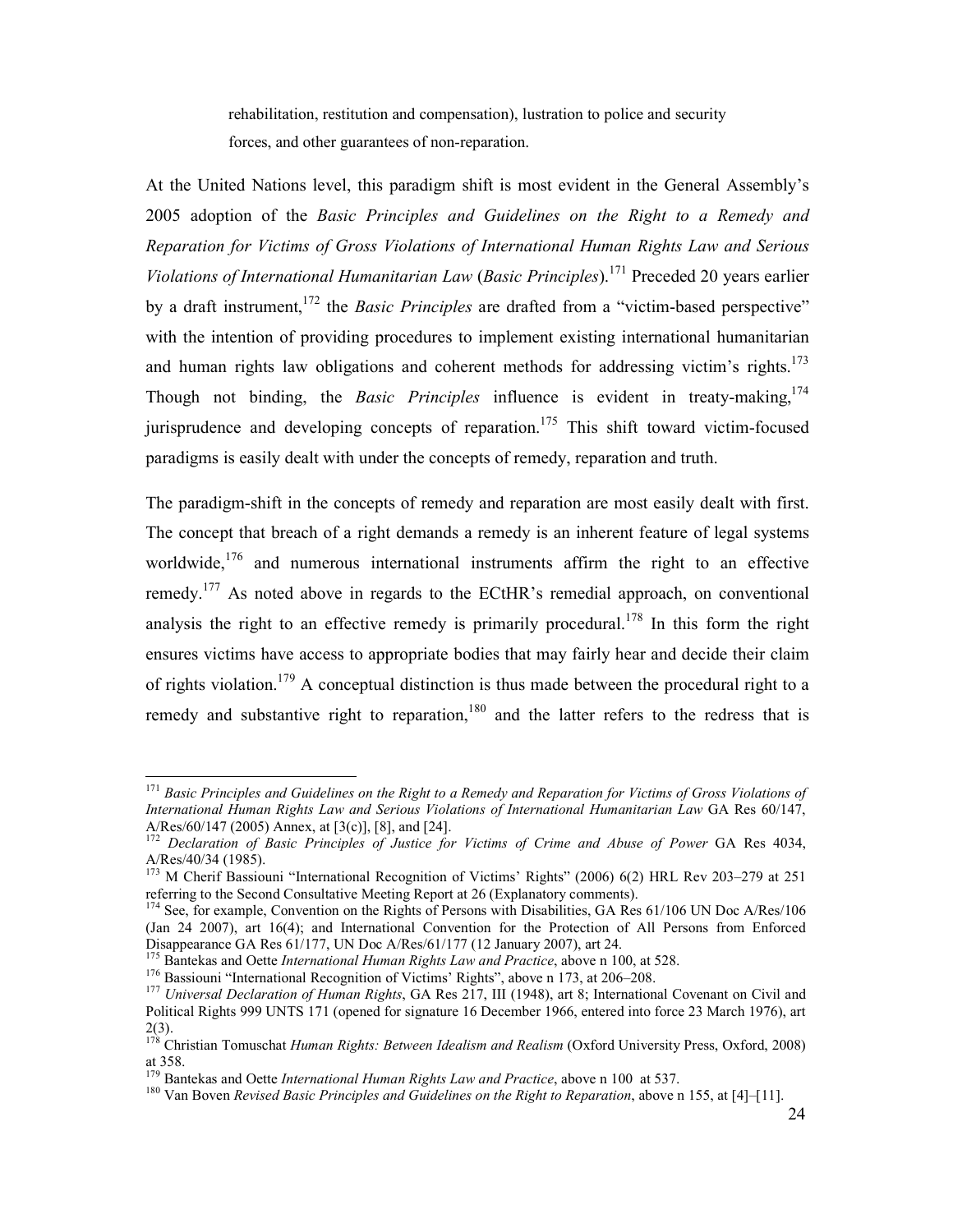awarded following a successful result in the procedural forum.<sup>181</sup> Furthermore, so long as the former is provided, States have broad discretion to determine appropriate substantive reparation.<sup>182</sup>

However, this conceptual distinction has weakened in recent years. The *Basic Principles* treat the victim's right to reparation as one aspect of the right to a remedy.<sup>183</sup> Various courts and treaty bodies also adopt this interpretation. The International Court of Justice has affirmed the right to reparation for human rights violations that "must, as far as possible, wipe out all the consequences of the illegal act and re-establish the situation which would, in all probability, have existed if that act had not been committed."<sup>184</sup> This approach, the international law principle of *restitution in integrum*,<sup>185</sup> is said to be consistent with the remedial model adopted in the *Basic Principles*. <sup>186</sup> The United Nations Human Rights Committee has adopted the expanded concept of the right to a remedy.<sup>187</sup> The Human Rights Chamber for Bosnia and Herzegovina (the Chamber) – charged with applying the ECHR –used this power to order adequate reparation "commensurate with the seriousness of these violations and to the suffering of the victims."<sup>188</sup> In direct contrast to the ECtHR's refusal to order investigations, and on the basis of art 13 of the ECHR, the Chamber has consistently ordered States to not merely conduct criminal investigations but to "bring the perpetrators to justice and to provide effective access for the applicants to the investigatory procedure."<sup>189</sup>

The Chamber's jurisprudence leads nicely into consideration of the Inter-American Court of Human Right's (IACtHR) reparations jurisprudence. Applying as it does the dual concept of

<sup>&</sup>lt;sup>181</sup> Thomas M Antkowiak "Remedial Approaches to Human Rights Violations: The Inter-American Court of Human Rights and Beyond" (2007–2008) 46 Colum J Transnat'l L 351 at 356.

<sup>&</sup>lt;sup>182</sup> Nowak "Reparation by the Human Rights Chamber for Bosnia and Herzegovina", above n 155, at 278

<sup>183</sup> *Basic Principles and Guidelines on the Right to a Remedy and Reparation*, above n 171, at [11].

<sup>184</sup> *Legal Consequences of the Construction of a Wall in the Occupied Palestinian Territory (Advisory Opinion)*  (2004) ICJ Reports 136, 9 July 2004 at [153].

<sup>185</sup> *Factory at Chorzów (Germany v Poland)* (1928) PCIJ (Ser A) No 17 at [125].

<sup>&</sup>lt;sup>186</sup> Thomas M Antkowiak "Victim-Centered Remedies and Restorative Justice", above n 140, at 288, FN 56.

<sup>187</sup> United Nations Human Rights Committee *General Comment 31* CCPR/C/21/Rev.1/Add.13 (2004) at [16]. <sup>188</sup> Nowak "Reparation by the Human Rights Chamber for Bosnia and Herzegovina", above n 155, at 286; See,

for example, *HR and Momani v Federation (Admissibility and merits)*Case No CH/98/946 Human Rights Chamber for Bosnia and Herzegovina, 5 November 1999 at [181]; See also Christine Evans *The Right to Reparation in International Law for Victims of Armed Conflict*, above n 154, at 97.<br><sup>189</sup> See for customs of *liver* in the state of *liver* and *conflict*, above n 154, at 97.

<sup>189</sup> See, for example, *Selimović v Republic of Srpska (Admissibility and Merits)* Case No CH/01/8365 Human Rights Chamber for Bosnia and Herzegovina, 7 March 2003 [*Srebrenica Cases*] at [211]–[212]; and *HR and Momani v Federation of Bosnia and Herzegovina (Admissibility and Merits)* Case No CH/98/946 Human Rights Chamber for Bosnia and Herzegovina, 5 November 1999 at [146]–[147].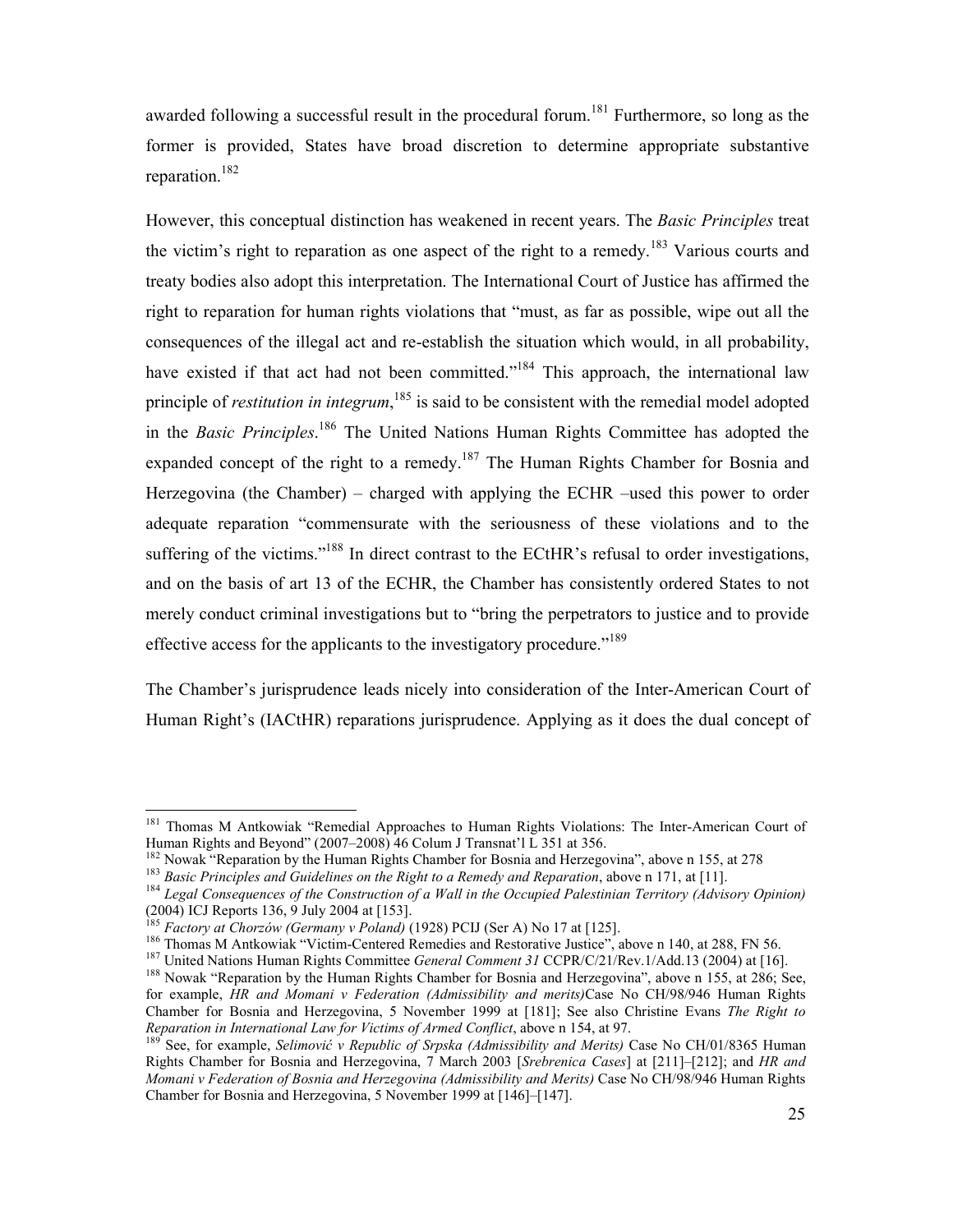remedy, its approach is often contrasted with the ECtHR's remedial approach.<sup>190</sup> The IACtHR laid out its remedial perspective in its first judgment, stating that: $191$ 

> The object of international human rights law is not to punish those individuals who are guilty of violations, but rather to protect the victims and to provide for the reparation of damages resulting from the acts of the State responsible.

The IACtHR orders reparation under several principles: restitution, compensation, rehabilitation, satisfaction and guarantees of non-repetition. Not coincidentally, the *Basic Principles* considers these principles as necessary for full and effective reparation.<sup>192</sup>

As to restitution and cessation, the IACtHR commonly orders States to locate victim's remains and return them to next of kin, an act incorporating the principle of rehabilitation.<sup>193</sup> As well the IACtHR has ordered the release of prisoners convicted by unfair trials.<sup>194</sup> the quashing of unfair convictions made under laws inconsistent with the  $IACHT<sub>195</sub><sup>195</sup>$  and the expungement of criminal records.<sup>196</sup> Regarding satisfaction, the IACtHR has ordered States to publish excerpts of its judgments, $197$  publicly recognise their international responsibility by official public ceremony,<sup>198</sup> and the implementation of national exhumations programs.<sup>199</sup> As to guarantees of non-repetition, the IACtHR has ordered legislative and regulatory reform that adequately defines the crime of forced disappearance,  $200$  protects indigenous property rights, $201$  and allows states to comply with their obligations to investigate violations and identify and punish responsible parties.<sup>202</sup> As to rehabilitation, States have been ordered to

 $\overline{a}$ 

<sup>194</sup> *Loayza Tamayo v Peru (Merits)* Inter-Am Ct of HR (Ser C) No 42 at [84].

<sup>190</sup> Antkowiak "Victim-Centered Remedies and Restorative Justice", above n 140.

<sup>191</sup> *Velásquez-Rodriguez v Honduras (Merits)*, above n 139, at [134].

<sup>&</sup>lt;sup>192</sup> Basic Principles and Guidelines on the Right to a Remedy and Reparation, above n 171, at [18]–[23].

<sup>&</sup>lt;sup>193</sup> *Ibsen Cárdenas and Ibsen Peña v Bolivia (Merits, Reparations and Costs)* (2010) Inter-Am Ct HR (Ser C) No 217 at [242]; *Moiwana Community v Suriname* (2005) Inter-Am Ct HR (Ser C) No 124 at [208]; and *Neira Alegria v Peru (Reparations and Costs)* (1996) Inter-Am Ct HR (Ser C) No 29 at [69].

<sup>195</sup> *Cantoral-Benevides (Reparations and costs)* (2001) Inter-Am Ct HR (Ser C) No 88 at [77]–[78].

<sup>&</sup>lt;sup>196</sup> Acosta Calderon v Ecuador (Merits, Reparations and costs) (2005) Inter-Am Ct HR (Ser C) No 129 at [165]; *Suárez-Rosero v Ecuador (Reparations and Costs)* (1999) Inter-Am Ct HR (Ser C) No 44 at [76].

<sup>&</sup>lt;sup>197</sup> Heliodoro Portugal v Panama (Preliminary Objections, merits, reparations and costs) (2008) Inter-Am Ct HR (Ser C) No 186 at [248]; and *Cantoral Benavides v Perú*, above n 195, at [79].

<sup>198</sup> *Ibsen Cárdenas and Ibsen Peña v Bolivia*, above n 193, at [247]; *Heliodoro Portugal v Panama*, above n 197, at [249].

<sup>&</sup>lt;sup>199</sup> Bámaca-Velásquez v Guatemala (Reparations and costs) (2002) Inter-Am Ct HR (Ser C) No 91 at [83].

<sup>200</sup> *Heliodoro Portugal v Panama*, above n 197, at [257]–[259].

<sup>201</sup> *Moiwana Community v Suriname*, above n 193, at [208].

<sup>202</sup> *Suárez-Rosero v Ecuador*, above n 196, at [80].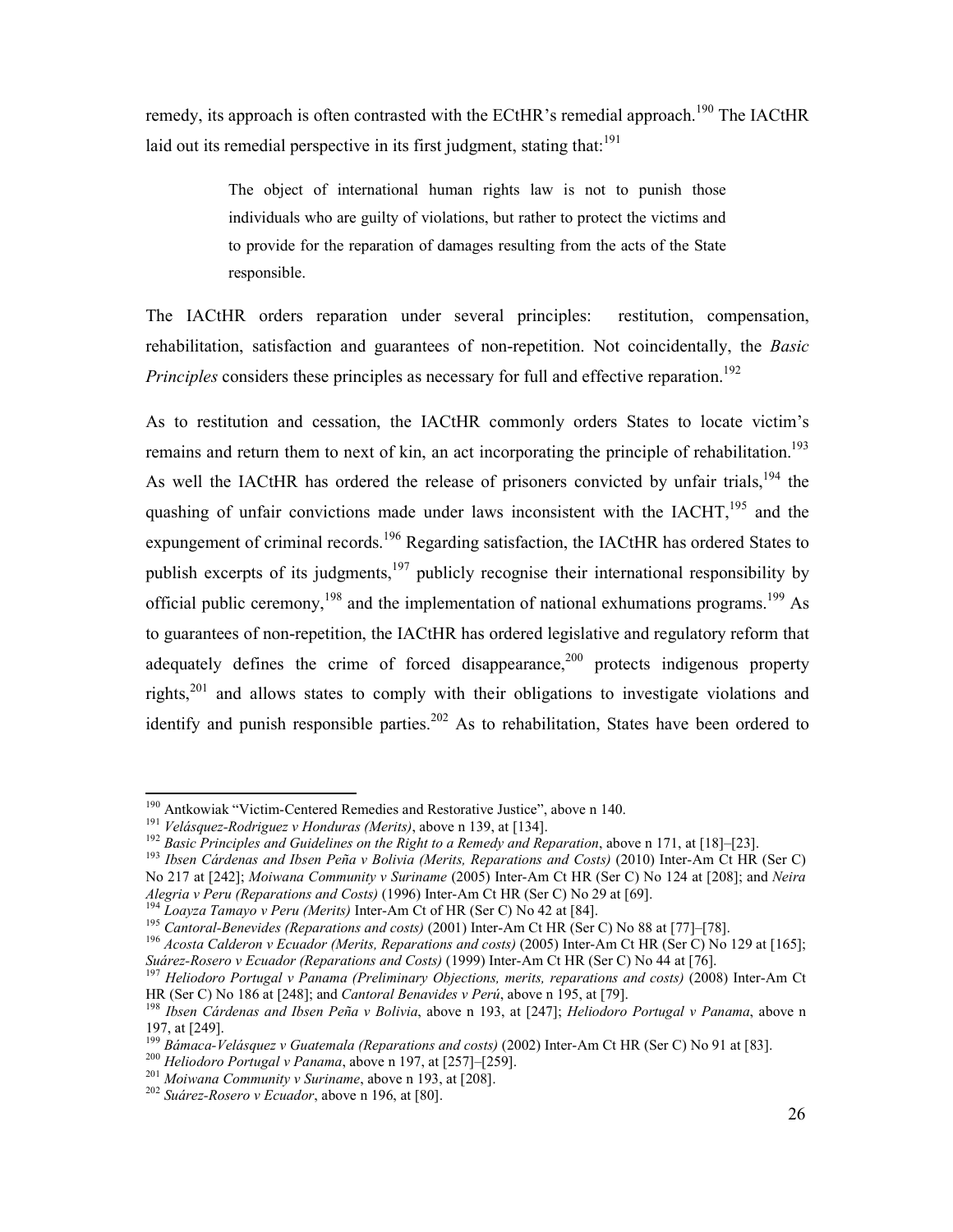establish developmental funds for health, housing and educational programmes,  $203$  required the reopening and staffing of village schools and medical clinics,  $204$  and provide medical and psychological treatment by specialised clinics that seeks to reduce victim's mental and physical suffering.<sup>205</sup>

In direct contrast to the ECtHR, the IACtHR's most common order of substantive reparation against States is a sophisticated obligation to investigate human rights abuses and identify, prosecute and punish the perpetrators.<sup>206</sup> Factually, investigations have been ordered in cases concerning the 1986 massacre of an indigenous village by security forces,<sup>207</sup> state-sanctioned murder and subsequent cover-ups,  $208$  and multiple cases of forced disappearance.  $209$  In addition to the investigation and punishment of responsible parties, the IACtHR has ordered the removal of obstacles perpetuating impunity, the sanctioning of public officials who obstructed the criminal investigation, adequate safety guarantees to victims, witnesses and officials involved in the investigation, and finally the use of all technical means possible to recover victim's remains.<sup>210</sup> Additionally, the IACtHR has required States to ensure criminal proceedings already underway are conducted effectively and that victims and next of kin have full access and capacity to participate in all stages of an investigation and criminal proceedings.<sup>211</sup>

The IACtHR builds the duty to investigate from the needs to counter impunity and deter and prevent future abuses.<sup>212</sup> In this, as with the ECtHR, the duty to investigate stems from States

<sup>203</sup> *Moiwana Community v Suriname,* above n 193, at [214].

<sup>204</sup> *Aloeboetoe v Suriname (Reparations and Costs)* (1993) Inter-Am Ct of HR (Ser C) No 15 at [96]–[103].

<sup>205</sup> *Ibsen Cárdenas and Ibsen Peña v Bolivia*, above n 193, at [254]; and *Heliodoro Portugal v Panama*, above n 197, at [256].

<sup>206</sup> *Ibsen Cárdenas and Ibsen Peña v Bolivia*, above n 193, at [237]; *Baldeón-García v Peru (Merits, Reparations and Costs)* (2006) Inter-Am Ct HR (Ser C) No 147 at [197]; *Bulacio v Argentina (Merits, Reparations and costs)* (2003) Inter-Am Ct HR (Ser C) No 100 at [110]; *Velásquez-Rodriguez v Honduras*, above n 139, at [178]–[181]; See, generally, Antkowiak "Victim-Centered Remedies and Restorative Justice", above n 140, at 303.

*Moiwana Community v Suriname*, above n 193, at [3].

<sup>&</sup>lt;sup>208</sup> *Myrna Mack Chang v Guatemala (Merits, Reparations and Costs)* (2003) Inter-Am Ct HR (Ser C) No 101 at [4].

<sup>209</sup> *Heliodoro Portugal v Panama*, above n 197, at [2]; *Gomez-Palomino v Peru (Merits, reparations and costs judgment)* (2005) Inter-Am Ct HR (Ser C) No 136 at [1].

<sup>210</sup> *Moiwana Community v Suriname*, above n 193, at [207]–[208]; and *Myrna Mack Chang v Guatemala*, above n 208, at [275]–[277].

<sup>211</sup> *Heliodoro Portugal v Panama*, above n 197, at [245] and [247].

<sup>212</sup> *Baldeón-García v Peru*, above n 206, at [195]–[197]; *Pueblo Bello Massacre v Colombia (Merits, Reparations and Costs)* (2006) Inter-Am Ct HR (Ser C) No 209 at [266]; and *Villagrán Morales v Guatemala (Reparations and costs)* (2001) Inter-Am Ct HR (Ser C) No 77 at [98]–[99].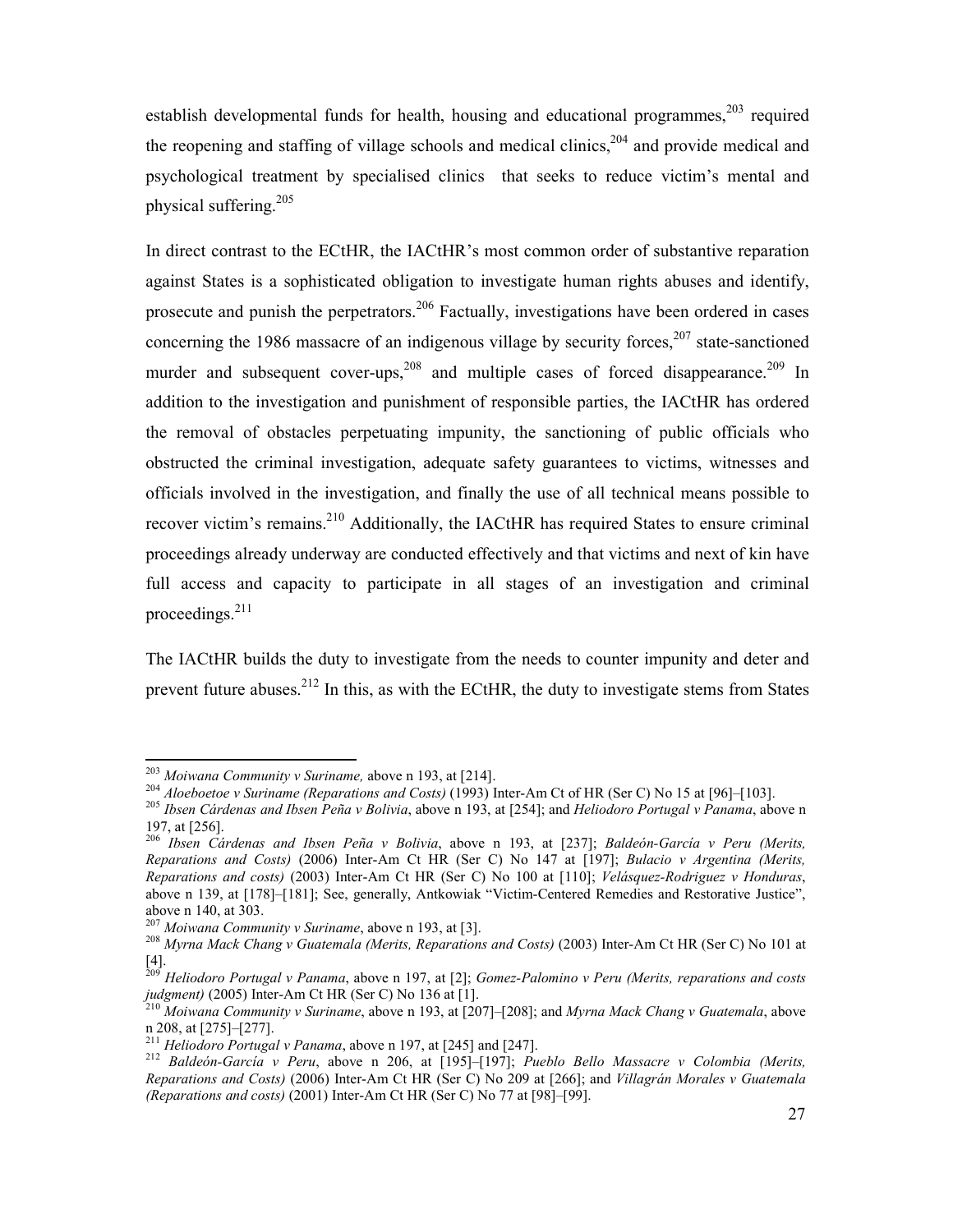obligations to ensure and protect IACHR rights.<sup>213</sup> In addition, the IACtHR bases the duty of investigation on a victim's and family's right to know what happened to victims, and which state agents were responsible for specific acts.<sup>214</sup> This is predicated on the right to the truth, which the IACtHR considers an important measure of reparation owed to victims, next of kin, and society.<sup>215</sup> Therefore, while the starting point is the same, the IACtHR's substantive investigative duty offers a sharp contrast to the ECtHR's position.

The IACtHR's use of the right to the truth as a conceptual building block for its duty of investigation introduces discussion of this right and the victim-oriented conceptual rationale it provides. A legal concept that has emerged at domestic, regional and international law, the right to the truth is defined as an obligation upon the state to "provide information to victims or to their families or even society as a whole about the circumstances surrounding serious violations of human rights. $n^{216}$  Originating in the law of armed conflict and initially expressed primarily in relation to the phenomenon of disappeared persons,  $2^{17}$  the right is recognised in the *Basic Principles* as a mode of reparation for human rights violations, <sup>218</sup> and various United Nations bodies have stressed its importance as a non-derogable right.<sup>219</sup>

Truth and reconciliation commissions, the institutional response to human rights violations perhaps most closely associated with the right to the truth, provide insight into the right's conceptual rationale. Developed specifically to respond to episodes of political violence and rights violations, truth commissions are generally defined as: $^{220}$ 

> A truth commission (1) is focused on past, rather than ongoing, events; (2) investigations a pattern of events that took place over a period of time; (3)

 $\overline{a}$ 

<sup>218</sup> *Basic Principles and Guidelines on the Right to a Remedy and Reparation*, above n 171, at [22(b)]–[24].

<sup>213</sup> Antkowiak "Victim-Centered Remedies and Restorative Justice", above n 140, at 303.

<sup>214</sup> *Bámaca-Velásquez v Guatemala*, above n 199, at [74]; *Villagrán Morales v Guatemala*, above n 212, at [100].

<sup>215</sup> *Bámaca-Velásquez v Guatemala*, above n 199, at [76].

<sup>&</sup>lt;sup>216</sup> Yasmin Naqvi<sup>"</sup> The right to truth in international law: fact or fiction?" (2006) 88 International Review of the Red Cross 245 at 245.

<sup>217</sup> *Resolution on Assistance and Co-operation in accounting for persons who are missing or dead in armed conflicts* GA Res 3220 XXIX (1974); Protocol Additional to the Geneva Conventions of 12 August 1949, and relating to the Protection of Victims of International Armed Conflicts (Protocol I) 1125 UNTS 3 (opened for signature 8 June 1977, entered into force 7 December 1978), art 32.

<sup>219</sup> United Nations Economic and Social Council *Promotion and Protection of Human Rights: Study on the right to the truth* (2006) E/CN.4/2006/91 at [60]; See also United Nations Human Rights Committee *Lyashkevich v Belarus* Communication CCPR/C/77/D/950/2000 (2003) at [9.2]; see also United Nations Human Rights Committee *Concluding observations: Algeria* CCPR/C/79/Add.95 (1998) at [10]; and *Concluding observations: Uruguay* CCPR/C/79/Add.90 (1998) at [C].

<sup>220</sup> Hayner *Unspeakable Truths: Transitional Justice and the Challenge of Truth Commissions*, above n 166, at 11–12.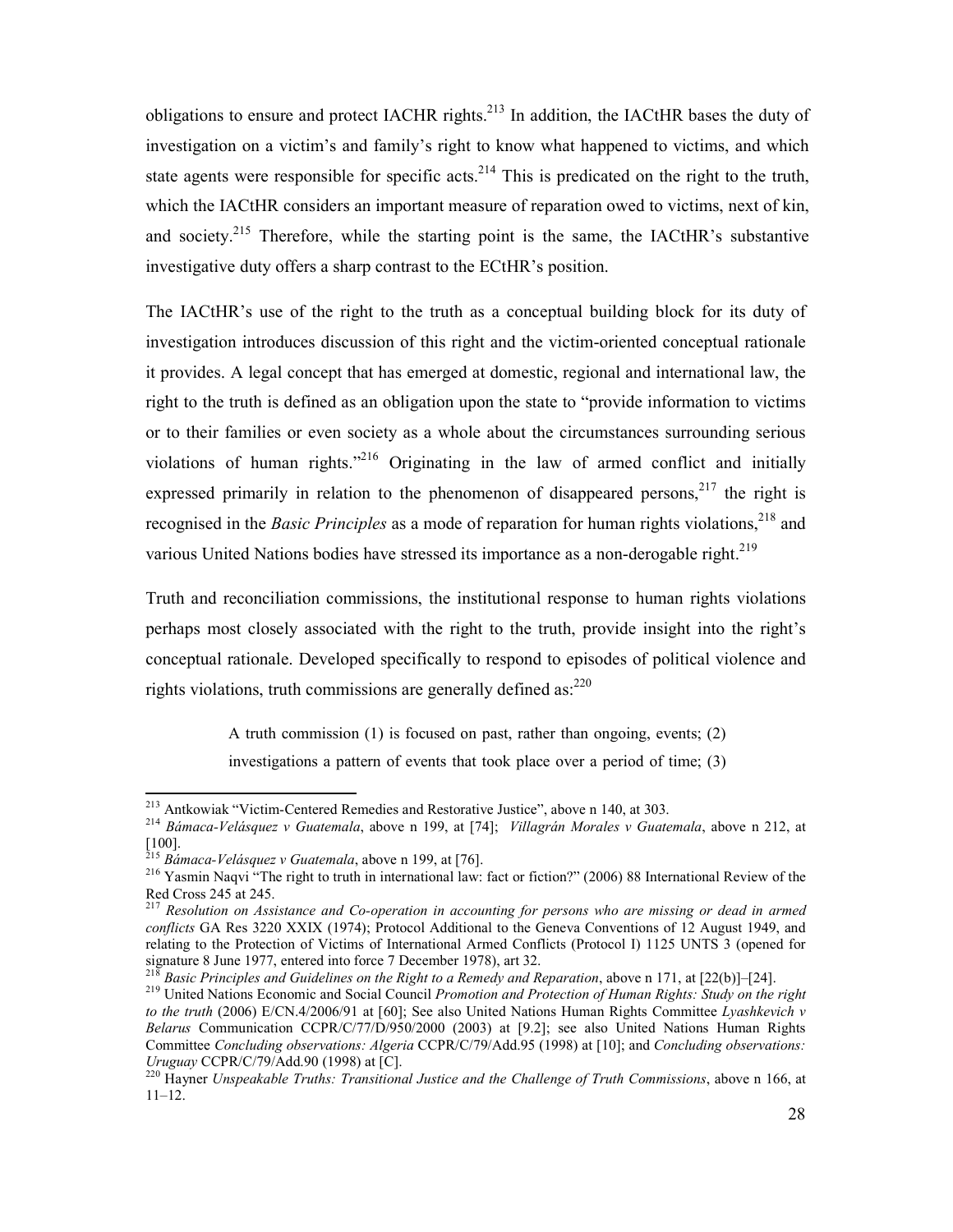engages directly and broadly with the affected population, gathering information on their experiences; (4) is a temporary body, with the aim of concluding with a final report; and (5) is officially authorised or empowered by the state under review.

As their moniker suggests, truth commissions are established to "tell the truth" and, more elaborately, to "make a full account of what has happened and to draw a record for history of unprecedented educational value for generations to come."<sup>221</sup> They are given a broad scope of inquiry and systemic violations of human rights over a number of years.<sup>222</sup> As above, truth commissions' truth-telling aim operates in conjunction with their victim-centred approach,  $223$ itself reflective of the influence of restorative justice principles. $^{224}$ 

The victim-centred truth-telling focus is said to confer multiple benefits. In the literature, truth commissions are often situated dichotomously with and said to benefit victims in a manner criminal trials cannot. These benefits range from the generic – truth commissions possess the "markedly superior characteristic, rarely apparent in criminal trials, of systematic consideration of the victims",  $225$  to the cathartic – "healing forums that focus specifically on the voices of victim-survivors."<sup>226</sup> More tangibly, the knowledge engendered by fulfilling the right to the truth is said to prevent future violations,  $227$  and truth commissions are designed to counter impunity, contribute toward reconciliation, and provide closure and aid the healing of victims.<sup>228</sup> These developments in the concepts of remedy, reparation and the right to the truth, underlain by a general focus on victims' needs, are also evident in international criminal law.

<sup>&</sup>lt;sup>221</sup> Caroline Fournet "Mass Atrocity: Theories and Concepts of Accountability", above n 169, 27–45 at 36.

<sup>&</sup>lt;sup>222</sup> United Nations Security Council Report of the Secretary-General on the Rule of Law and Transitional *Justice in Conflict and Post-Conflict Societies* S/2004/616 (2004) at [50].

 $223$  At [50].

<sup>224</sup> Alison Bisset *Truth Commissions and Criminal Courts* (Cambridge United Press, New York, 2012) at 31

<sup>&</sup>lt;sup>225</sup> Brian F Havel "Public Law and the Construction of Collective Memory" in M Cherif Bassiouni (ed) *Post-Conflict Justice* (Transnational Publishers, New York, 2002) at 389.

<sup>&</sup>lt;sup>226</sup> Lisa J Laplante "On the Indivisibility of Rights: Truth Commissions, Reparations, and the Right to Development" (2007) 10 Yale Hum Rts & Dev LJ 141 at 146.

<sup>227</sup> Philip Alston and Ryan Goodman *International Human Rights: The Successor to International Human Rights in Context* (Oxford University Press, United Kingdom, 2013) at 1409; Lisa J Laplante "On the Indivisibility of Rights", above n 226, at 147.

<sup>&</sup>lt;sup>228</sup> Bill Rolston "Dealing with the Past: Pro-State Paramilitaries, Truth and Transition in Northern Ireland" (2006) 28 Hum Rts Q 3 at 656.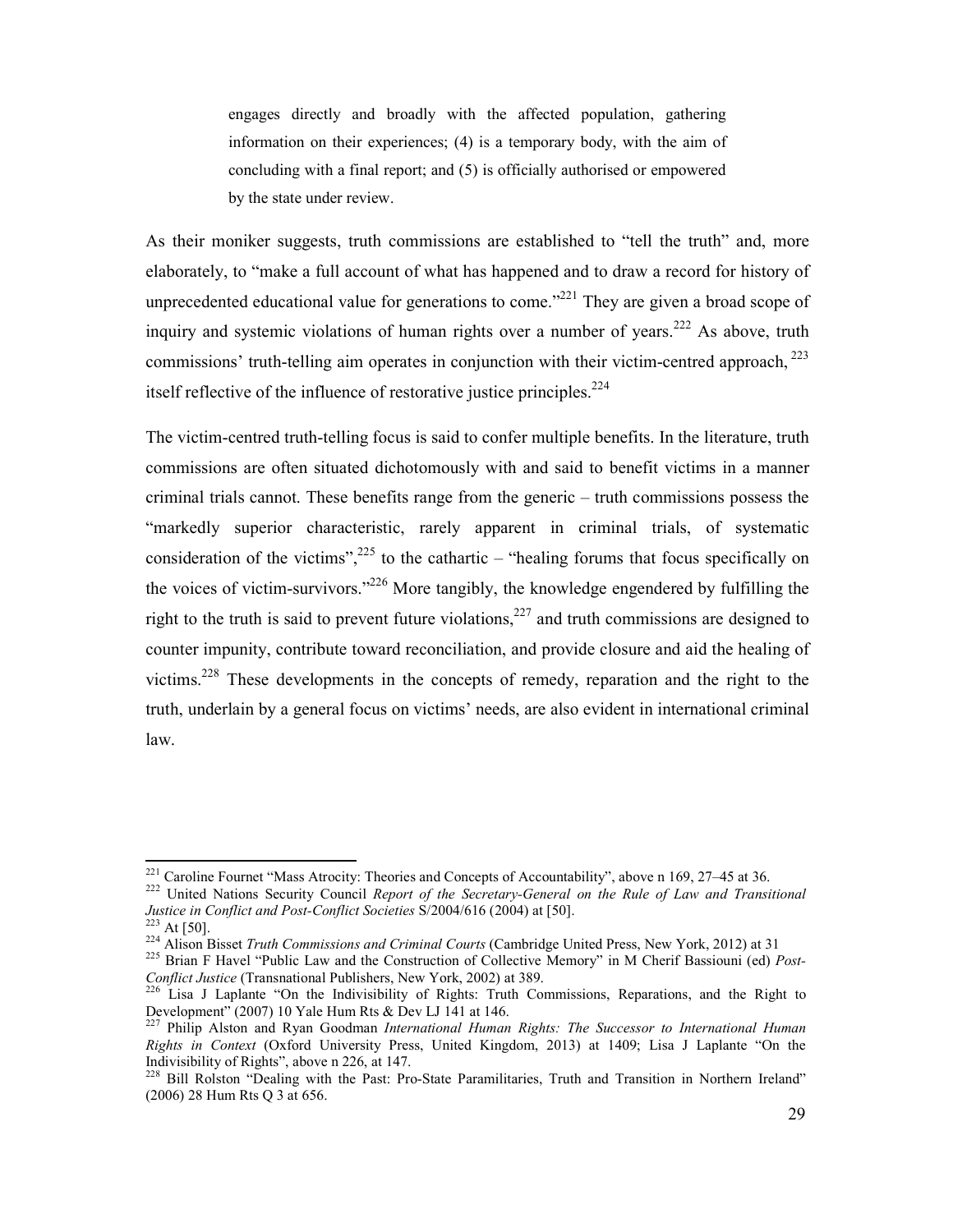#### *B International Criminal Law*

In recent years International criminal law's (ICL) institutional design has been heavily influenced by victim-centred and restorative justice paradigms. This conceptual diversification is evident in a 2004 Report of the Secretary-General, which comments on the objectives of  $ICL:^{229}$ 

> … bringing to justice those responsible for serious violations of human rights and humanitarian law, putting an end to such violations and preventing their recurrence, securing justice and dignity for victims, establishing a record of past events, promoting national reconciliation, reestablishing the rule of law and contributing to the restoration of peace.

Of course, ICL's conceptual heritage is predicated on effectively punishing individual perpetrators.<sup>230</sup> This justice narrative, premised on philosophical currents of western liberalism and legalism, is still ICL's predominant mode of determining responsibility and dealing in punishment.<sup>231</sup> It was the prime objective of the International Criminal Tribunal for the Former Yugoslavia  $(ICTY)$ ,<sup>232</sup> and is evident in ICL's adoption from domestic criminal law the processes – charge, trial appeal and punishment – and principles of individual culpability.<sup>233</sup> Finally, at the conceptual core of the International Criminal Court (ICC) remains ensuring the prosecution of perpetrators of serious international crimes.<sup>234</sup>

Nevertheless, wider objectives exist and have been recently adopted in ICL. The function of "establishing a record of past events" noted in the Secretary-General's report,<sup>235</sup> said to aid

<sup>229</sup> United Nations Security Council *Report of the Secretary-General on the Rule of Law and Transitional*  Justice, above n 222, at [38]; See Jean Galbraith "The Pace of International Criminal Justice" (2009) 31 Mich J Int'l L 79 at 85.

<sup>&</sup>lt;sup>230</sup> Conor McCarthy "Victim Redress and International Criminal Justice: Competing Paradigms, or Compatible Forms of Justice" (2012) 10 JICJ 351–372 at 352; Galbraith "The Pace of International Criminal Justice", above n 229, at 94.

<sup>231</sup> Mark A Drumbl *Atrocity, Punishment and international law* (Cambridge University Press, New York, 2007) at 5.

<sup>232</sup> Statute of the International Criminal Tribunal for Rwanda, adopted by and annexed to *Resolution 955 (1994)* UN SC Res 955 S/RES/955 (1994), Preamble [ICTR Statute]; Statute of the International Criminal Tribunal for the Former Yugoslavia (as amended), adopted by and annexed to *Resolution 827 (1993)* SC Res 827, S/RES/827 (1993), preamble and [2] [ICTY Statute].

<sup>&</sup>lt;sup>233</sup> Rome Statute of the International Criminal Court 2187 UNTS 90 (opened for signature 17 July 1998, entered into force 1 July 2002), arts 58, 61, 67, 77, and 81 [Rome Statute]; ICTR Statute, above n 232, arts 17–19, 22– 24; ICTY Statute, above n 232, arts 18–20, 23–25; See Galbraith "The Pace of International Criminal Justice", above n 229, at 85–88.

<sup>&</sup>lt;sup>234</sup> Rome Statute, above n 233, preamble. Caroline Fournet "Mass Atrocity: Theories and Concepts of Accountability", above n 169, at 28 and 33.

 $235$  See above n 229.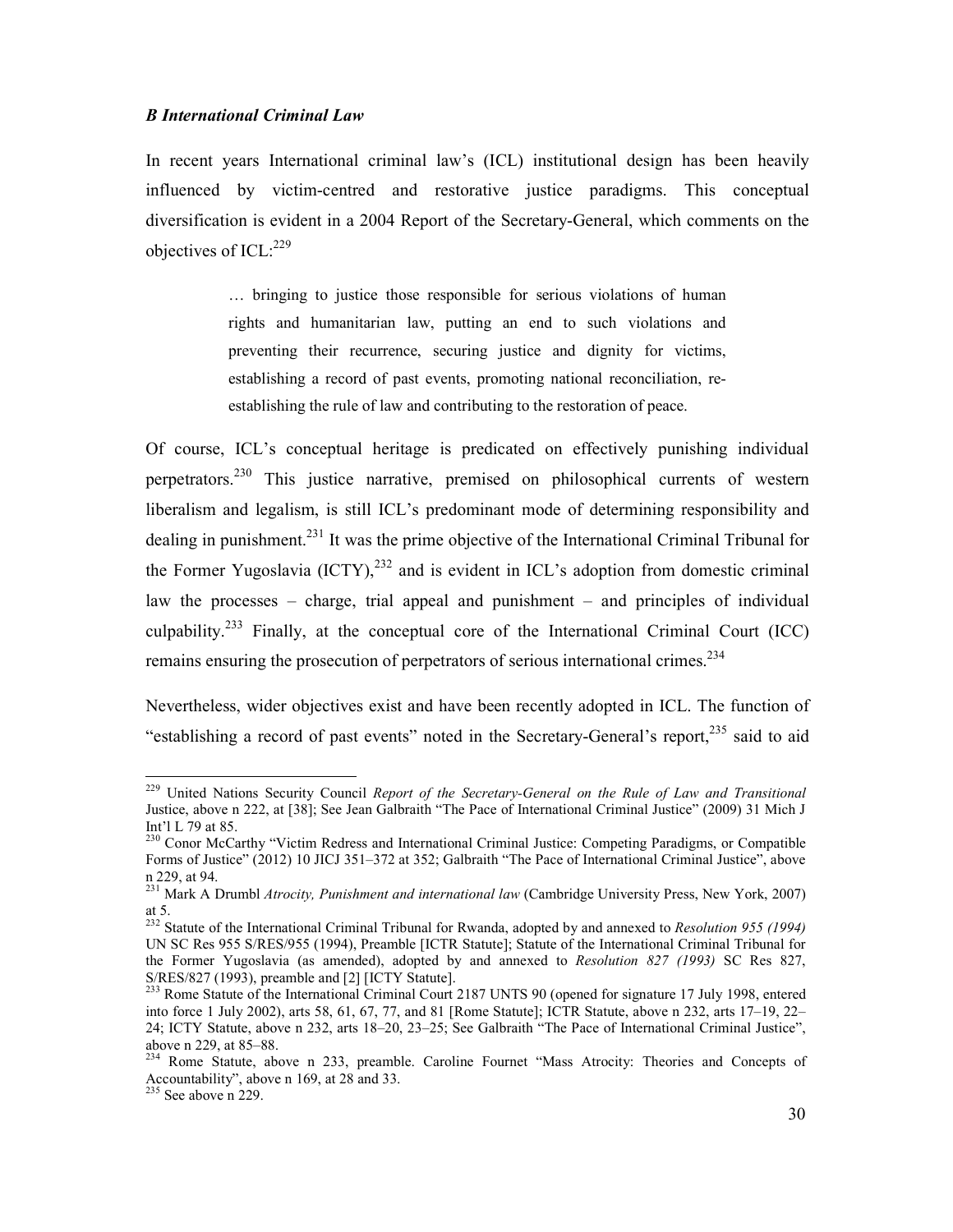societies emerging from conflict "by establishing detailed and well-established records of particular incident",  $236$  has been a contentious aspect of ICL since Tokyo and Nuremburg.  $237$ Different international criminal tribunals have embraced this function, $^{238}$  and their judgments have been said to "challenge the long-held assumption in socio-legal scholarship that courts are inappropriate venues to construct wide-ranging historical explanations of past conflicts."<sup>239</sup> Conceptualised as both a means and an end, ICL's function as an "arbiter of historical truth" is said to contribute to both the determination of guilt and, $240$  due to the nature of atrocities in which ICL trades, where "uncertainty is the horrible norm", fulfils the "pressing moral obligation to obtain the truth about them, as best as the truth can be determined."<sup>241</sup> Here is introduced ICL's relationship with the right to the truth, said to "intermesh strategically with the broader objectives of international criminal law," including the restoration of peace, facilitating reconciliation, the countering of impunity and establishing a historical record.<sup>242</sup>

These wider objectives lead into consideration of the Rome Statute of the ICC (the Rome Statute), said to be a "testament to the successes of the restorative justice and victims' rights movements",<sup>243</sup> and characterised by its "victim-friendliness".<sup>244</sup> The ICC Appeals Chamber has stated that the protection of victim's interests "is a recurring theme of the Statute",<sup>245</sup> and one commentator has stated the ICC stands for deterrence, criminal accountability, and also "social welfare and restorative justice."<sup>246</sup> Prior to this ICL processes made little room for victims.<sup>247</sup> Primarily, the Rome Statute provides for victim's interest in two respects: participation as witnesses and with independent standing, and redress and reparation.<sup>248</sup>

<sup>&</sup>lt;sup>236</sup> *Report of the Secretary-General on the Rule of Law and Transitional Justice*, above n 222, at [39].

<sup>237</sup> William A Schabas *Unimaginable Atrocities: Justice, Politics, and Rights at the War Crimes Tribunals*  (Oxford University Press, Oxford) at 157; Richard Ashby Wilson "Judging History: The Historical Record of the International Criminal Tribunal for the Former Yugoslavia" (2005) 27 Hum Rts Q 908 at 911–912.

<sup>238</sup> *Prosecutor v Akayesu (Judgment)* ICTR Trial Chamber I ICTR-96-4-T, 2 September 1998 at [78]–[111.

 $^{239}$  Wilson "Judging History", above n 237, at 909.

<sup>240</sup> Schabas *Unimaginable Atrocities*, above n 237, at 157.

<sup>&</sup>lt;sup>241</sup> Galbraith "The Pace of International Criminal Justice", above n 229, at 89.

<sup>&</sup>lt;sup>242</sup> Yasmin Naqvi "The right to truth in international law: fact or fiction?", above n 216, at 247.

<sup>&</sup>lt;sup>243</sup> Antkowiak "Victim-Centered Remedies and Restorative Justice", above n 140, at 288.

<sup>&</sup>lt;sup>244</sup> Christine Van den Wyngaert "Victims before International Criminal Courts: Some Views and Concerns of an ICC Trial Judge" (2011) 44 Case W Res J Int'l L 475 at 479.

<sup>245</sup> *Judgment on Victim Participation in the Investigation Stage of the Proceedings in the Appeal of the OPCD against the Decision of Pre-Trial Chamber I of 24 December 2007* (2008) ICC Appeals Chamber ICC-01/04- 556, 19 December 2008 at [56].

<sup>&</sup>lt;sup>246</sup> Antkowiak "Victim-Centred remedies and restorative justice", above n 140, at 287.

<sup>247</sup> Evans *The Right to Reparation in International law for victims of armed conflict*, above n 154, at 89–99; Salvatore Zappala "The Rights of Victims v. the Rights of the Accused" (2010) 8 JICJ 137 at 138; See also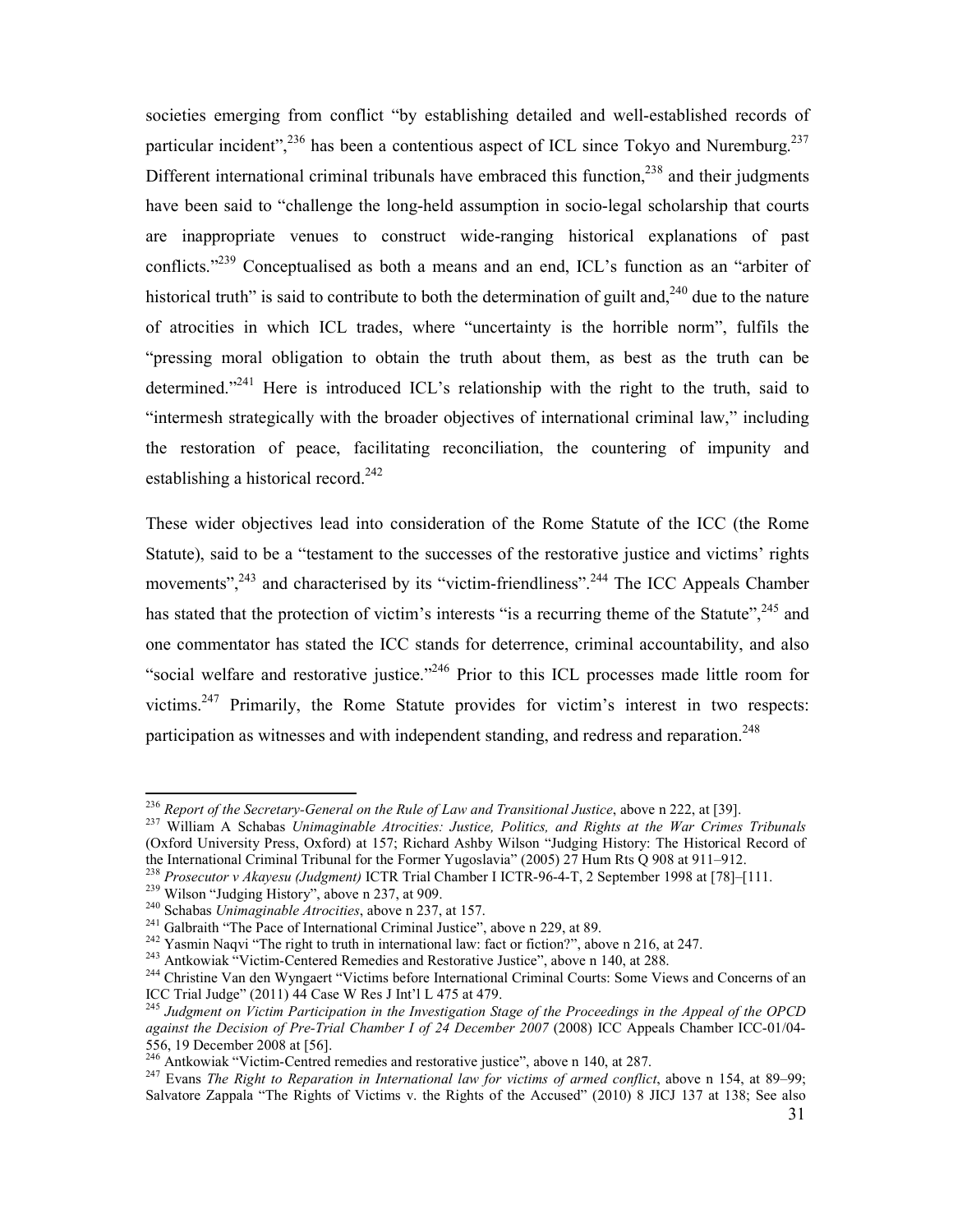The ICC's victim participation regime has been lauded as moving toward a restorative justiceoriented paradigm and away from a retributive justice one.<sup>249</sup> The ICC prosecutor is required to consider victim's interests during their investigation and when deciding to initiate prosecution.<sup>250</sup> Under the Rome Statute victims are entitled to "present their views and concerns" to the ICC "where their personal interests are affected",<sup>251</sup> and the ICC is required to "take appropriate measures to protect the safety, physical and psychological well-being, dignity and privacy of victims and witnesses".<sup>252</sup> Finally, all victims are entitled to legal representation which, for reasons of practicality, is provided by common legal representatives.<sup>253</sup>

As to redress for victims, the Rome Statute has been referred to as a "watershed developed" in relation to the advancement of victim-oriented remedial paradigms, akin to the approaches of the IACtHR and United Nations human rights institutions.<sup>254</sup> The ICC is required to "establish" principles relating to reparations to, or in respect of, victims, including restitution, compensation and rehabilitation."<sup>255</sup> However, the interpretation of this provision was left to the ICC.<sup>256</sup> A reparatory mechanism has been established: the Trust Fund for Victims.<sup>257</sup> It may act in the process of allocating reparations to victims after a conviction or use its resources to benefit victims in instances where prosecution does not occur.<sup>258</sup> The Trust Fund has begun implementing the latter by providing assistance to victims in the form of physical rehabilitation, and material and/or psychological rehabilitation.<sup>259</sup>

It may be said that these provisions sit within their specific institutional context. I argue that more significant is the entrenchment of victim-focused principles and restorative justice

Claude Jorda and Jerome de Hemptinne "The Status and the Role of the Victim" in Antonio Cassese, Paola Gaeta and John RWD Jones (eds) *The Rome Statute of the International Criminal Court: A Commentary* (Oxford University Press, New York, 2002) vol 1 at 1387–1419.

<sup>&</sup>lt;sup>248</sup> Van den Wyngaert "Victims before the International Criminal Court", above n 244, at 477; and Zappala "The Rights of Victims v. the Rights of the Accused", above n 247, at 138.

 $^{249}$  Van den Wyngaert "Victims before the International Criminal Court", above n 244, at 476; see also Christine H Chung "Victims' Participation at the International Criminal Court: Are Concessions of the Court Clouding the Promise? (2008) 6 Nw U J Int'l Hum Rts 459 at 459.

<sup>&</sup>lt;sup>250</sup> Rome Statute, arts 54(1)(b) and 53(1)(c).

<sup>&</sup>lt;sup>251</sup> Rome Statute, arts 15(3), 19(3) and 68(3).

<sup>&</sup>lt;sup>252</sup> Rome Statute, art 68(1) This aspect of the ICC's mandate is implemented in greater detail by various rules and regulations, see Rules of Procedure and Evidence ICC-ASP/1/3 (Sept 9 2002).

<sup>&</sup>lt;sup>253</sup> Van den Wyngaert "Victims before the International Criminal Court", above n 244, at 480.

<sup>&</sup>lt;sup>254</sup> Antkowiak "Remedial approaches to human rights violations", above n 140, at 363.

 $255$  Rome Statute, art 75(1).

<sup>256</sup> Van den Wyngaert "Victims before the International Criminal Court", above n 244, at 487.

<sup>&</sup>lt;sup>257</sup> Articles  $75(2)$  and 79.

<sup>&</sup>lt;sup>258</sup> Van den Wyngaert "Victims before the International Criminal Court", above n 244, at 480.

<sup>&</sup>lt;sup>259</sup> At 481.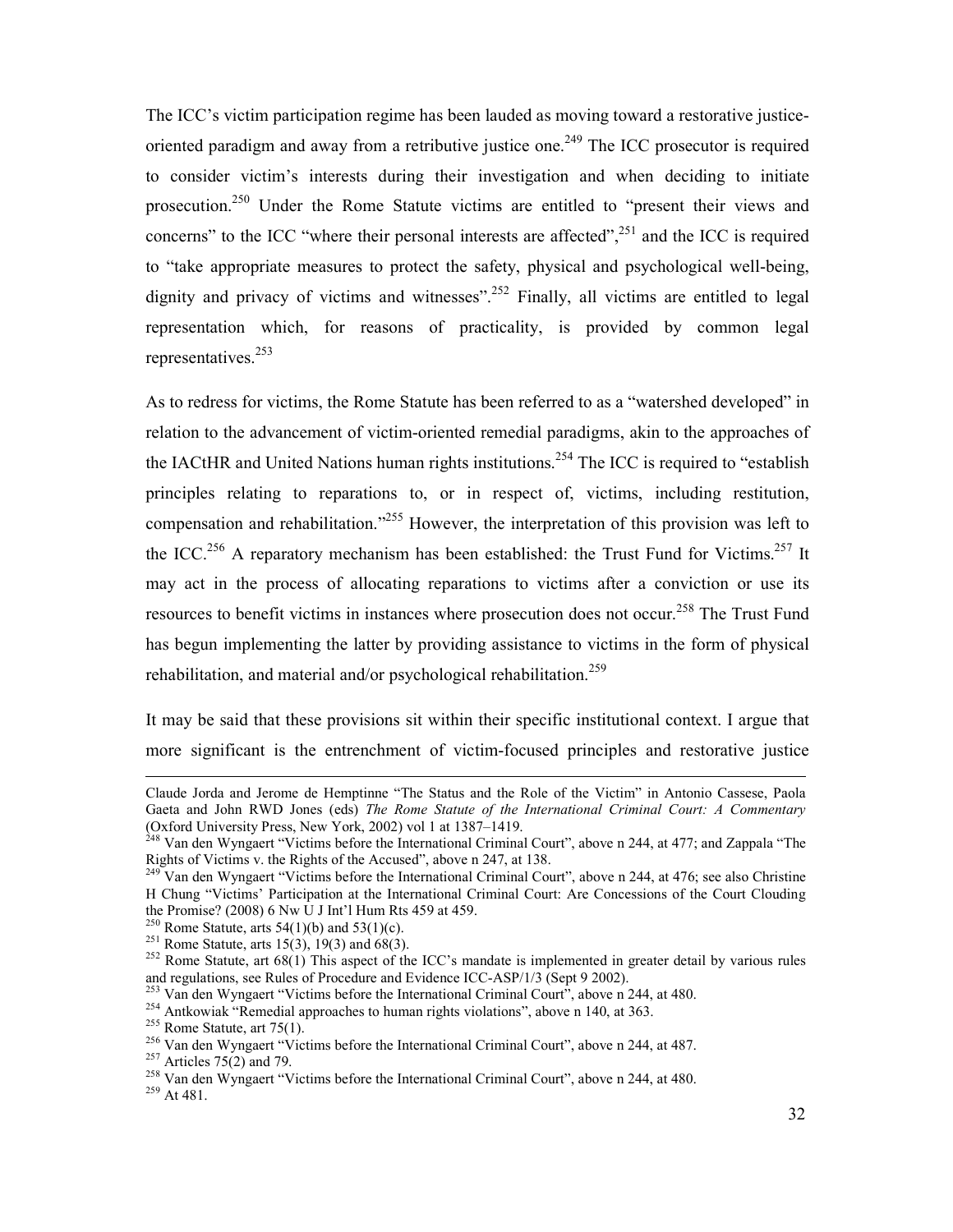concepts. Under the Rome Statute, as well as other international criminal tribunals,  $260$  victim participation in proceedings is not a privilege, but a right.<sup>261</sup> In addition, the right of participation is itself tied conceptually, both in the literature and jurisprudence, to the realisation of other rights – primarily the right to truth and the right to justice.<sup>262</sup> Victim participation is said to contribute to the determination of an accused's innocence or guilt,  $^{263}$ enable a victim's rights to reparation for the violation suffered,  $2^{64}$  and, at its broadest, to fulfil the objective of satisfying victims' interest in the proper administration of justice.<sup>265</sup> These conceptual rationales also bring us full circle in regards to the entrenchment of victim-focused norms within international law. The provisions for victim participation and redress in the Rome Statute were partially inspired by the *1985 Declaration of Basic Principles of Justice*  for Victims of Crime and Abuse of Power,<sup>266</sup> the predecessor to the 2005 *Basic Principles*, parts of which were directly copied into the Rome Statute.<sup>267</sup> In 2009 the ICC additionally drew on both the 1985 and 2005 Declarations in adopting its guiding Strategy regarding victims.<sup>268</sup>

Of course, these objectives are not without criticism. Many commentators criticise victim participation for the potentially detrimental effect it may have on the defendant's fair trial rights.<sup>269</sup> Similarly, the historical record function of ICL has been criticised as incompatible with legal modes of reasoning and the accused's rights.<sup>270</sup> Indeed, the Secretary-General has

<u>.</u>

<sup>260</sup> Extraordinary Chambers in the Courts of Cambodia *Internal Rules (Rev 8)* (12 June 2007), Rule 23 available at <www.eccc.gov.kh/en>.

<sup>261</sup> *Prosecutor v Muthaura and Kenyatta (Decision on victims' representation and participation)* ICC Trial Chamber V ICC-01/09-02/11, 3 October 2012 at [8]; and *Prosecutor v Dyilo (Decision on victims' participation)* ICC Trial Chamber I ICC-01/04-101/06-1119, 18 January 2008 at [115], and [13] per Judge René Blattman dissenting.

<sup>262</sup> *Situation in the Democratic Republic of the Congo (Decision on Applications for Participation in the Proceedings of VPRS 1,VPRS 2,VPRS 3,VPRS4, VPRS 5 and VPRS 6)* Pre-Trial Chamber I ICC-01/04-101-tEN-Corr, 17 January 2006 at [63].

<sup>&</sup>lt;sup>263</sup> Jérôme de Hemptinne "Challenges Raised by Victims' Participation in the Proceedings of the Special Tribunal for Lebanon (2010) 8(1) JICJ 165 at 167, referring to STL President's Explanatory Memorandum of the Rules of Procedure and Evidence, 10 June 2009, at [15].

<sup>264</sup> Valentina Spiga "No Redress without Justice: Victims and International Law" (2012) 10 JICJ 1377 at 1387.

<sup>&</sup>lt;sup>265</sup> Zappala "The Rights of Victims v. the Rights of the Accused", above n 247, at 153.

<sup>266</sup> *Declaration of Basic Principles of Justice for Victims of Crime and Abuse of Power*, above n 172.

<sup>267</sup> Van den Wyngaert "Victims before the International Criminal Court", above n 244, at 478.

<sup>268</sup> International Criminal Court *Report of the Court on the Strategy in relation to Victims* (Nov 10 2009) ICC-ASP-8/45 at [6].

<sup>&</sup>lt;sup>269</sup> Liesbeth Zegveld "Victims' Reparations Claims and International Criminal Courts: Incompatible Values?" (2010) 8 JICJ 79–111; and Zappala "The Rights of Victims v. the Rights of the Accused", above n 247, at 145. (2010) 8 JICJ 79–111; and Zappala "The Rights of Victims v. the Rights of the Accused", above n 247, at 145.<br><sup>270</sup> Wilson "Judging History", above n 237, at 912; and Galbraith "The Pace of International Criminal Justice",

above n 229, at 96.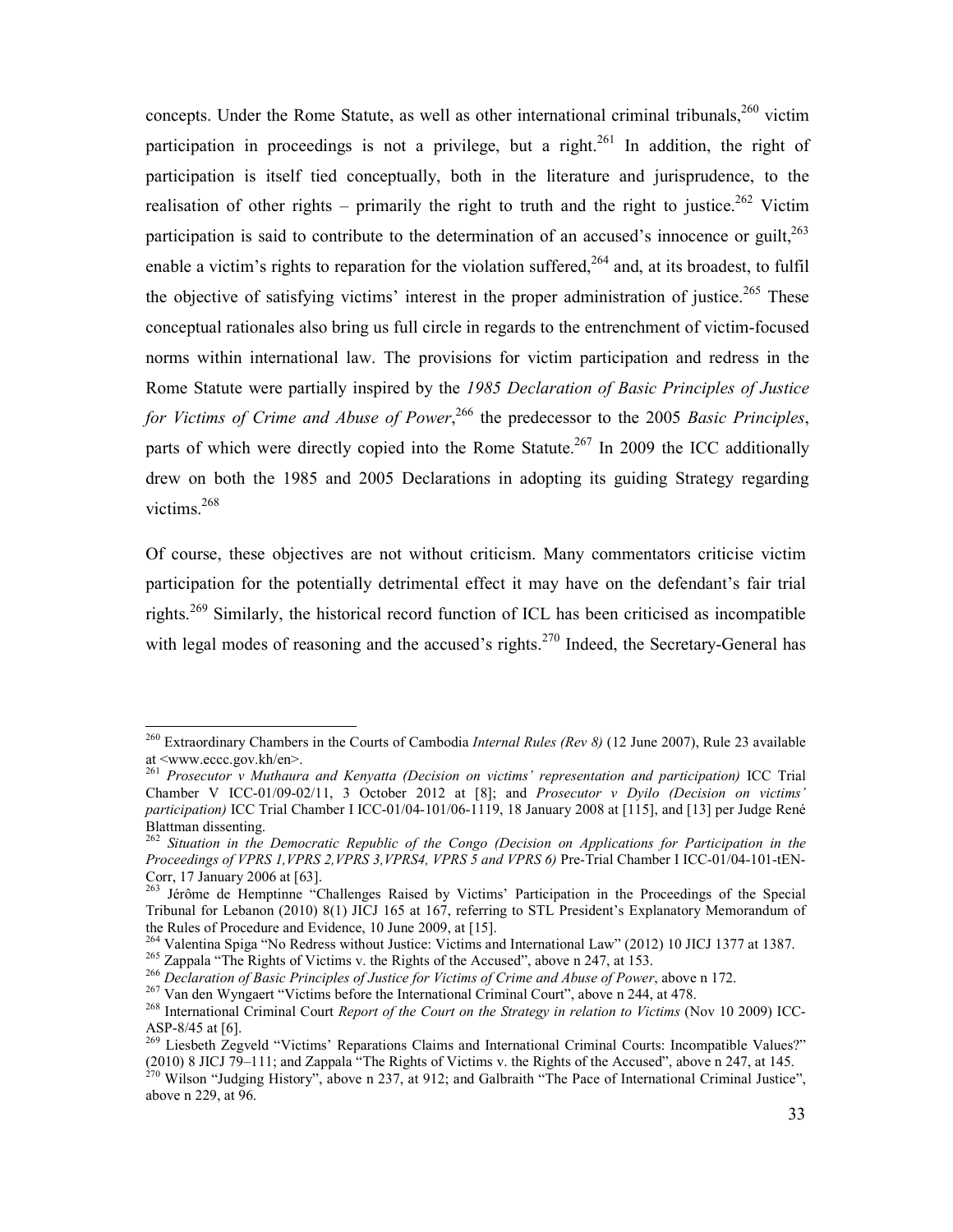acknowledged that, given this diversity of objectives, "achieving and balancing the various objectives of [international] criminal justice is less straightforward."<sup>271</sup>

As well, it would be unwise to draw conclusions from these comparisons without first briefly commenting on the highly contextual nature of these institutions. Truth commissions and international criminal tribunals are self-consciously mechanisms of transitional justice, which itself constitutes:<sup>272</sup>

> …the full range of processes and mechanisms associated with a society's attempts to come to terms with a legacy of large-scale past abuses, in order to ensure accountability, serve justice and achieve reconciliation.

Therefore, in comparing these mechanisms and the procedural duty, regard needs to be had to the fact these mechanisms are tailored according to context and work in conjunction to benefit a society holistically by seeking to fulfil the objectives of "promoting national reconciliation, re-establishing the rule of law and contributing to the restoration of peace."<sup>273</sup>

Nevertheless, transitional justice embraces the principles of restorative justice, such that it focuses on repairing past harm and bringing reconciliation to those most affected by that harm.<sup>274</sup> I would argue that underlying the conceptual shift in these institutional responses to human rights abuses is the principle that justice for victims of armed conflict requires three different elements: truth, reparations and judicial accountability.<sup>275</sup> This general principle is equally applicable to the procedural duty.

#### *C Concluding Remarks on Comparative Institutional Mechanisms*

The above discussion demonstrates that, in terms of the objective of ensuring individual accountability for rights abuses, the objectives of the procedural duty and comparative mechanisms sit in harmony. Comparative institutions of international human rights and ICL aim for prosecution. Despite the fact that the ECHR's procedural duty is one of means not

<sup>271</sup> *Report of the Secretary-General on the Rule of Law and Transitional Justice*, above n 229, at [39].  $^{272}$  At [8].

<sup>273</sup> *Report of the Secretary-General on the Rule of Law and Transitional Justice*, above n 229, at [38]; Alison Bisset *Truth Commissions and Criminal Courts* (Cambridge University Press, New York, 2012) at 9; Galbraith "The Pace of International Criminal Justice", above n 229, at 91; Eric A Posner and Adrian Vermeule "Transitional Justice as Ordinary Justice" (2004) 117 Harv L Rev 762 at 766.

<sup>274</sup> Bisset *Truth Commissions and Criminal Courts*, above n 273, at 11.

<sup>275</sup> Evans *The Right to Reparation in International law for victims of armed conflict*, above n 154, at 1.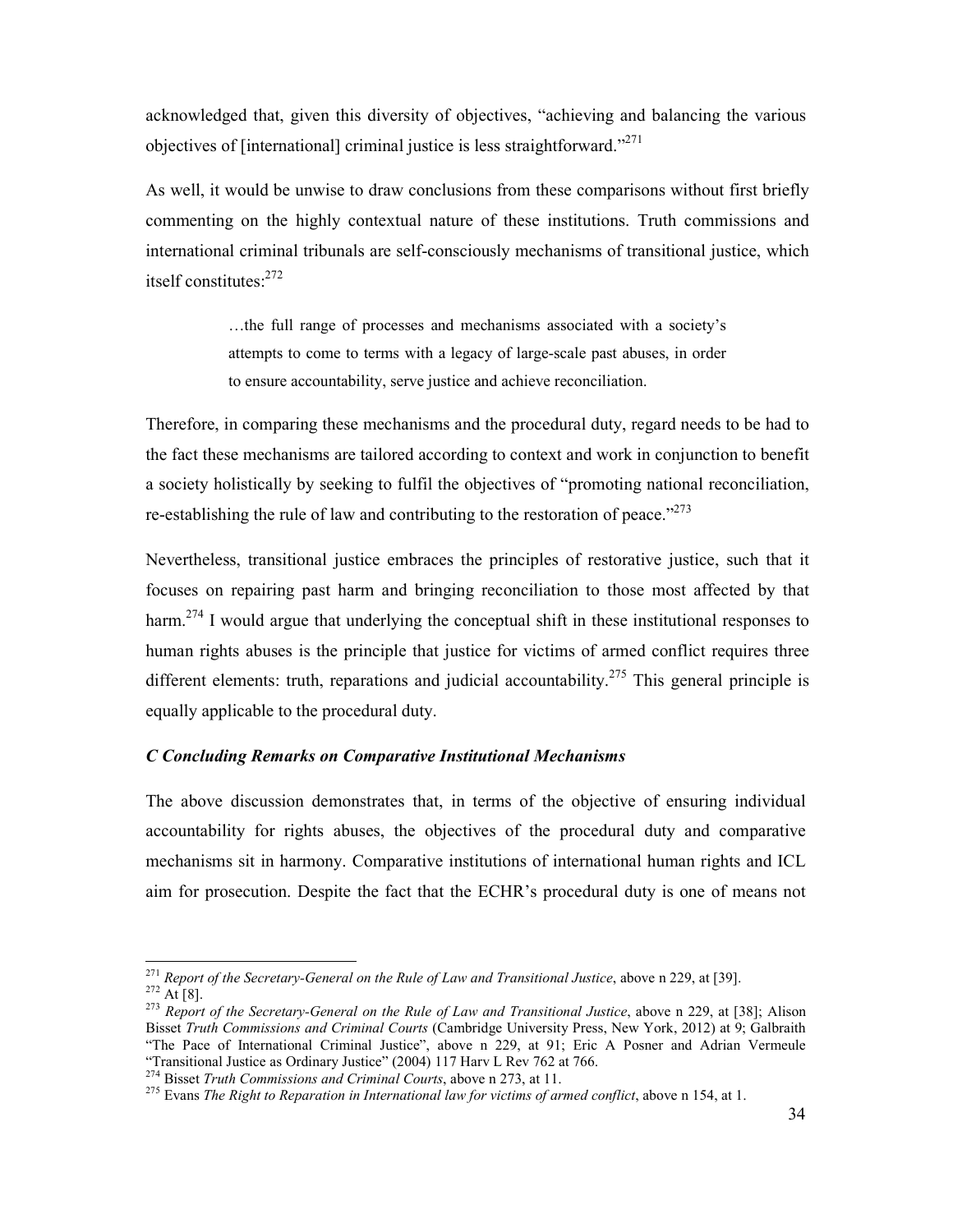result.<sup>276</sup> and as such does not mandate a particular outcome.<sup>277</sup> the procedural duty, as reinforced by the ECHR's expectations of the criminal process as capable of leading to the punishment of identified perpetrators,  $278$  presents a means of ensuring the strength of the criminal process in punishing violations of arts 2 and/or  $3.^{279}$ 

In relation to the Iraq claims, it is also not inappropriate to mention that this provides some means of plugging an accountability gap between ICL and international human rights law.<sup>280</sup> The United Kingdom has an international legal obligation to prosecute certain conduct in Iraq. The Geneva Conventions, the Convention against Torture, and the Rome Statute of the ICC require the United Kingdom to prosecute the ill-treatment and unlawful killing of civilians.<sup>281</sup> This is reflected in domestic legislation.<sup>282</sup> Under the principle of complementarity the ICC has jurisdiction to initiate prosecution where a state with relevant jurisdiction is unwilling or unable to carry out a prosecution.<sup>283</sup> However, the ICC is unlikely to intervene in this regard, as illustrated by a United States diplomatic cable, which stated: <sup>284</sup>

> Ocampo [the first ICC Prosecutor] has said that he looking at the actions of British forces in Iraq – which … led a British ICTY prosecutor to nearly fall off his chair … Privately, Ocampo has said that he wishes to dispose of the Iraq issues (i.e. not investigate them).

As well, one of the few Court Martials of British soldiers for the death of an Iraqi civilian, Mr Baha Mousa, was undermined by "a more or less obvious closing of ranks."<sup>285</sup> If the procedural duty is able to produce investigations that contribute to remedying the

<sup>276</sup> *Al-Skeini v United Kingdom*, above n 5, at [166]; and *Bitayev and Bitayeva v Russia*, above n 112, at [158].

<sup>277</sup> Seibert-Fohr *Prosecuting Serious Human Rights Violations*, above n 142, at 133–134.

<sup>278</sup> *Calvelli and Ciglio v Italy*, above n 41, at [51]; *McKerr v United Kingdom*, above n 44, at [121]; *Khashiyev and Akayeva v Russia*, above n 103, at [153] and [177]; and *Assenov v Bulgaria*, above n 34, at [102].

<sup>&</sup>lt;sup>279</sup> Tulkens "The Paradoxical Relationship between Criminal Law and Human Rights", above n 127 at 584–587; Seibert-Fohr *Prosecuting Serious Human Rights Violations*, above n 142, at 117.

<sup>&</sup>lt;sup>280</sup> M Cherif Bassiouni "International Recognition of Victims' Rights", above n 173, at 205.

<sup>&</sup>lt;sup>281</sup> Geneva Convention (III) Relative to the Treatment of Prisoners of War 75 UNTS 135 (opened of signature 12 August 1949, entered into force 21 October 1950), art 129; Geneva Convention (IV) Relative to the Protection of Civilian Persons in Time of War 75 UNTS 287 (opened of signature 12 August 1949, entered into force 21 October 1950), art 146; Convention against Torture and Other Cruel, Inhuman or Degrading Treatment or Punishment 1465 UNTS 85 (opened for signature 10 December 1984, entered into force 26 June 1987), arts  $4(2)$  and 7; and Rome Statute, art 1.<br>  $282$  Letom 1.

<sup>282</sup> International Criminal Court Act 2001 (UK); Geneva Conventions Act 1957 (UK) 5 & 6 Eliz II c 52.

<sup>283</sup> Rome Statute, art 17.

<sup>&</sup>lt;sup>284</sup> Quoted in William A Schabas "The Banality of International Justice" (2013) 11 JICJ 545 at 549.

<sup>285</sup> *Mousa* (No 2), above n 1, at [163].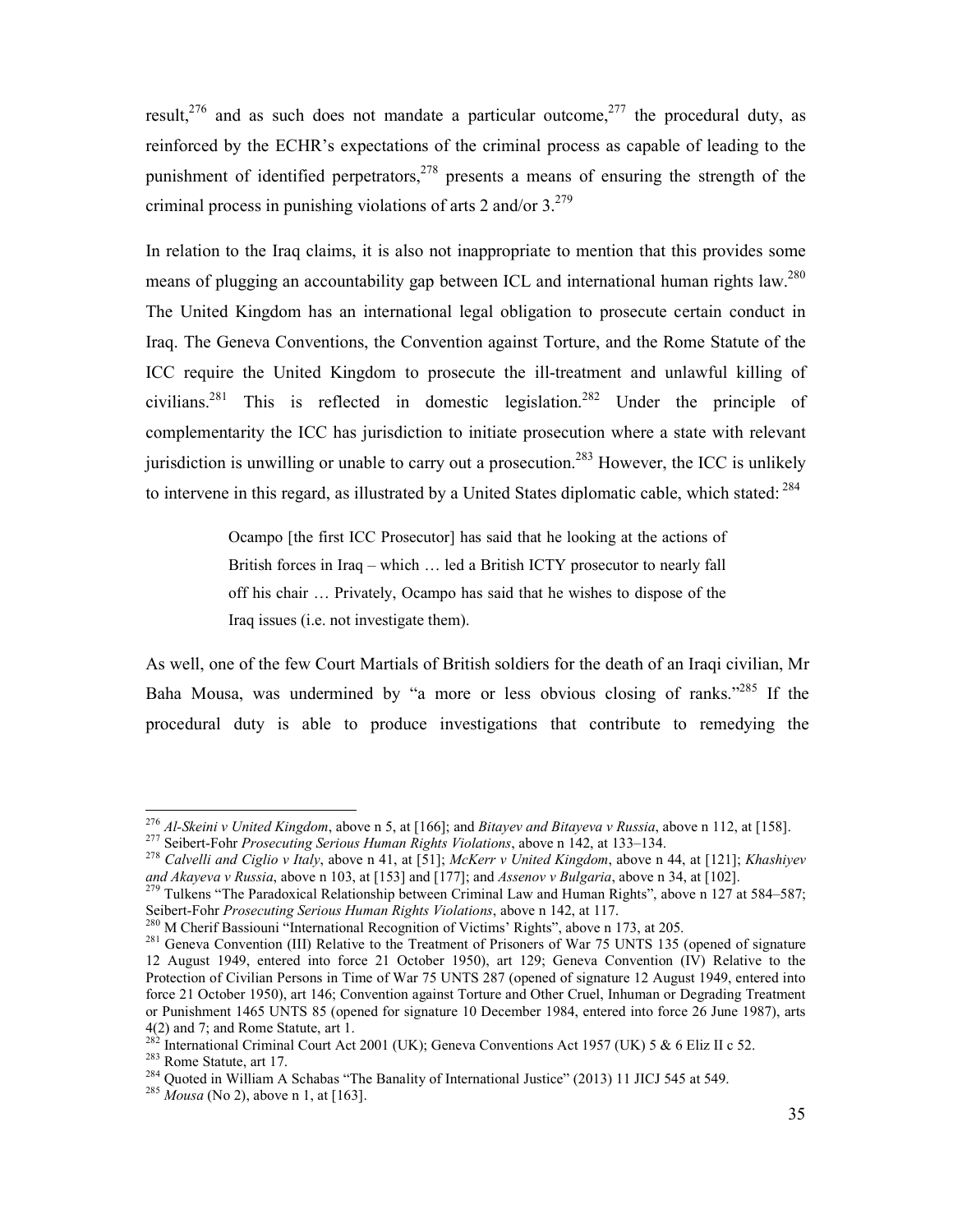accountability gap produced by these political and practical obstacles to prosecution,  $286$  it is beneficial in itself and achieves a measure of consistency with other international approaches.

Nevertheless, the procedural duty sits in disharmony with these comparative institutional responses and their adoption of objectives broader than conventional individual accountability. At their broadest, the objectives of truth-telling, appropriate reparation based on principles of rehabilitation, restitution and satisfaction, as conceptually informed by victim-oriented and restorative justice principles, are designed to "give victims of gross violations of human rights and international humanitarian law a voice and to promote reconciliation."<sup>287</sup> On this front, the procedural duty, as informed by the ECtHR's broader jurisprudential and remedial approach, is deficient.

This is not to say there are not glimpses of the conceptual building blocks for such an approach in Strasbourg's jurisprudence. The ECtHR already requires, in certain circumstances, family participation at inquests and adequate legal representation to enable such participation under the procedural duty's requirement of public scrutiny.<sup>288</sup> As well, the Grand Chamber has acknowledged United Nations Human Rights Council Resolutions and submissions of third-party interveners concerning the right to the truth,<sup>289</sup> and the right can be derived from the effective protection duty to guarantee and protect human rights, a fundamental conceptual pillar of the procedural duty.<sup>290</sup>

However, majority approaches in the ECtHR lack the conceptual basis that a concerted adoption of victims' rights paradigms possesses. For instance, under the ECtHR's jurisprudential approach the right to the truth is subsidiary to the objectives of accountability and effective protection, and "'legal truth' is merely a by-product of a dispute settlement mechanism.<sup>"291</sup> As well, the Grand Chamber in the above-mentioned case did not explicitly the applicant's right to the truth as a remedial concept, as noted by the Judges in the minority

<sup>286</sup> Rami Mani "Reparation as a Component of Transitional Justice: Pursuing 'Reparative Justice' in the Aftermath of Violent Conflict" in K De Feyter and others (eds) *Out of the Ashes: Reparation for Victims of Gross and Systematic Human Rights Violations* (Intersentia, Antwerp, 2005) at 57–58.

<sup>&</sup>lt;sup>287</sup> Elisabeth Baumgartner "Aspects of participation in the proceedings of the International Criminal Court" (2008) 90 International Review of the Red Cross 409 at 410.

<sup>288</sup> *Edwards v United Kingdom*, above n 23, at [83]–[84]; see also *Jordan v United Kingdom*, above n 20, at

<sup>[134];</sup> *McKerr v United Kingdom*, above n 58, at [147]–[148]; and *Shanaghan v United Kingdom*, above n 58, at [117].

<sup>289</sup> *El-Masri v The Former Yugoslav Republic of Macedonia*, above n 167, at [104] and [175]–[179].

<sup>&</sup>lt;sup>290</sup> Naqvi "The right to truth in international law: fact or fiction?", above n 216 at 257 and 265.

 $291$  At 245–246.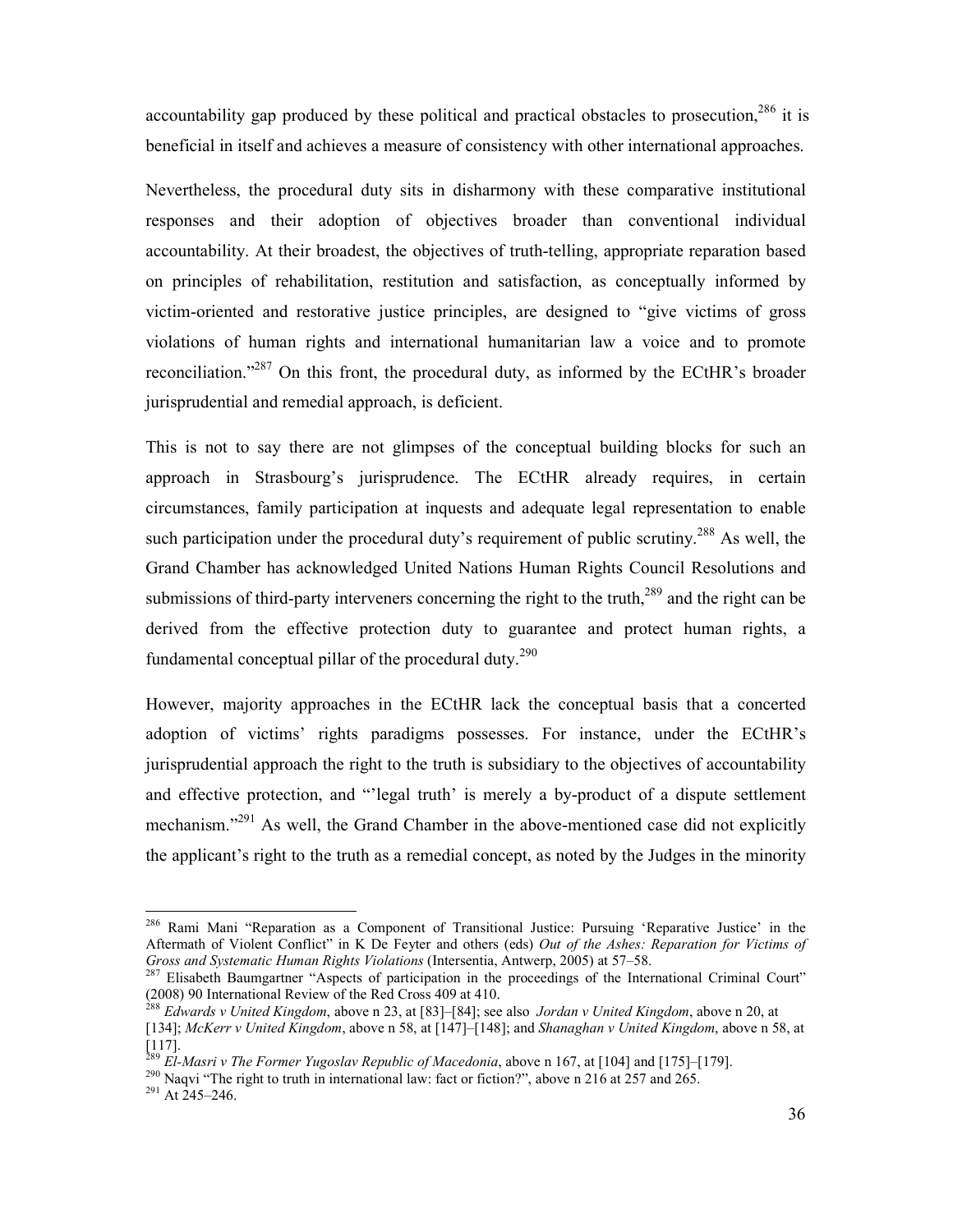on this conceptual point and who advocated that the ECtHR acknowledge a free-standing right to the truth under art  $13.^{292}$ 

Therefore, while the procedural duty may meet victims' demand for justice,  $293$  the nature of the allegations raised in conflict, for instance the Iraq claims involve "murder, manslaughter, the wilful infliction of serious bodily injury, sexual indignities, cruel, inhuman and degrading treatment and large scale violation of international humanitarian law",  $^{294}$  calls for an approach more akin to those of the comparative mechanisms analysed. Without account of victims, where processes of investigation and possible prosecution take place overseas, any sense of justice gained by the victims and family risks being lessened by the process's "hierarchical, temporal and physical remoteness."<sup>295</sup> Conversely, victim support and reparations may "provide a more tangible and concrete form of justice and one that can readily be made manifest in the localities where victims live."<sup>296</sup>

This brings us to the *Mousa* litigation itself – the first challenges in the High Court and Court of Appeal to the IHAT investigations, and then the most recent successful challenge in the High Court. This litigation elucidates the second tension created by the procedural duty's extra-territorial application by the domestic courts. As will be demonstrated, at the point of contact between the supra-national and domestic courts, for various reasons, the possibility of incorporating wider and victim-friendly objectives is lost.

## *V The* **Mousa** *Litigation*

#### *A* **Mousa (No 1)**

In *Mousa (No 1)* the claimant, Ali Zaki Mousa, representing over 140 Iraqi citizens detained by British forces at different points during their 2003–2008 occupation of Basra in Southern Iraq, applied for judicial review of the government's refusal to order a public inquiry to

<sup>&</sup>lt;sup>292</sup> El-Masri v The Former Yugoslav Republic of Macedonia, above n 167, Joint concurring opinion of Judges Tulkens, Spielmann, Sicilianos, and Keller.

<sup>293</sup> Antonio Cassese "Clemency Versus Retribution in Post-Conflict Situations" (2007–2008) 46 Colum J Transnat'l L 1 at 5–6.

<sup>294</sup> *Mousa* (No 2), above n 1, at [4].

<sup>295</sup> Conor McCarthy "Victim Redress and International Criminal Justice", above n 230, at 370.

<sup>296</sup> At 371.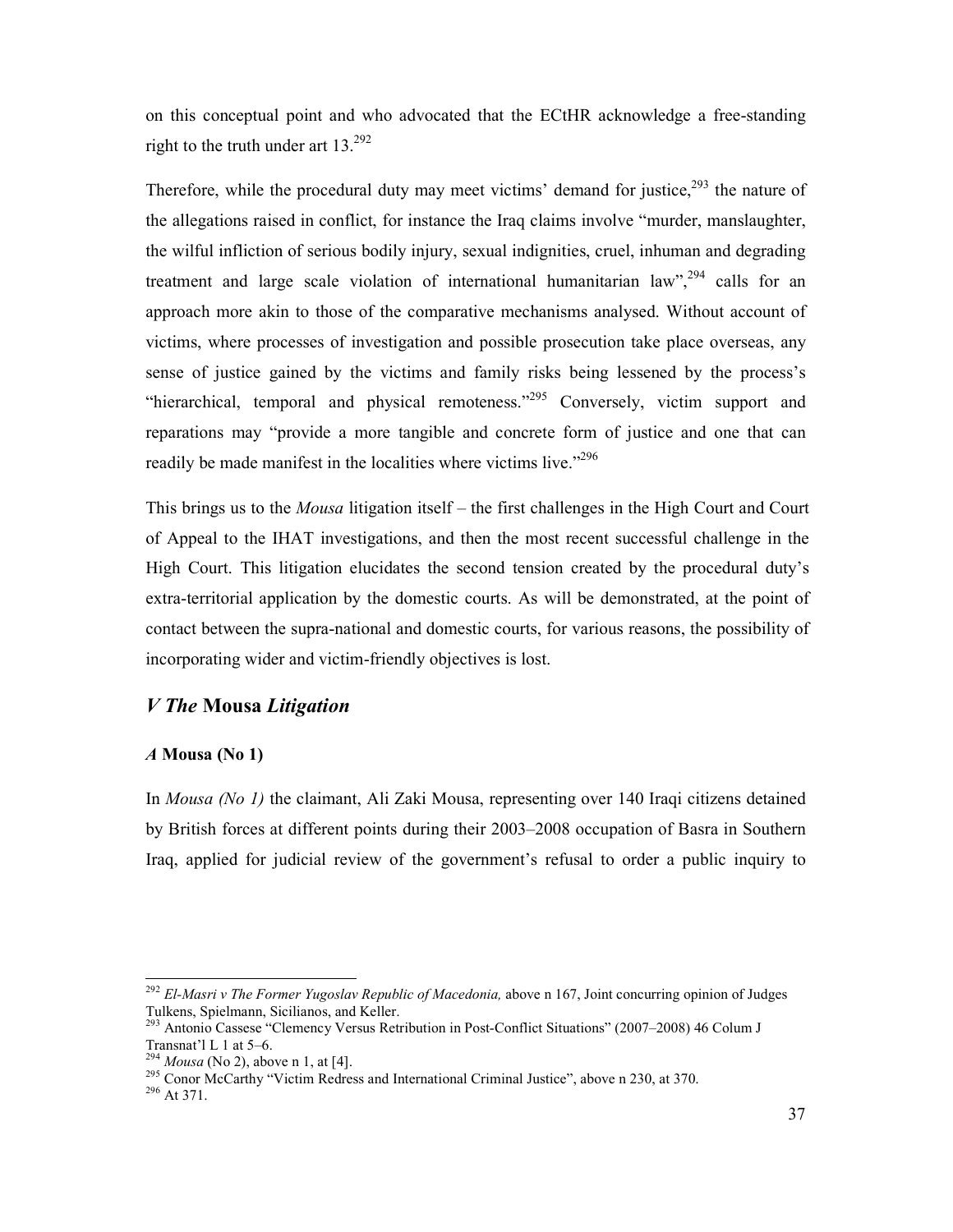investigate the claimants' allegations that during their detention they were ill-treated by British soldiers in violation of art  $3.^{297}$ 

In both the High Court and Court of Appeal, Mr Mousa submitted that the mechanism used to investigate the claims, IHAT, was insufficiently independent for its inclusion of members of the Royal Military Police, and the procedural duty could in any case only be satisfied by conducting a full public inquiry.<sup>298</sup> Specifically, the inquiry sought was stated to be: $299$ 

> … a comprehensive and single public inquiry that will cover the UK's detention policy in South East Iraq, examining in particular the systemic use of coercive interrogation techniques which resulted in the Claimants' illtreatment and which makes it possible to learn lessons for the future action of the British military.

In response, the Secretary of State submitted that the procedural duty was satisfied by IHAT's process of investigation and the already established *Baha Mousa* and *Al-Sweady Inquiries*, both looking into certain specific instances of the alleged of ill-treatment of detainees in Iraq.<sup>300</sup>

## *1 Judgments of the High Court and Court of Appeal*

Richards LJ for the High Court rejected Mr Mousa's submission that IHAT lacked sufficient independence by its use of Royal Military Police members to investigate the claimants' allegations.<sup>301</sup> He further held that art 3 did not automatically require a public inquiry and the Secretary of State's "wait and see" approach as to whether a public inquiry was necessary following further investigation by IHAT, was adequate.<sup>302</sup> Richards LJ reasoned that IHAT's investigations would consider systemic issues,<sup>303</sup> that the *Baha Mousa* and *Al-Sweady Inquiries* were considering certain systemic issues and that the "very heavy resource

<sup>297</sup> *Mousa* (No 1) (HC), above n 6, at [1].

 $^{298}$  At [2] and [29].

 $^{299}$  At [2].

 $300 \text{ At } 2$ .<br>At [3] and [28].  $301$  At [87].

 $302$  At [111]–[114].

<sup>303</sup> *Mousa* (No 1) (HC) at [124].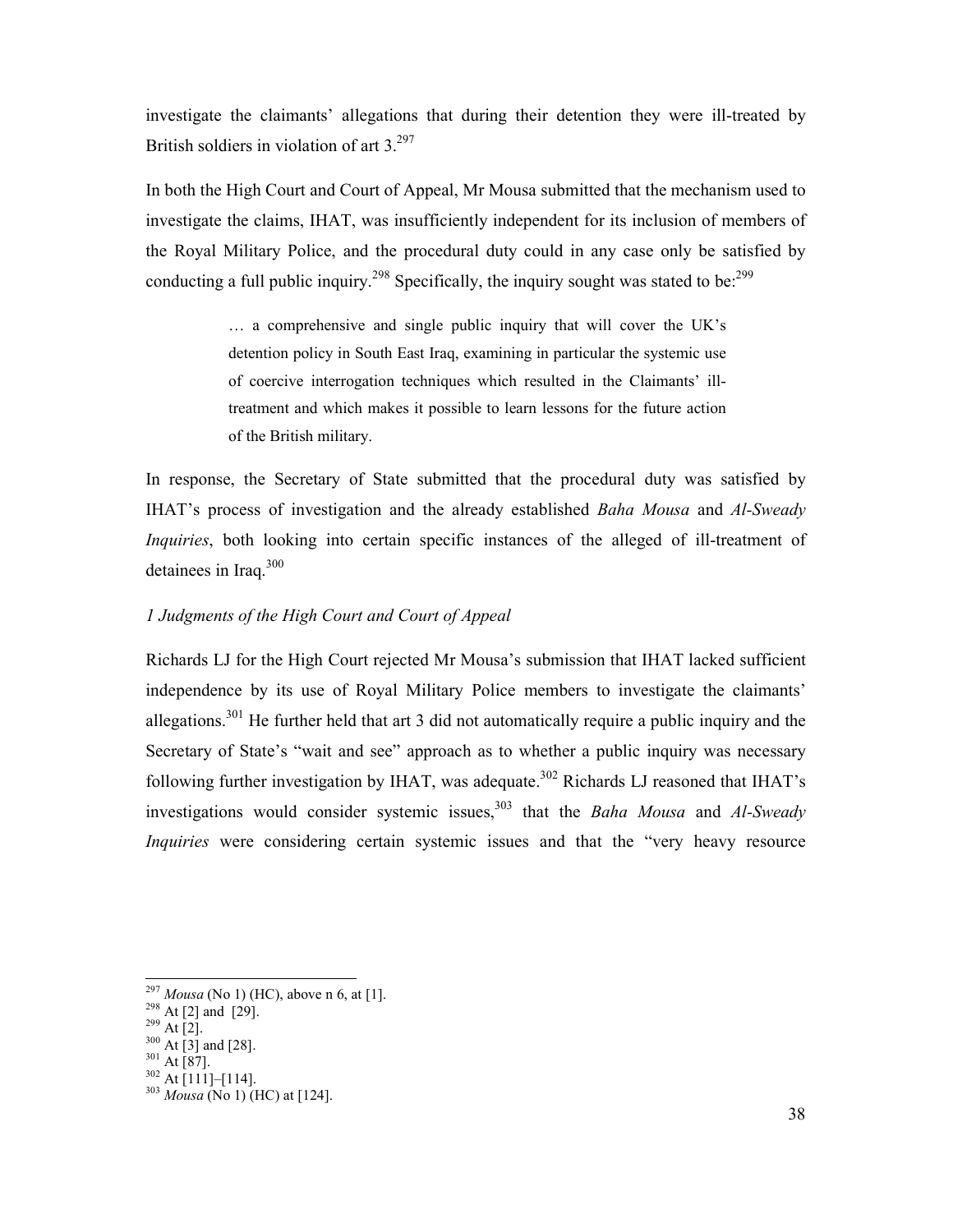implications" of a full inquiry merited "real weight".<sup>304</sup> The High Court concluded that a public inquiry was not yet required. $305$ 

Maurice Kay LJ allowed the applicant's appeal in the Court of Appeal. As in the High Court, the primary issue before the Court of Appeal was the independence of IHAT, as required under art  $3$ 's procedural duty.<sup>306</sup> With perhaps a hint of foreshadowing, Maurice Kay LJ first stated that "[i]t seems that part of the choreography of public accountability in this country is the clamour for a public inquiry into suspected wrongdoing by agents of the state.<sup>307</sup> After discussion of IHAT's structural intricacies, Maurice Kay LJ turned to the central issue. Noting the functional importance of the perception of independence in order to ensure public confidence, he stated "public perception of the possibility of unconscious bias is the key."<sup>308</sup> Maurice Kay LJ concluded that IHAT's independence was compromised by its use of Military Police members to investigate allegations which, if true, occurred when members of the same branch were involved in interrogating detainees in Iraq.<sup>309</sup>

Maurice Kay LJ then rejected the Secretary of State's "wait and see" policy regarding a public inquiry's necessity. Maurice Kay LJ held that the *Baha Mousa Inquiry* was not capable of considering issues arising from the whole 2003–2008 period of British occupation. With great significance for our later consideration of *Mousa No 2*, Maurice Kay LJ finished this point by stating: $310$ 

> … it was entirely foreseeable that [the Mousa Inquiry] would not and could not satisfy the Article 3 investigative obligation in relation to later allegations spreading over several years in various locations involving different units.

Nevertheless, Maurice Kay LJ did not order a full public inquiry, instead leaving it to the Secretary of State to reconsider how to satisfy art 3's procedural duty.<sup>311</sup> The Court of Appeal made further significant remarks. Regarding the purposes of investigation, Maurice Kay LJ referred to the purposes of fact-finding, public scrutiny of culpable conduct, the rectification

 $304$  At [134].

 $305$  At [130]–[135].

<sup>306</sup> *Mousa* (No 1) (CA), above n 7, at [10]–[11].

 $307$  At [1].

<sup>&</sup>lt;sup>308</sup> At [<sup>11</sup>].<br><sup>308</sup> At [35] citing *Lawal v Northern Spirit Ltd* [2003] ICR 856 (HL) at [14] per Lord Steyn.

 $309$  At [36]–[38].

 $310 \text{ At } 1$  <br> At [46].

<sup>311</sup> *Mousa No 1* (CA) at [49].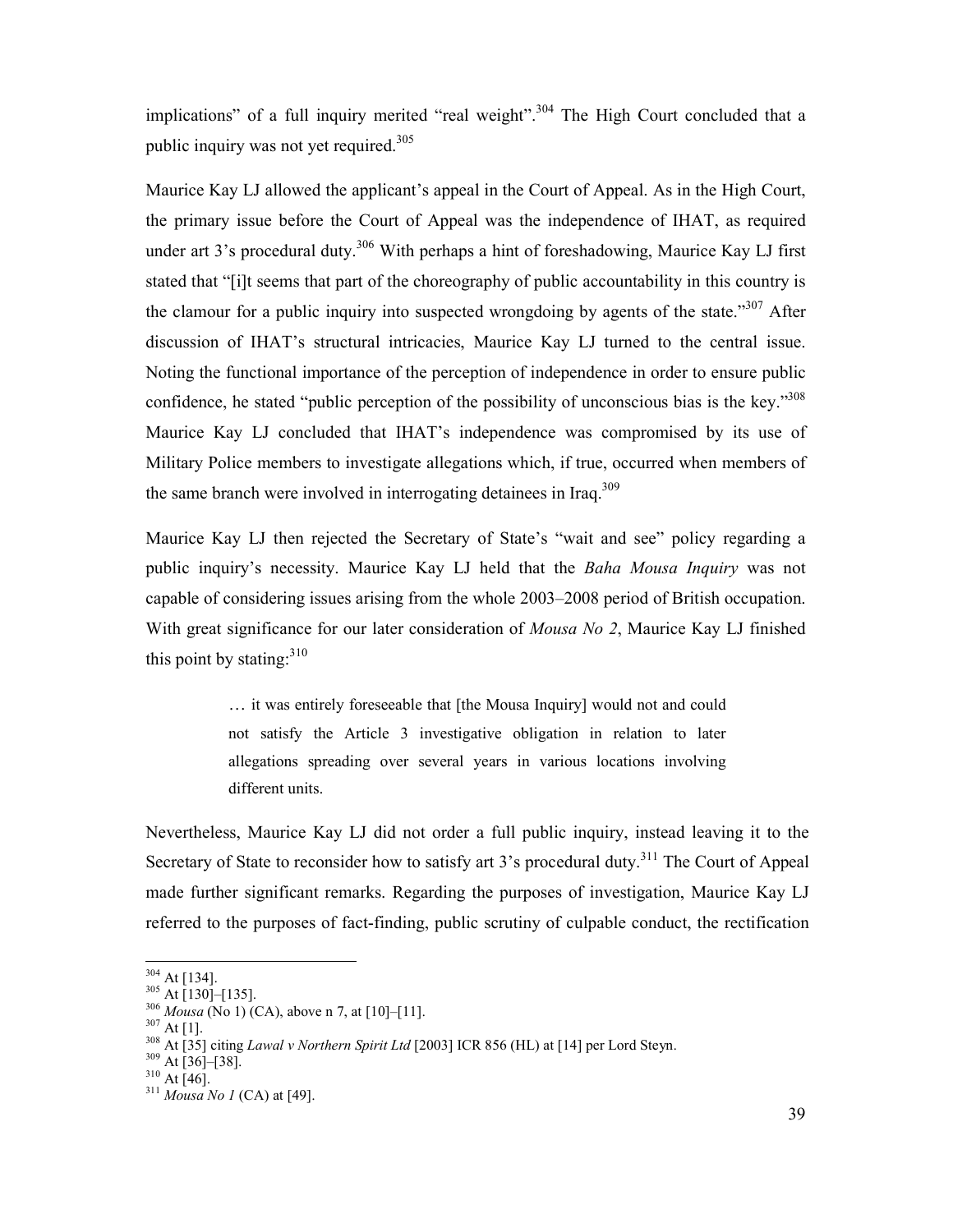of dangerous practices and ensuring family members of deceased victims the lessons learned from a death may saves the lives of others.<sup>312</sup> In cases of ill-treatment, stated Maurice Kay LJ, the satisfaction of knowing that lessons learned may benefit future persons "would accrue to the proven victim in person."<sup>313</sup> Arguably, this demonstrates how the investigative duty's procedural remedial nature precludes consideration of victim-oriented questions of adequate reparation, and principally questions of rehabilitation.

## **B** *The High Court's Decision in* **Mousa (No 2)**

Following the Court of Appeal's decision, IHAT's Royal Military Police members were replaced by Royal Navy Police and civilian personnel, largely ex-civilian Police investigators. The Government would keep under consideration the necessity of a public inquiry and review the *Baha Mousa Inquiry's* findings to determine the viability of prosecuting those involved in Baha Mousa's death. In addition, following as it did the ECtHR's judgment in *Al-Skeini*, IHAT was tasked with investigating those deaths engaging art 2.<sup>314</sup>

In May 2012 the original claimants in *Mousa (No 1)*, as represented by Mr Mousa, commenced judicial review proceedings challenging the reformed IHAT. Mr Mousa submitted that IHAT still lacked independence and that a public inquiry would inevitably be required to satisfy the United Kingdom's duty to investigate the alleged breaches of arts 2 and 3.<sup>315</sup> The High Court rejected the first claim, that IHAT lacked independence, but accepted the second and third, that IHAT could not satisfy the investigative duties under arts 2 and 3. However, the High Court declined to order an inquiry, for reasons to be discussed below.

## *1 IHAT's Independence*

Concerning the first issue, Mr Mousa submitted that IHAT lacked sufficient independence on the basis that investigation of the claimants' allegations by any police branch of the British military constituted self-investigation. Specifically, Mr Mousa pointed to the operational

<u>.</u>

<sup>&</sup>lt;sup>312</sup> At [13], referring to *R (Amin) v Secretary of State for the Home Department*, above n 20, at [31].

<sup>313</sup> *Mousa* (No 1) (CA), above n 7, [13].

<sup>314</sup> *Mousa* (No 2), above n 1 at [24].

 $315$  At [27].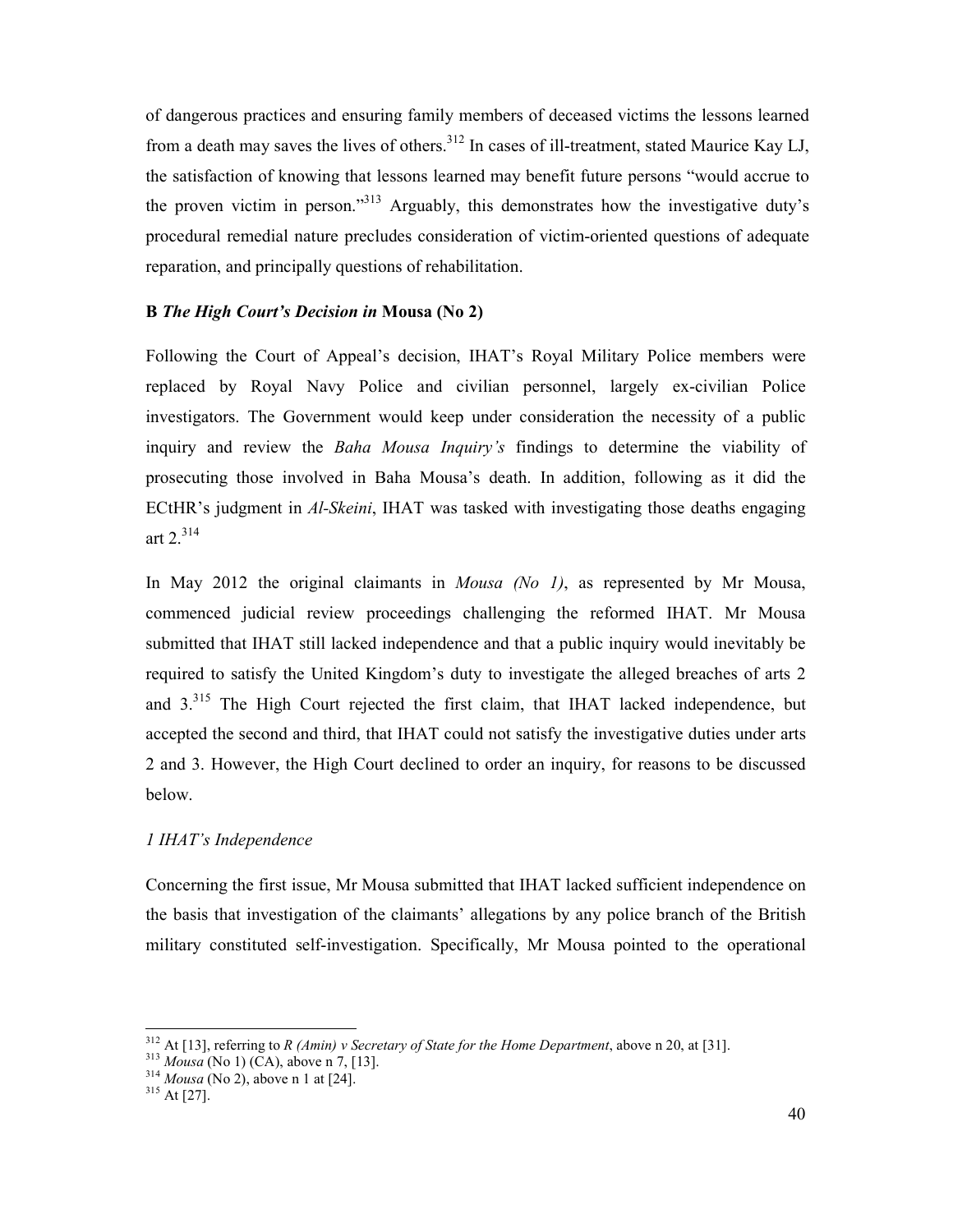deployment in Iraq of service police forces, from which IHAT's members were drawn, and their involvement in interrogation training and policy.<sup>316</sup>

After detailed explanation of IHAT's institutional structure, the High Court concluded that IHAT was independent.<sup>317</sup> It rejected the argument that, in principle, a service police force could not independently investigate military personnel. The question was ultimately whether sufficient independence existed in fact. $318$ 

The High Court did not refer to the principle that perceptions of unconscious bias are impermissible, as the Court of Appeal did in *Mousa (No 1)*.<sup>319</sup> Arguably this is for the same considerations of practicality that led the High Court to find IHAT was sufficiently independent. The High Court stated that a converse answer "would strike at the whole structure of the service police and prosecution service.<sup> $320$ </sup> This holding looks to future cases of investigation in conflict zones and the High Court's arguable unwillingness to require of the military a completely separate investigation service to conduct investigations under the ECHR.

## *2 IHAT's Investigative Efficacy*

Regarding IHAT's actual investigations, Mr Mousa submitted that, despite the question of independence, a single public inquiry was required to satisfy the investigative duty. This order was sought predominantly in relation to the deaths of Iraqi citizens that occurred in British custody or under the control of British forces.<sup>321</sup>

In setting out the law the High Court first noted the common law's particular concern for deaths that occur in state custody.<sup>322</sup> Investigation into such deaths is performed by coroner's inquests,<sup>323</sup> discussed further below. Referring to the art 2 investigative duty, the High Court emphasised three investigative objectives particularly significant to the claims in *Mousa*: public accessibility, especially relative to victims' families; the capacity to analyse broader

<sup>316</sup> *Mousa* (No 2) at [38].

 $317$  At [109].

 $318$  At [111] and [112].

<sup>319</sup> Above n 308.

<sup>320</sup> *Mousa* (No 2), above n 1, at [114].

<sup>321</sup> At [126].

<sup>322</sup> At [138] citing *R (Amin) v Secretary of State for the Home Department*, above n 20, at [30].

<sup>&</sup>lt;sup>323</sup> *R (Amin) v Secretary of State for the Home Department*, above n 20, at [31].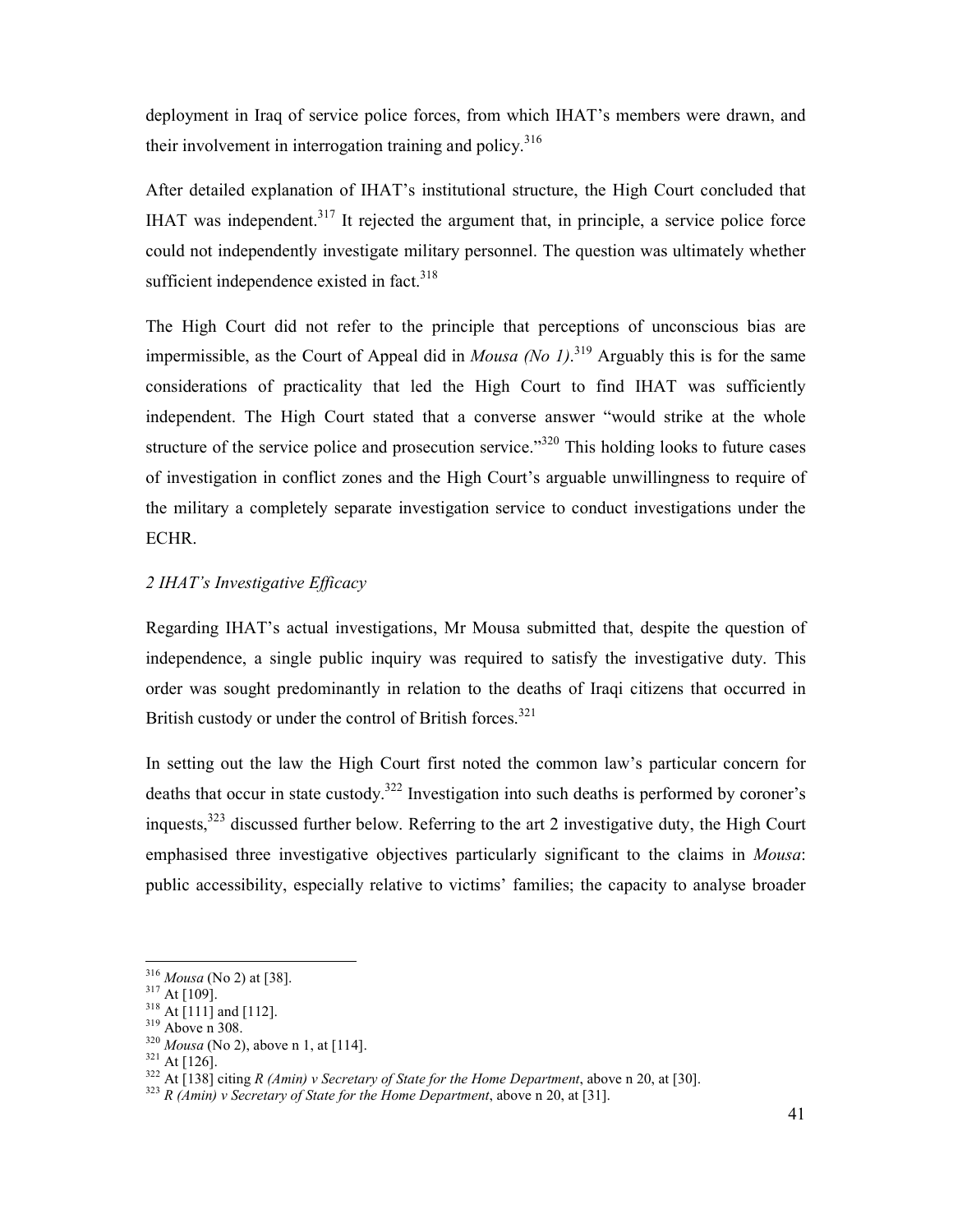issues of planning and operational control; and, the 'lessons learned' function.<sup>324</sup> The High Court summarised these objectives by stating: $325$ 

…the article 2 investigative duty of the state in the case of deaths in custody is only discharged by a full, fair and fearless investigation accessible to the victim's families and to the public into each death, which must look into and consider the immediate and surrounding circumstances in which each of the deaths occurred.

The surrounding circumstances included the training, instructions and supervision of soldiers who participated in interrogations of detainees who died in custody. The investigations had to be capable of identify culpable conduct and the steps needed to rectify dangerous procedures and practices.<sup>326</sup>

In its application of these principles to the investigations undertaken by IHAT, the High Court stated that in each case of death it was first necessary to determine the viability of prosecution. This follows the principle, noted above, that criminal investigation and prosecution is the most effective means of fulfilling the procedural duty's requirement that an investigation must be capable of identifying and punishing responsible parties.<sup>327</sup> It was therefore necessary to determine whether prosecution could occur in each case so that IHAT's public, as opposed to criminal, investigation did not prejudice possible prosecution.

In cases where prosecution was not a realistic possibility, the High Court held that IHAT did not satisfy the procedural duty. It lacked the capacity to determine whether sufficient evidence existed in each case to initiate prosecution,  $328$  and the delay in investigating deaths, in some cases almost 10 years, in custody was so significant it amounted to a breach of art 2 in itself.<sup>329</sup> IHAT was also insufficiently accessible to the public and victims' families.<sup>330</sup> Finally, it was not capable of examining issues of systemic abuse or the deficiencies in training and supervision which produced it. $331$ 

<u>.</u>

<sup>324</sup> *Mousa* (No 2), above n 1, at [147].

 $325$  At [148].

 $326$  At [148].

<sup>327</sup> *McKerr v United Kingdom*, above n 44, at [121] and [134]; *Jordan v United Kingdom*, above n 20, at [129]– [130], and [142]; see also Aolain "Truth telling, accountability and the right to life in Northern Ireland", above n  $\frac{1}{58}$ , at 585.

*Mousa* (No 2), above n 1, at [179]–[183].

 $329$  At [184]–[186].

 $330$  At [187]–[190].

 $331$  At [191]–[193].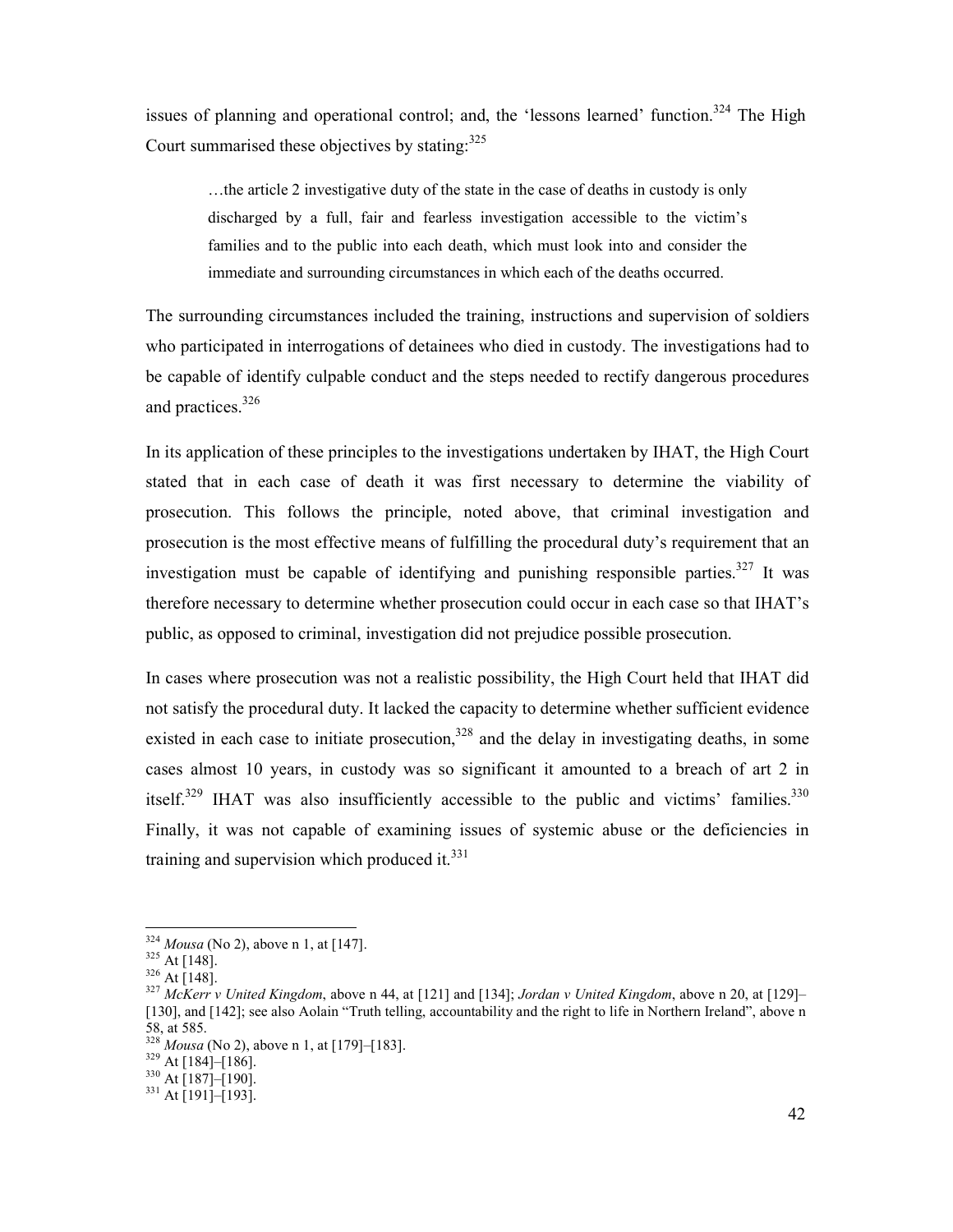The High Court then referred to two mechanisms by which the government could comply with the procedural duty: a single public inquiry or multiple individual investigations based on the coroner's inquest model. Opting for the latter, the High Court stated that a full public inquiry would be excessive in duration and prohibitively expensive.<sup>332</sup> In addition, many of the *Baha Mousa Inquiry's* recommendations had been accepted, decreasing the significance of the lessons learned objective of investigation.<sup>333</sup> While the former point is understandable, the latter point is difficult. As noted above by the Court of Appeal, the *Baha Mousa Inquiry* could not fulfil the art 3 procedural duty in relation to a multitude of allegations spread over the six-year period of operation.<sup>334</sup> It is difficult to see how it could in any case fulfil the added requirements of the art 2 procedural duty and multiple deaths spread over the six year occupation. The significance of this point is the subject of this paper's last section.

The High Court then outlined the form of investigation it envisaged IHAT conducting into each death to comply with art 2. Referring to these as 'Inquisitorial inquiries' based on the coroner's inquest model of investigation, the High Court stated they would involve multiple persons investigating different deaths by an inquisitorial approach and conducting their own examination of witnesses.<sup>335</sup> The High Court has recently given judgment on this framework in practice, discussed below.

The Government was to be responsible for supervising the overall pace and efficiency of each inquiry and the High Court recommended that a Parliamentary inquiry would scrutinise wider systemic issues and make appropriate recommendations. The latter substituted for benefits that would be attained by a public inquiry,  $336$  arguably an attempt by the High Court to avoid trickier (political) issues of wider military planning.

Before concluding, the High Court considered IHAT's art 3 investigations. It held that IHAT' investigations into these cases, the task for which it was originally designed, was satisfactory subject to the family and public accessibility requirements, and questions of delay.<sup>337</sup> Despite unreasonable delay, the art 2 investigations took priority. Once they were completed, IHAT could use the experience gained to determine the possibility of prosecution in individual art 3

<sup>&</sup>lt;sup>332</sup> At [202]–[206].

 $333$  At [208].

 $334$  Above n 310.

<sup>335</sup> *Mousa* (No 2), above n 1, at [215]–[218]

<sup>336</sup> At [223]–[224]

<sup>337</sup> *Mousa* (No 2), above n 1, at [226].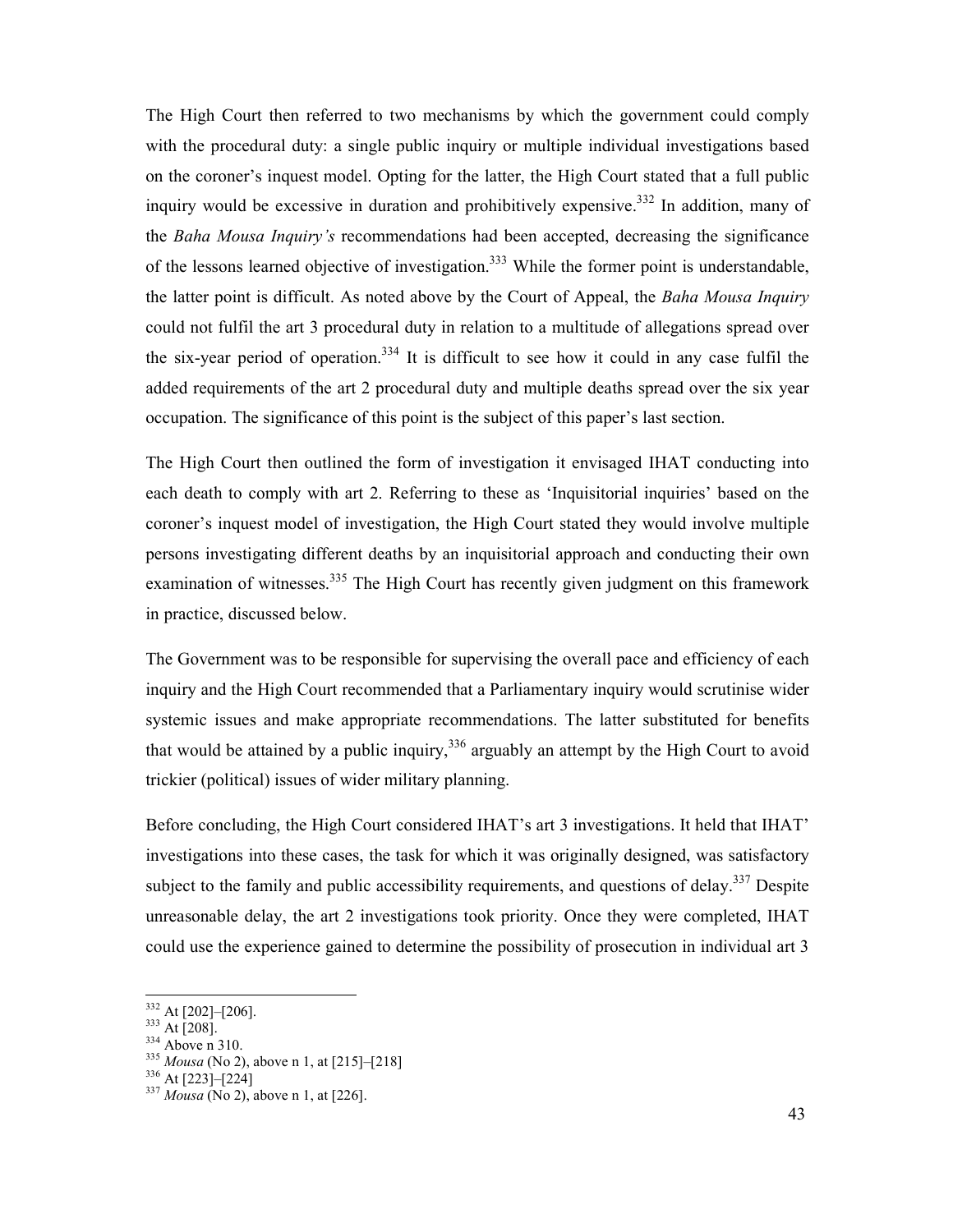cases. Where prosecution could not occur, the High Court envisaged that IHAT could approach the art 3 cases by investigating a sample of the more serious cases.<sup>338</sup>

## *3 The Content of Inquisitorial Investigations*

In early October 2013 the High Court gave judgment setting out the precise form of its model of investigation.<sup>339</sup> A High Court Judge, Leggatt J has been appointed to ensure against delay and ensure IHAT's overall focus in direction.<sup>340</sup> Individual inquiries, operating as inquests would, are to commence as soon as possible in cases requiring art 2 investigations once it is clear prosecution is not possible.<sup>341</sup> Each inquiry has the power to compel military personnel to give evidence and produce statements,  $342$  must be public and allow next of kin to participate by video-link from Iraq and possibly making documents available over the internet.<sup>343</sup>

Fundamentally, the purpose of each inquiry is to provide a description of how, when and where the deceased died, but may not identify specific responsible individuals.<sup>344</sup> As to systemic issues, the lessons that may be learnt are a matter to be decided in each case.<sup>345</sup> Inspectors have the discretion to determine the scope of disclosure in each inquiry, but it is likely to be limited.<sup>346</sup> Families may not access documents relating to training or supervision and will primarily participate by following the Inspector's cross-examination of witnesses.<sup>347</sup> Families and interested parties have no right to ask their own questions.<sup>348</sup> Some legal assistance will be provided to families to enable their presentation of evidence.<sup>349</sup> Finally, regarding the art 3 cases, IHAT was not entitled to suspend these cases while it dealt with the art 2 investigations, and Leggatt J must consider whether to appoint an inspector for claims of alleged ill-treatment once the art 2 inquiries begin.<sup>350</sup>

<sup>338</sup> At [229].

- $340$  At [4]–[6].
- $341$  At [9].  $342$  At [15]-[17].
- $343$  At [22].
- $344$  At [25].
- <sup>345</sup> At [26].
- $346$  At [30].
- $347$  At [34].  $348$  At [39].
- $349$  At [43]–[44].

<sup>339</sup> *R (Mousa) v Secretary of State for Defence* [2013] EWHC 2941 (Admin) [*Mousa No 3*].

 $350 \text{ At } 1$ <br> $350 \text{ At } 48$ ].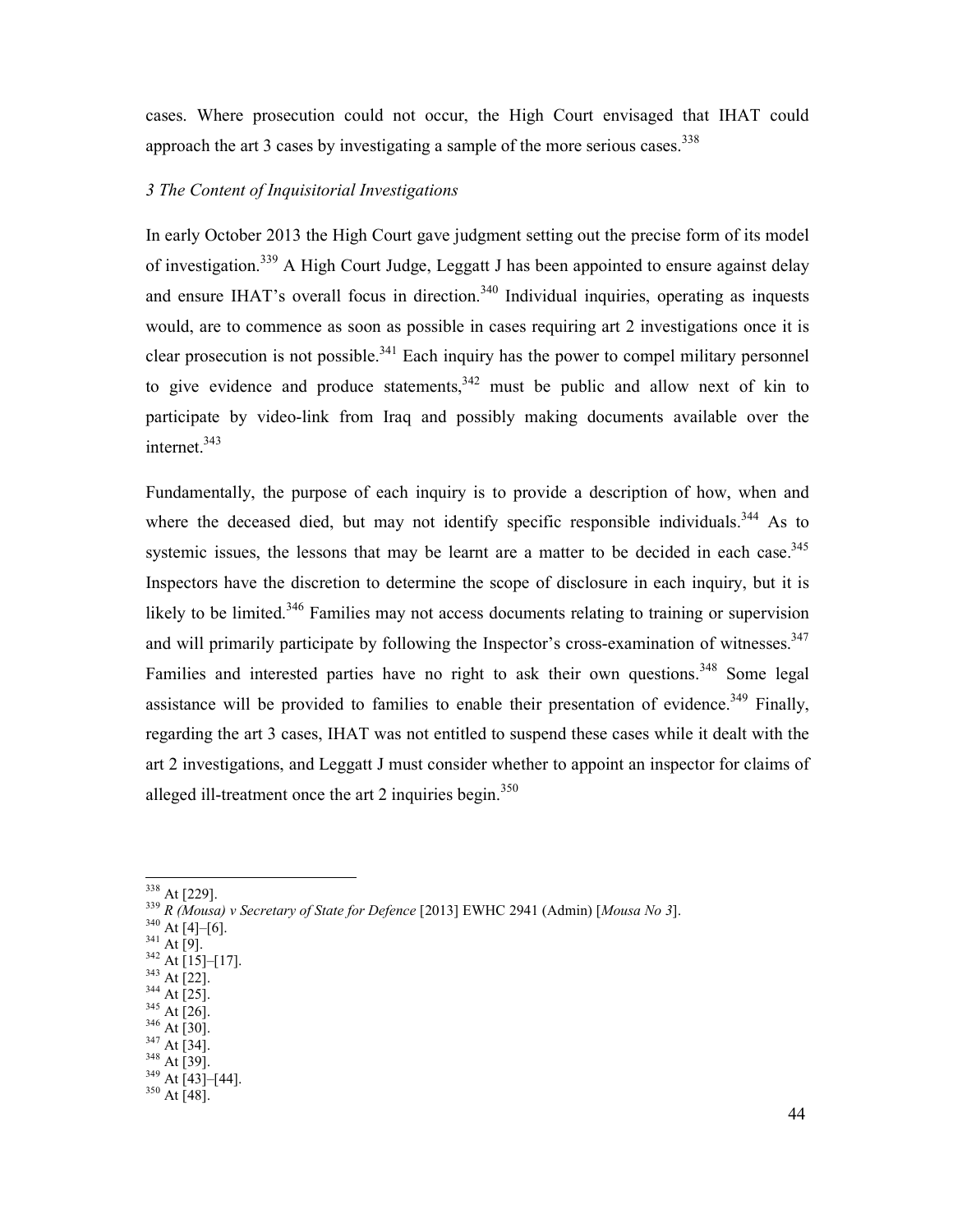Significantly, in regard to victim and next of kin participation, the High Court stated that the Inspector in each inquiry must pay the "closest attention to the rehabilitative and cathartic issues that arise … and the interests of all the victims."<sup>351</sup> Acknowledgement of these aims is a significant step, associated as they are with the needs of victims. However, they sit incongruously with the limited practical steps taken for family and victim participation.

## *VI Elucidating the tension in Extra-territorial Investigations*

By comparing the outcome in *Mousa (No 2)* with previous domestic investigative duty jurisprudence, this section will demonstrate that the model of investigation ordered by the High Court falls short of that indicated necessary in the case law. Indeed, the case law indicates a single public inquiry is indeed required by the nature and extent of the allegations.<sup>352</sup> The High Court's refusal demonstrates the tension created by domestic court's applying the procedural duty to extra-territorial human rights violations in conflict, where wider victim-focused objectives arise, but are overlooked by a focus on individual accountability.

#### *A The Basics of Inquiries and Inquests*

<u>.</u>

A brief introduction to the objectives of public inquiries and Coroner's inquests will guide this discussion. Public inquiries investigate and determine the truth on matters of public concern.<sup>353</sup> These matters can range from incompetence and impropriety to accidents and disasters.<sup>354</sup> A short summary of an inquiry's potential purpose includes to: establish the facts; learn from specific events; perform a cathartic function by reconciliation and resolution; reassurance by the rebuilding of public confidence; accountability and blame; and purely political functions, for instance, to show that "something is being done" concerning a particular event.<sup>355</sup>

<sup>351</sup> At [22], citing *R (Keyu) v Secretary of State for Foreign and Commonwealth Affairs* [2012] EWHC 2245 (Admin) at [157]; *R (Khan) v Secretary of State for Health* [2003] EWCA Civ 1129, [2004] 1 WLR 971 at [43].  $352$  See above n 294.

<sup>353</sup> Paul Craig *Administrative Law* (7th ed, Sweet & Maxwell, London) at [9–001]; and Helen Quane "Challenging the report of an independent inquiry under the Human Rights Act" [2007] PL 529 at 529.

<sup>354</sup> Marc Elliot, Jack Beatson and Martin Matthews (eds) *Administrative Law: Text and Materials* (4th ed, Oxford University Press, Oxford, 2011) at 650.

<sup>355</sup> United Kingdom Public and Administration Select Committee *Government by Inquiry* (HC51-I, 2003–2004) at [12].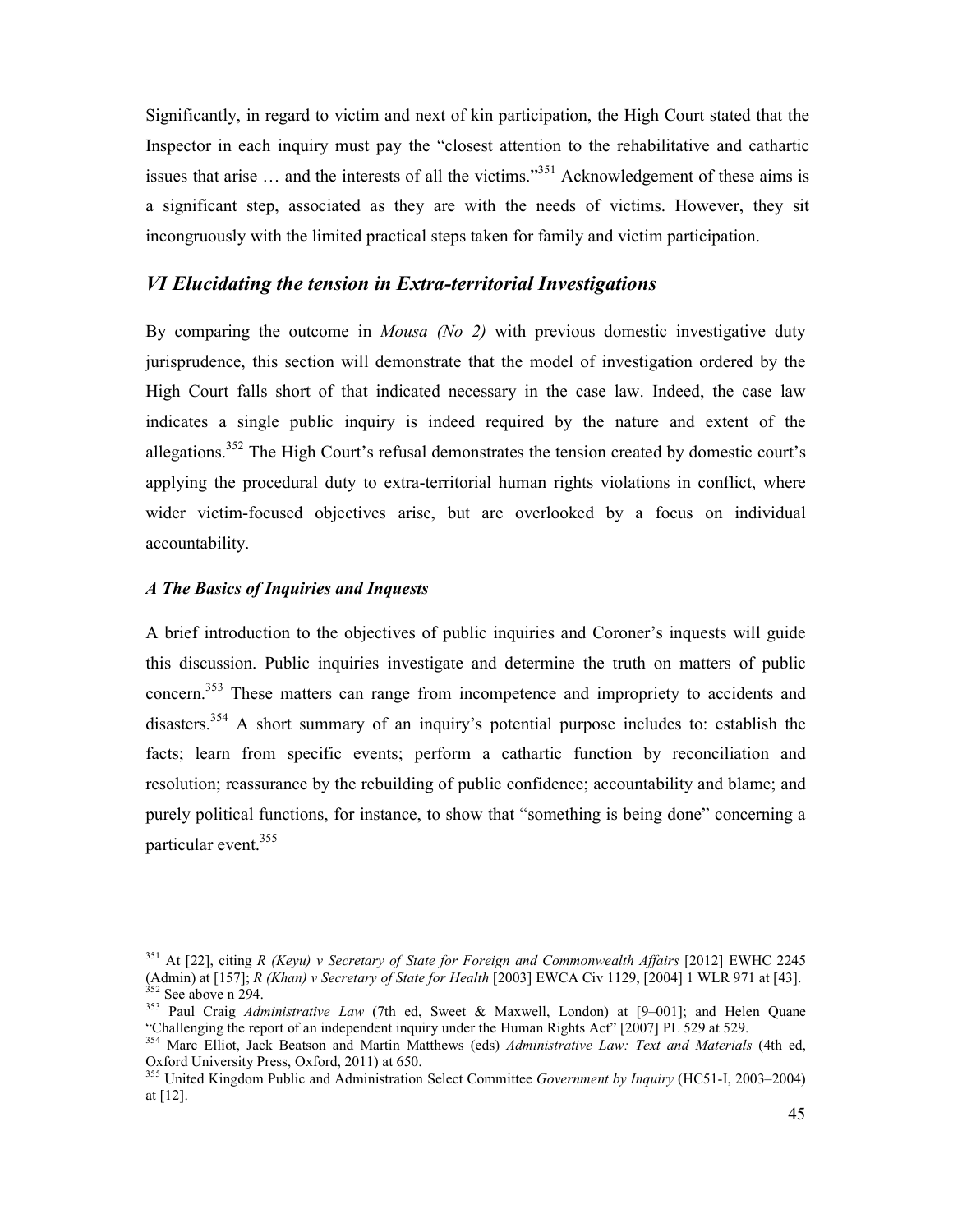An inquiry's paramount focus is systemic failure, not minute detail.<sup>356</sup> Arguably, such a focus would, as felt by the High Court, be unworkable when applied to the number of claims in *Mousa*, creating as it would unreasonable delay and cost.<sup>357</sup> Yet, the *Mousa* claimants, throughout both the *Al-Skeini* and *Mousa* litigation, consistently pressed for a single public inquiry.<sup>358</sup> Arguably, this was to obtain the more victim-friendly benefits perceived to be offered by the full public inquiry mode of investigation. Public inquiries have been compared to truth commissions as a victim-focused accountability mechanism,<sup>359</sup> and most aligned with ensuring the right to the truth as set out under the *Basic Principles*. <sup>360</sup> In addition, victims of human rights abuse often prioritise exposure of the truth, and acknowledgement of responsibility and apology by the state over securing prosecution.<sup>361</sup>

The focus of the coroner's inquest is conversely narrower. In the United Kingdom, inquests are public hearings carried out by a coroner, an independent judicial officer, ordinarily sitting with a jury.<sup>362</sup> The coroner's duty, and any inquest's purpose, is to determine who the deceased was and how, when and where they died.<sup>363</sup> In deaths that engage art 2, the question of how a person died must be interpreted as "by what means and in what circumstances."<sup>364</sup> The purposes of the coroner's inquest are to establish and publicise the facts, expose discreditable and culpable conduct, dispel suspicions of wrongful conduct, remedy dangerous procedures and practices and ensure that the victim's family know that lessons may be learned to protect others' lives.<sup>365</sup> As referred to above in relation to the Court of Appeal's decision in Mousa No 1, these purposes are equally applicable to investigations under art  $3^{366}$ 

As outlined above, the High Court refused to order a full public inquiry, instead basing its model of investigation on the Coroner's inquest model.

<sup>356</sup> Louis Blom-Cooper "What Went Wrong on Bloody Sunday: A Critique of the Saville Inquiry" [2010] PL 61 at 78.

 $357$  At 78.

<sup>358</sup> *Mousa* (No 2), above n 1, at [1]; *Mousa* (No 1) (CA), above n 7, at [1]–[2]; *Mousa* (No 1) (HC), above n 6, at [1]–[3]; *R (Al-Skeini) v Secretary of State for Defence*, above n 4, at [1].  $[1]$ -[3]; R (Al-Skeini) v Secretary of State for Defence, above n 4, at [1].<br><sup>359</sup> Michael Humphrey "From Victim to Victimhood: Truth Commissions and Trials as Rituals of Political

Transition and Individual Healing" (2003) 14(2) Australian Journal of Anthropology 171 at 172.

<sup>&</sup>lt;sup>360</sup> Marny Requa "Truth, transition, and the Inquiries Act 2005" (2007) 4 EHRLR 404 at 424.

<sup>&</sup>lt;sup>361</sup> Antkowiak "Victim-Centred remedies and restorative justice", above n 140, at 282; see also Douglas Cassel and others *Report of the Independent International Panel on Alleged Collusion in Sectarian Killings in Northern Ireland* (Centre for Civil and Human Rights, Notre Dame Law School, 2006) at 84–85.

<sup>362</sup> *Jordan v United Kingdom*, above n 20, at [125].

<sup>363</sup> Coroners and Justice 2009 (UK), s 5; Coroners Rules 1984 (UK) (SI 1984/552), s 36(1).

<sup>364</sup> *R (Middleton) v West Somerset Coroner*, above n 18, at [35]; Coroners and Justice Act 2009 (UK), s 5(2).

<sup>365</sup> *R (Amin) v Secretary of State for the Home Department*, above n 20, at [31].

<sup>366</sup> *Mousa* (No 1) (CA), above n 7, at [13].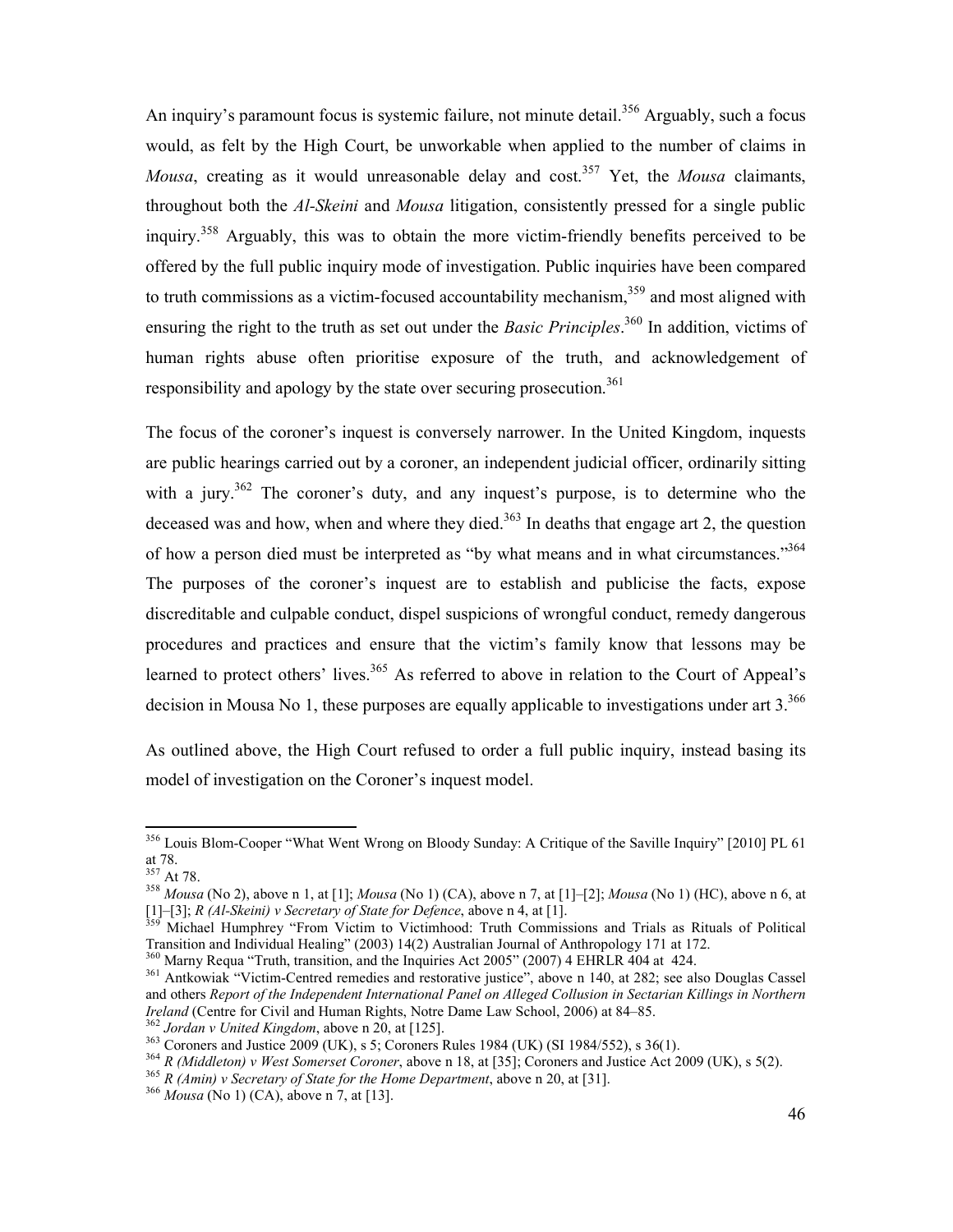#### *B The Procedural Duty through the Domestic Courts*

The British courts follow Strasbourg in building the procedural duty from the substantive duty to protect, which the House of Lords termed the systemic duty.<sup>367</sup> The procedural duty is treated as an aspect of the broader duty to protect by prevention and punishment.<sup>368</sup> This confers on the procedural duty a broad ambit. Any investigation must lead to a determination on whether a use of force was justified,  $369$  but in appropriate cases the objectives of investigation extend beyond ensuring accountability of state agents to ensuring:<sup>370</sup>

> … so far as possible that the full facts are brought to light; that culpable and discreditable conduct is exposed and brought to public notice; that suspicion of deliberate wrongdoing (if unjustified) is allayed; that dangerous practices and procedures are rectified; and that those who have lost their relative may at least have the satisfaction of knowing that lessons learned from his death may save the lives of others.

This statement of principle, which forms the basis of any discussion of the procedural duty in domestic jurisprudence,  $3^{71}$  demonstrates that in appropriate cases the objectives of investigation extend beyond ensuring accountability of state agents to the determination of systemic failures.<sup>372</sup> Deaths that result from a state agent's use of force,  $373$  or occur in custody, attract the strongest procedural obligation,  $374$  and where multiple deaths form part of a systemic failure to protect, for instance the deaths of multiple individuals detained by the

<sup>367</sup> *R (JL) v Secretary of State for Justice* [2008] UKHL 68, [2009] AC 588 at [88]; *Van Colle v Chief Constable of the Hertfordshire Police*, above n 17, at [28].

<sup>368</sup> *R (JL) v Secretary of State for Justice*, above n 367, at [26].

<sup>369</sup> *R (Middleton) v Coroner for the Western District of Somerset*, above n 18, [16].

<sup>370</sup> *R (JL) v Secretary of State for Justice*, above n 367, at [29]; *R (Amin) v Secretary of State for the Home Department*, above n 367 at [62].

<sup>371</sup> See, for example, *Mousa* (No 2), above n 1, at [143]; *R (JL) v Secretary of State for Justice*, above n 367, at [27].

<sup>372</sup> *R (Sacker) v Coroner for the Country of West Yorkshire* [2004] UKHL 11, [2004] 1 WLR 796 at [11].

<sup>373</sup> *R (JL) v Secretary of State for Justice*, above n 367, at [59]–[60]; *R (Smith) v Secretary of State for Defence*, above n 16, at [116] per Lord Rodger, and [210(i)] per Lord Mance; *McCann v United Kingdom*, above n 24, at [161].

<sup>374</sup> *R (Smith) v Secretary of State for Defence*, above n 16, at [117] per Lord Rodger; *Edwards v United Kingdom*, above n 23, at [56].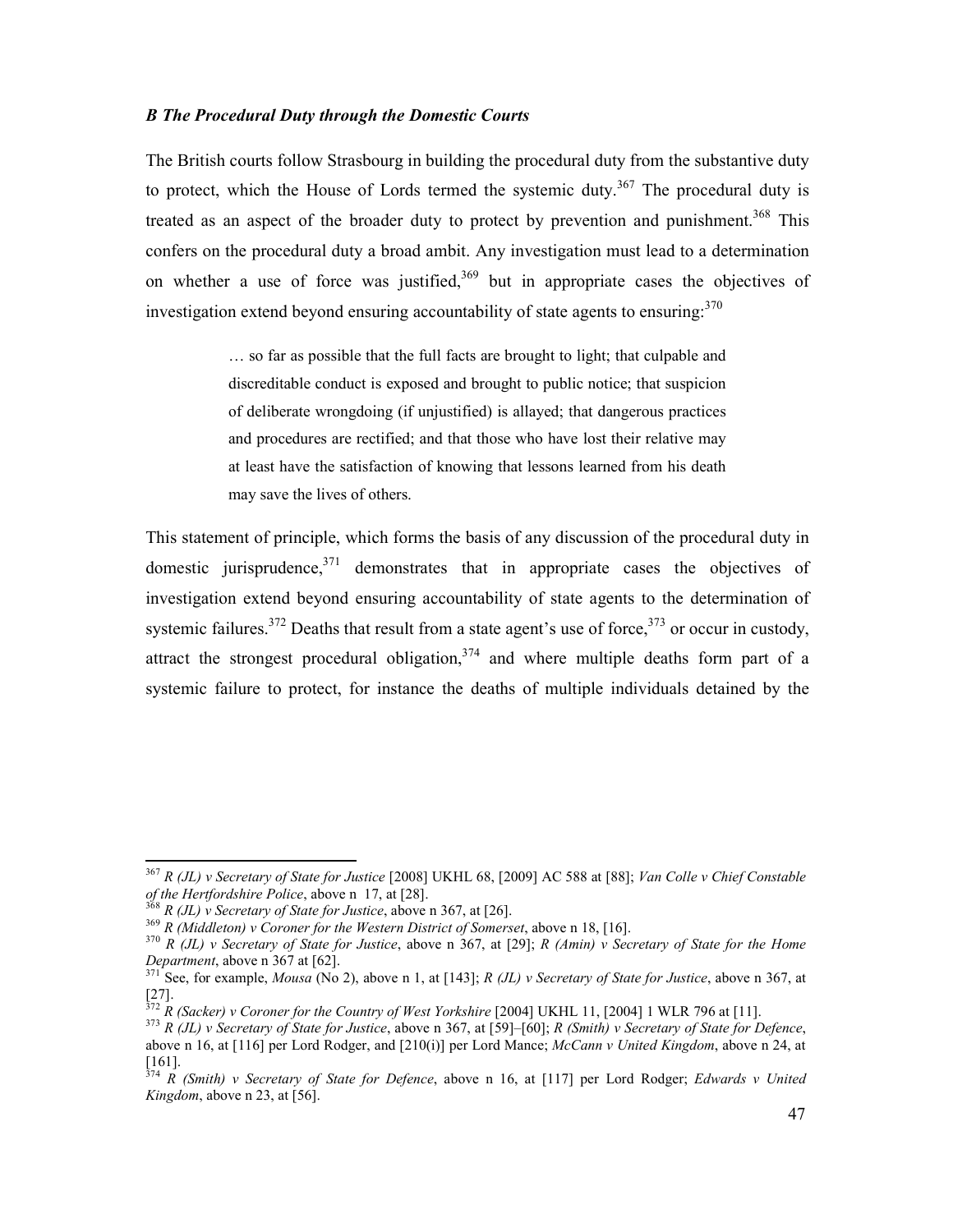British military in Iraq, the extent of investigation must mirror this failure.<sup>375</sup> In cases of systemic failure to ensure the rights to life and freedom from ill-treatment.<sup>376</sup>

> … an art 2 or art 3 investigation 'is required in order to maximise future compliance with those articles'. The purpose … is neither purely compensatory nor purely retributive; nor is it necessarily restricted to what has happened to the particular victim ... It is to inform the public and its government about what may have gone wrong in relation to an important civic and international obligation and about what can be done to stop it happening again.

As refined in the case-law, the principles determining the extent of investigation indicate that, contrary to the High Court's holding, a full public inquiry is indeed required by the *Mousa*  allegations. Consequently, the disparity illustrates key issues in the procedural duty's extraterritorial application. The following cases demonstrate this proposition.

*R (AM) v Secretary of State for the Home Department* arose from allegations that immigration detainees in United Kingdom immigration detention facilities had suffered ill-treatment contrary to art  $3.377$  The issue on appeal was whether the availability of tort proceedings, a possible criminal investigation and Home Office Report satisfied, individually or collectively, satisfied the art 3 procedural obligation.<sup>378</sup> Sedley LJ stated that procedural obligation's casespecific nature meant an investigation sufficient for single instances of ill-treatment is inadequate to address multiple and systemic breaches of art  $3.379$  The question for the court was "whether the entirety of what [the claimants] have now brought to the court's attention requires, or at some point required, the Home Secretary to set up an inquiry.<sup>380</sup> After discussing the ECtHR jurisprudence, Sedley LJ cast doubt on the proposition that wider political matters fall outside the procedural duty and concluded that the procedural duty could extend "well beyond the ascertainment of individual fault and reach questions of system,

<u>.</u>

<sup>375</sup> *Allen v Chief Constable of the Hampshire Constabulary* [2013] EWCA Civ 967 at [43]; *R (JL) v Secretary of State for Justice*, above n 367, at [31]; *R (JL) v Secretary of State for the Home Department* [2006] EWHC 2558 (Admin), [2006] Inquest LR 200 at [32].

<sup>376</sup> *R (AM) v Secretary of State for the Home Department* [2009] EWCA 219 at [57]; *R (Wright) v Secretary of State for the Home Department* [2001] EWHC Admin 520, [2001] UKHRR 1399 at [43(2)].

<sup>377</sup> *R (AM) v Secretary of State for the Home Department*, above n 376, at [7].

 $378$  At [31] per Sedley LJ.

 $379$  At [33] per Sedley LJ.

 $380$  At  $\left[35\right]$  per Sedley LJ.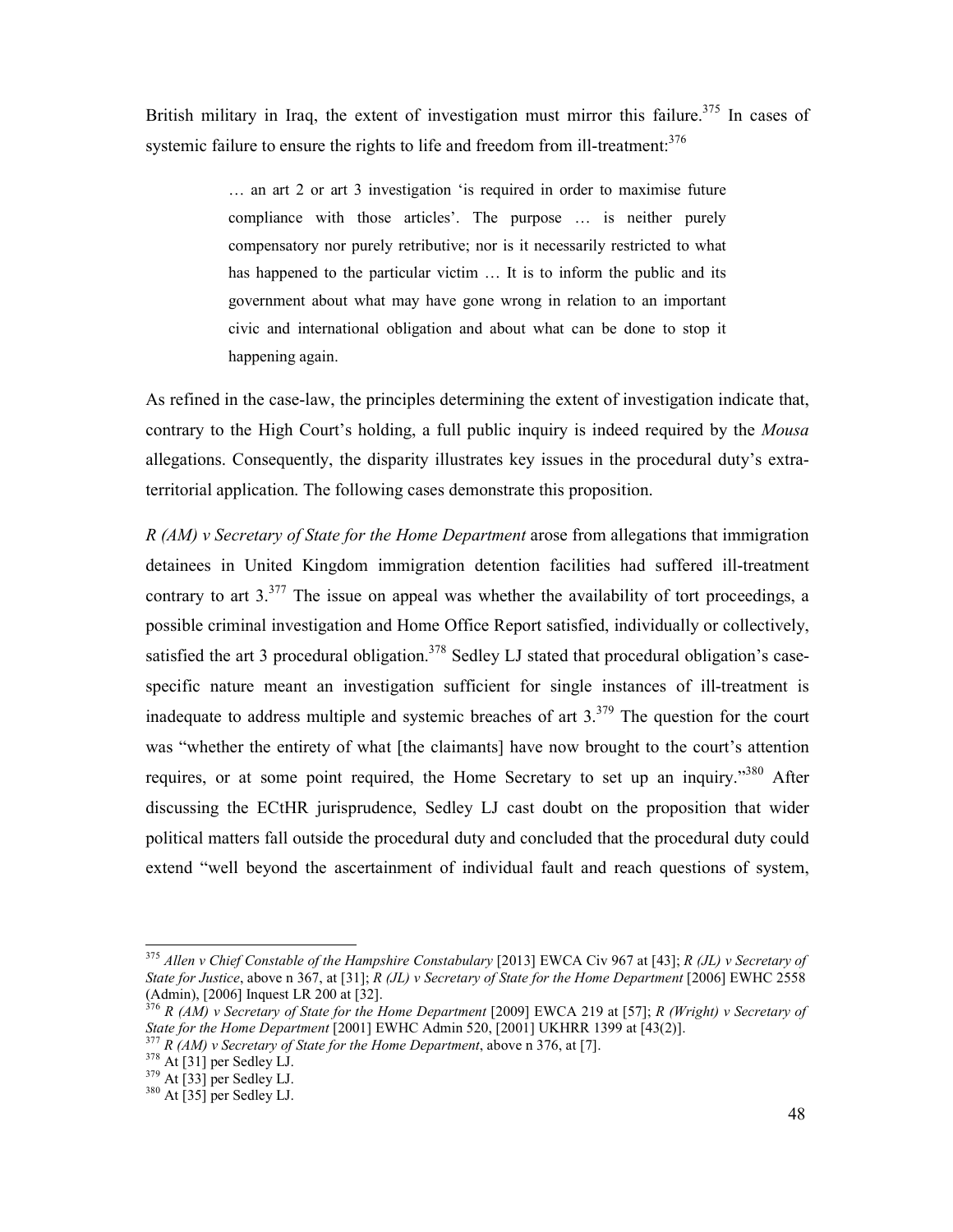management and institutional culture.<sup>3381</sup> In light of the systemic issues raised by the claimants, the Secretary of State's failure to order an independent inquiry breached art 3 but, in light of the likely expense and passage of time, Sedley LJ declined to make a mandatory order, instead granting declaratory relief.<sup>382</sup> Longmore LJ agreed with Sedley LJ's explication of principle but disagreed with its application to the facts at hand.<sup>383</sup>

*R (P) v Secretary of State for Justice* concerned a prisoner who seriously and repeatedly selfharmed and on whose behalf it was argued arts 2 and 3 imposed a duty to conduct an inquiry into his treatment and detention conditions.<sup>384</sup> The Court of Appeal refused to order an inquiry as all the relevant facts were established, but agreed that an inquiry is required under art 3 where this is not the case and "good reason" is shown, including the need for investigation of systemic issues.<sup>385</sup> In so holding, the Court of Appeal agreed with the Longmore LJ's judgment in *AM* that the question whether a public inquiry is required is highly dependent on nature of the alleged breaches of art 3.<sup>386</sup> These cases indicate that the fact-specific nature of the investigative duty should respond to the allegations in *Mousa*, concerning as they do systemic violations of arts 2 and 3, with a full public inquiry.<sup>387</sup>

The High Court has elsewhere noted the suitability of the public inquiry, and its victimoriented objectives, to investigations into allegations of extensive rights violations. *R (Keyu) v Secretary of State for Foreign & Commonwealth Affairs* concerned the historical claim brought by witnesses and survivors of the fatal shooting of 24 civilians by British soldiers in the State of Selangor (now Malaysia), at the time a British Protected State, in 1948.<sup>388</sup> The claimants, also comprising relatives of the deceased, sought judicial review of the Government's 2010 and 2011 decisions to not establish a public inquiry into the killings, and correspondingly requested a mandatory order from the High Court against the Government to establish a public inquiry.<sup>389</sup>

<u>.</u>

<sup>388</sup> *R (Keyu) v Secretary of State for Commonwealth Affairs*, above n 351, at [1]–[5].

 $389$  At [5] and [6].

 $381$  At [60] per Sedley LJ.

 $382$  At [67]–[69] per Sedley LJ.

<sup>383</sup> At [82]–[84] per Longmore LJ.

<sup>384</sup> *R (P) v Secretary of State for Justice* [2009] EWCA Civ 701, [2010] QB 317 at [1] and [4]–[23].

 $385$  At [58].  $386$  At [54].

<sup>387</sup> *R (Middleton) v Secretary of State*, above n 18, at [21] per Lord Bingham and [50] per Lord Steyn.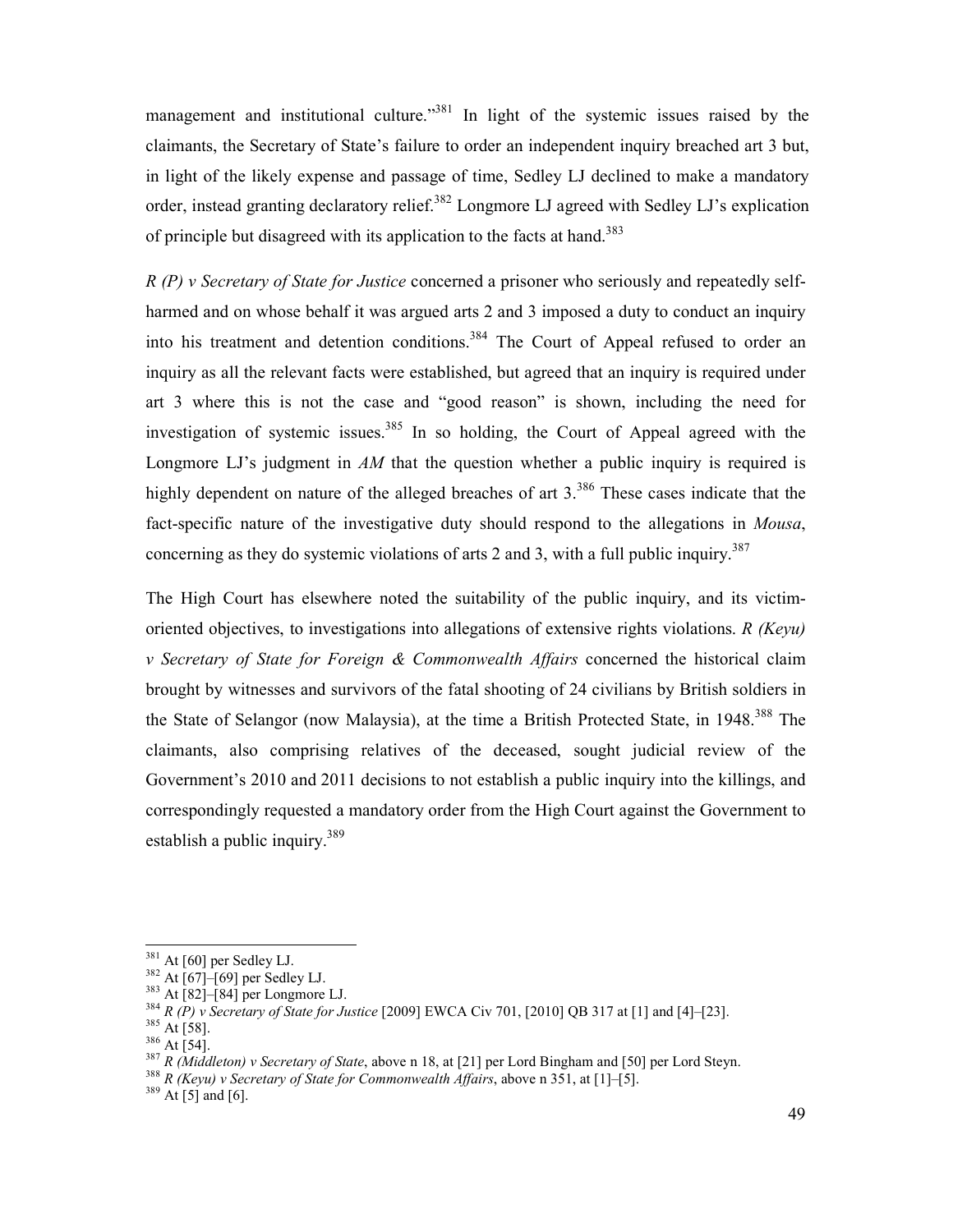In rejecting the claim, the High Court referred to the six objectives of public inquiries outlined above and commented on their applicability to the claimants' allegations.<sup>390</sup> To refresh, the six purposes are: (i) establish the facts; (ii) learn from events; (iii) provide therapeutic exposure and catharsis; (iv) rebuild confidence and provide reassurance; (v) retribution, blame, and accountability; (vi) and political considerations.<sup>391</sup> Regarding objectives (i) and (ii), the High Court held that, given the passage of time, a public inquiry could not helpfully determine the facts or improve military procedures to prevent a recurrence.<sup>392</sup> On objective (iii), the High Court acknowledged the importance of truth, reconciliation and provision of a forum in which the victims' voices could be heard, but considered these objectives could only be fulfilled where the facts could be definitively established.<sup>393</sup> Regarding objective (iv) the High Court stated that if the facts surrounding the killings could be established, "this might be a very powerful factor going to public confidence in the British Army".<sup>394</sup> As well, an inquiry could contribute to restoring public confidence and the impartiality and fairness of investigations.<sup>395</sup> Ultimately, these purposes were undermined by the difficulty in adequately determining the facts.

Though obiter, the High Court's remarks are judicial acknowledgment of the importance of restorative justice objectives to investigations into rights violations in conflict. This affirmation of the importance of truth, reconciliation and voice indicates support in the case law for victim-oriented investigative processes, and their incorporation in the procedural duty in appropriate cases.

In relation to the suitability of a public inquiry, and again contrary to the High Court's holding in *Mousa*, there is also clear authority supporting greater legal representation enabling participation by the next of kin in investigations under arts 2 and/or 3. In *R (Humberstone) v Legal Services Commission*, the Court of Appeal clarified the procedural duty's requirement that next of kin are involved to the "extent necessary to protect their legitimate interests."<sup>396</sup> The Court of Appeal held that the State is obliged to provide legal representation "where it is likely to be necessary to enable the next of kin to play an effective

<sup>390</sup> United Kingdom Public and Administration Select Committee *Government by Inquiry*, above n 355, at [12]. <sup>391</sup> *R (Keyu) v Secretary of State for Commonwealth Affairs*, above n 351, at [157].

 $392$  At [161]–[165].

 $393$  At [165].

 $394$  At [168].

<sup>395</sup> At [168].

<sup>396</sup> *Jordan v United Kingdom*, above n 20, at [109].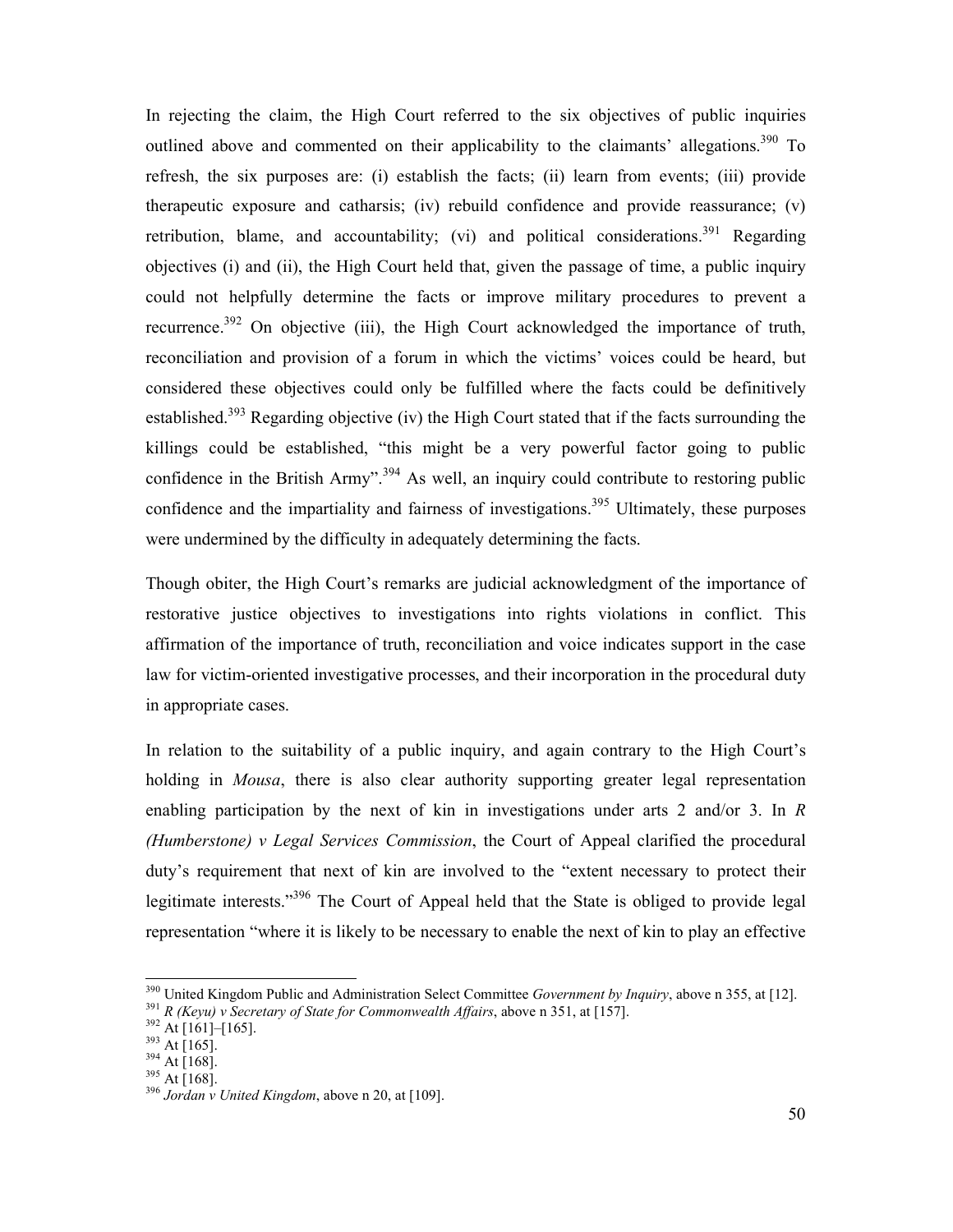part in the proceedings", itself dependent on the facts of each case.<sup>397</sup> I would argue that the Iraq investigations trigger the claimants' legitimate interests, and legal representation is necessary as a "vital safeguard against dynamics which inherently tend toward internalisation."<sup>398</sup> As well, the Court of Appeal has previously affirmed the notion that, where the process of inquiry involves the next of kin, it served the functions of "learning, discipline, catharsis and reassurance."<sup>399</sup>

For reasons of practicality and expediency the High Court in *Mousa No 2* chose to forego the public inquiry and exclude victim-oriented elements like greater participation or legal representation. As demonstrated, there exists clear principle in the case law to support implementation of a wider model of investigation. I argue that the High Court's less ambitious model is driven by a judicial reticence to order an investigation that would inevitably encompass wider political matters. Accordingly, the flexible nature of the procedural duty allowed the High Court to calibrate the purposes of investigation to focus narrowly on the judicially amenable determination of individual accountability.

This is illustrated by reference to the cases from Iraq concerning deaths and ill-treatment. In *R (Smith) v Secretary of State for Defence* the claimant contended that the inquest into the death of her son by heat stroke while serving in Iraq did not satisfy art 2's procedural duty.<sup>400</sup> The United Kingdom Supreme Court, in a pre-*Al-Skeini* climate, held that Private Smith was outside the United Kingdom extra-territorial jurisdiction for the purposes of the ECHR.<sup>401</sup> Nevertheless, in considering the procedural duty Lord Phillips, with whom the majority agreed, made indicated that wider matters fall within the procedural duty. In discussing the appropriate subject matter of coroner's inquests vis-à-vis public inquiries, Lord Phillips noted that inquests appropriately investigate single deaths but, where the art 2 duty "extends to considering the competence with which military manoeuvres have been executed, a coroner's inquest cannot be the appropriate medium for inquiry." $402$  The majority followed Lord Phillips on this point. Importantly, it demonstrates both the individualised focus of inquests and the Supreme Court's view that, though inquests cannot investigate these matters, they

<sup>397</sup> *R (Humberstone) v Legal Services Commission*, above n 18, at [77]–[78].

<sup>&</sup>lt;sup>398</sup> Sam McIntosh "Fulfilling their purpose: inquests, article 2 and next of kin" [2012] PL 407 at 413.

<sup>399</sup> *R (Khan) v Secretary of State for Health*, above n 351, at [43].

<sup>400</sup> *R (Smith) v Secretary of State for Defence*, above n 16, at [1]–[2].

 $401$  At [60] per Lord Phillips.

<sup>&</sup>lt;sup>402</sup> At [81] per Lord Phillips; Lord Brown agreed with Lord Phillips on this point at [151], while Lord Collins and Lord Kerr agreed with Lord Phillips on the art 2 issue, at [309] and [340].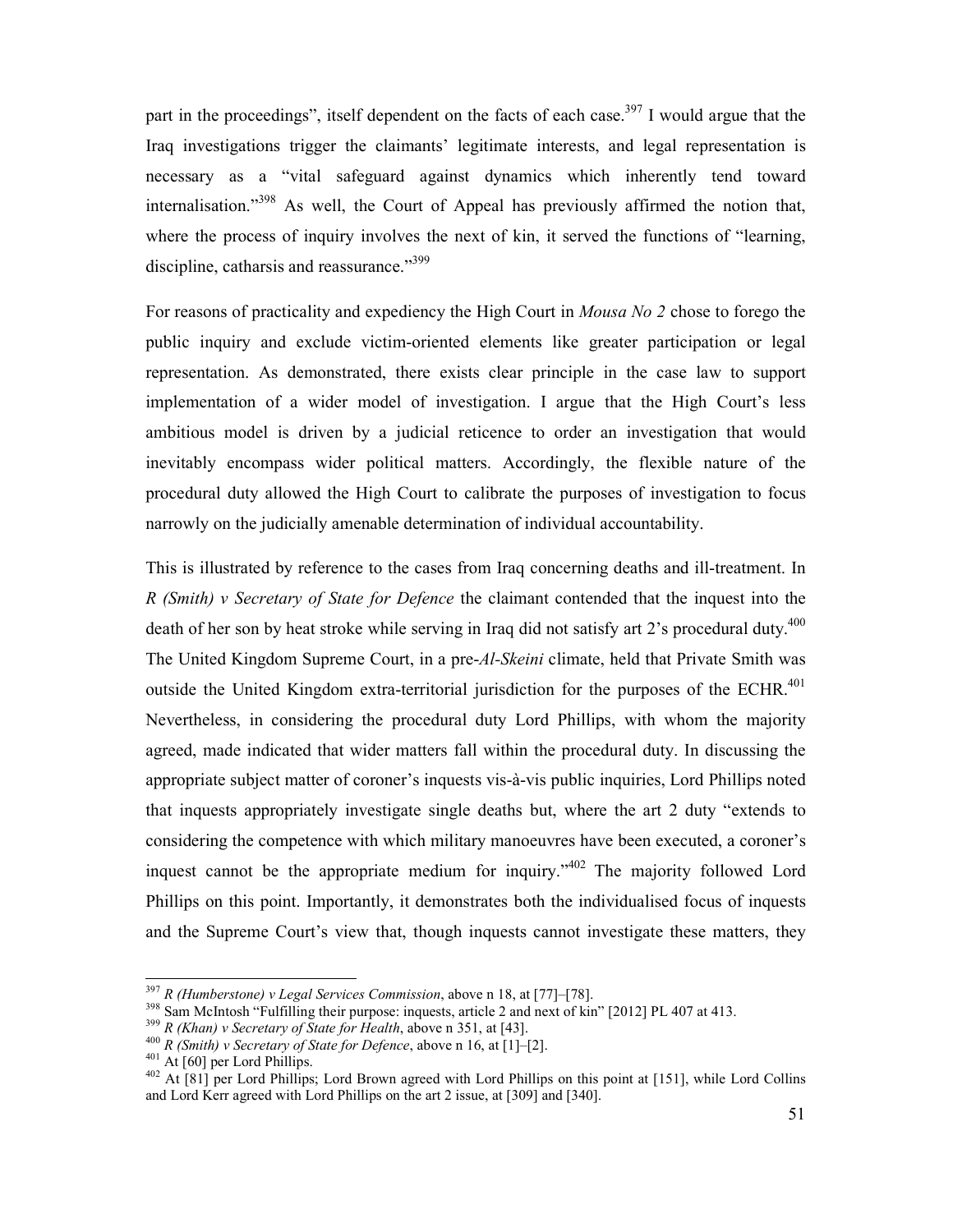nevertheless fall within the procedural duty and require investigation by a suitable mechanism, for instance a public inquiry.

Lord Rodger's antithetical opinion on this point usefully illustrates the flexibility in the investigative duty which allows a measure of judicial discretion as to the scope of investigation ordered. Lord Rodger stated that wider questions, such as the provision of more effective military equipment, "all raise issues which are essentially political rather than legal", and to be determined by Parliament.<sup>403</sup> This is a classically deferential viewpoint that reduces the procedural duty to the narrow objective of determining individual accountability. As wider matters are for Parliament, the scope of any investigation legitimately ordered by the courts is correspondingly narrowed.<sup>404</sup> Lord Rodger's view demonstrates the scope open to judges when determining whether particular wider systemic matters are caught by the investigative duty – "[w]here the line is drawn is a matter of fact and degree",  $405$  thus permitting judges to calibrate the line's position in each case.

Additionally, both the High Court and Court of Appeal decisions in *Mousa (No 1)* demonstrate that Lord Rodger's is not the predominant approach and provide further indication a larger public inquiry is required by the Iraq claims. First, though the High Court in *Mousa (No 1)* declined a public inquiry, it nevertheless considered wider matters of systemic abuse to fall within the procedural duty, and "so closely related to the circumstances of the individual allegations of abuse … as to be capable of falling within the scope of the investigative obligation under article 3."<sup>406</sup> Accordingly, questions of training and policy were not "matters for wider debate falling outside the scope of art 3."<sup>407</sup> Second, and contrary to Lord Rodger's characterisation, the High Court held that the question of a public inquiry's necessity in a given case is one of law, not fact, stating that "it is ultimately for the court to decide whether article 3 requires a public inquiry" and "we doubt whether the Secretary of State can be strictly be said to enjoy a margin of appreciation in the matter."<sup>408</sup>

The Court of Appeal affirmed this point, that the decision to order a public inquiry is one of law, not fact, in its opening paragraph. $409$  Of course, this principle still allows considerable

 $403$  At [127] per Lord Rodger.

 $404$  At [127] per Lord Rodger.

<sup>405</sup> *Mousa No 1* (HC), above n 6, at [112].

 $^{406}$  At [113].

 $^{407}$  At [113].

<sup>408</sup> At [133].

<sup>409</sup> *Mousa No 1* (CA), above n 7, at [1].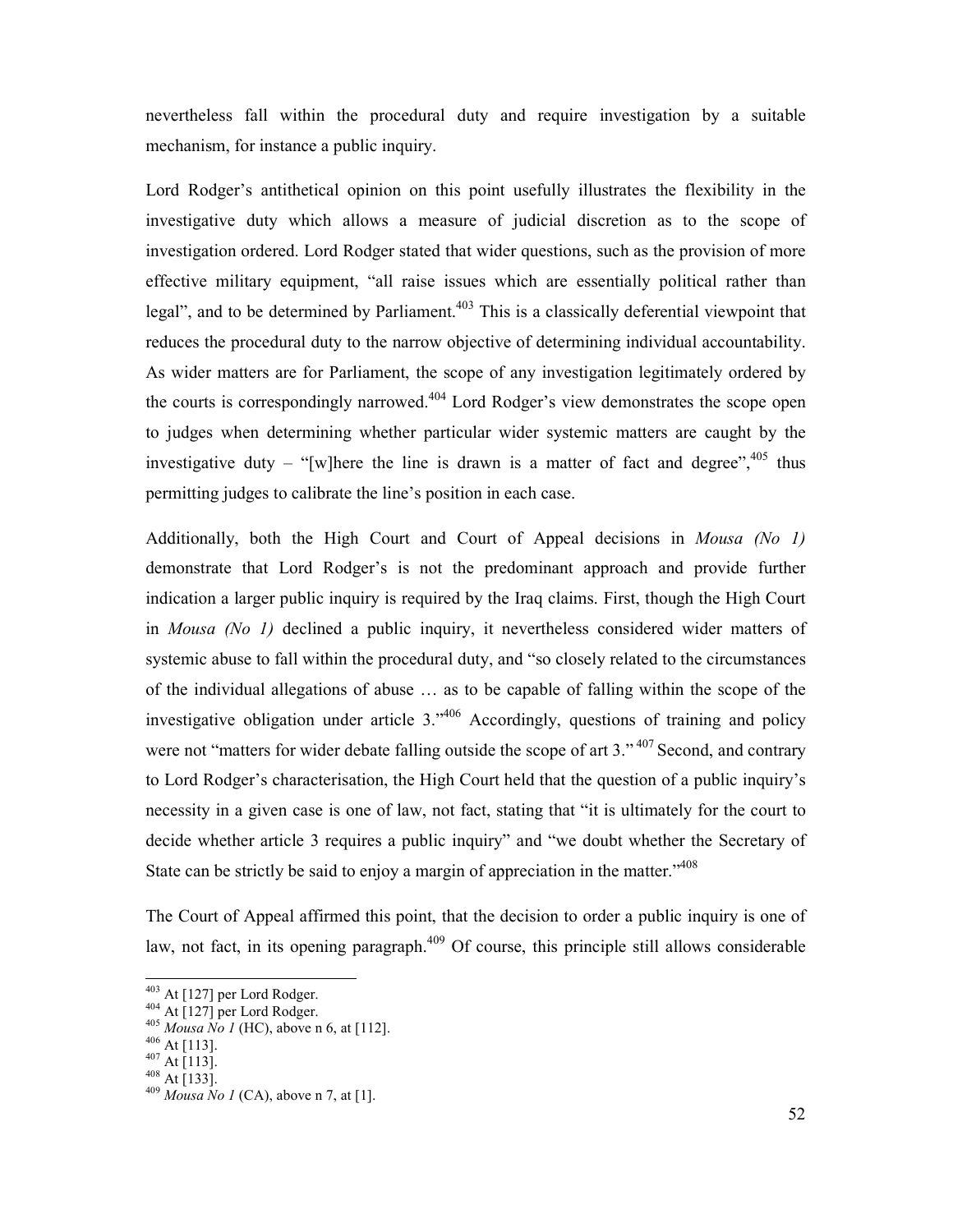*judicial* discretion. As discussed above, the Court of Appeal's judgment also demonstrates the necessity of a public inquiry for the eventual totality of the Iraq claims. The Court of Appeal held that the *Baha Mousa Inquiry* was incapable of addressing systemic issues and making recommendations relating to the "present allegations which cover the whole period from 2003 to 2008 in a number of different locations."<sup>410</sup> Second, and most significantly, the Court of Appeal stated that the *Baha Mousa Inquiry*: 411

> … would not and could not satisfy the Article 3 investigative obligation in relation to later allegations spreading over several years in various locations involving different units.

From this case law it becomes apparent that, if not a full public inquiry, a wider form of investigation was necessitated by the quantity and nature of allegations in *Mousa*. That is, the nut to be cracked in this case required a (victim-friendly) sledgehammer. Therefore, I would argue that the High Court's decision in *Mousa (No 2)* to refuse a public inquiry, while permissible as a matter of public law, was driven by judicial concern at the politically contentious subject matter that would inevitably be raised by a full public inquiry into the British military's conduct during the whole period of occupation in Iraq. One may not agree with this, or place greater weight on the High Court's concerns regarding expenditure and delay. In either case, this illustrates the second tension created by the investigative duty's extra-territorial application. Domestic courts are applying a mechanism to circumstances in which wider "political matters" are inevitably raised. This in turns foregrounds the procedural duty's underlying fall-back principle that the appropriate form of investigation in each is not prescriptive – "[s]o long as the minimum standards are met, it is for the state to decide the most effective method of investigating."<sup>412</sup> In the Iraq cases, the operation of this principle is to foreground determinations of individual accountability over victim-oriented objectives.

## *VII Conclusion*

This paper has explored the purposes and rationales of the ECHR's duty of effective investigation in the context of its extra-territorial application to allegations of severe rights violations by British soldiers in Iraq. It has demonstrated that the standards of investigation

<u>.</u>

 $410$  At [43].

 $411$  At [46].

<sup>412</sup> *R (D) v Secretary of State for the Home Department*, above n 56, at [9(ii)]; *R (Amin)* at [31] per Lord Bingham, [42] per Lord Slynn and [63] per Lord Hoffman; *Edwards v United Kingdom*, above n 23, at [69].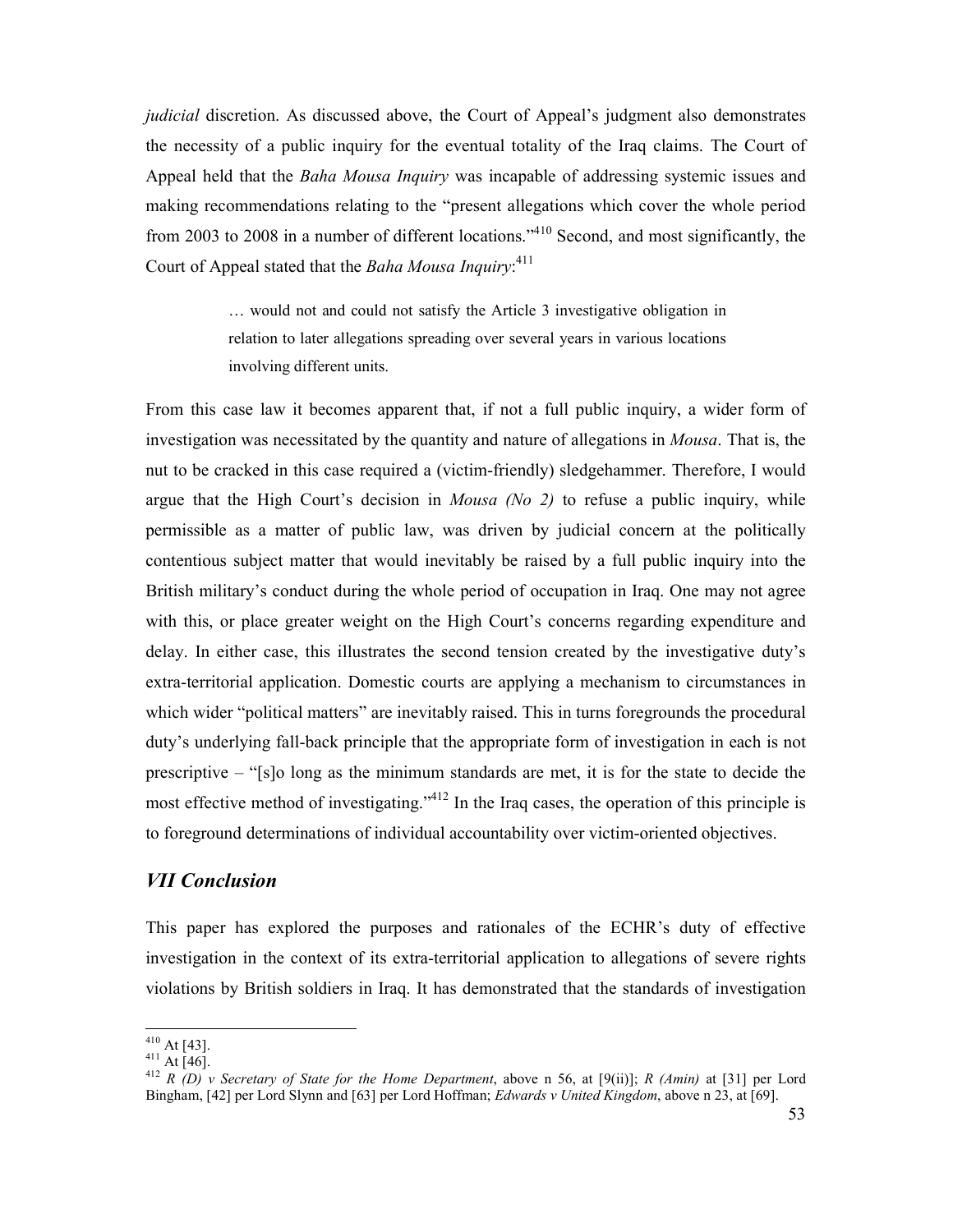imposed by the procedural duty in conflict remain high, thus offering potentially strong protection and affirmation of individual's whose art 2 and/or 3 rights have been violated. Nevertheless, this paper has also shown that the procedural duty is comparatively deficient regarding account for principles of victims' rights and restorative justice, arguably called for by the Iraq claims. This deficiency is exacerbated when the procedural duty is applied by domestic courts.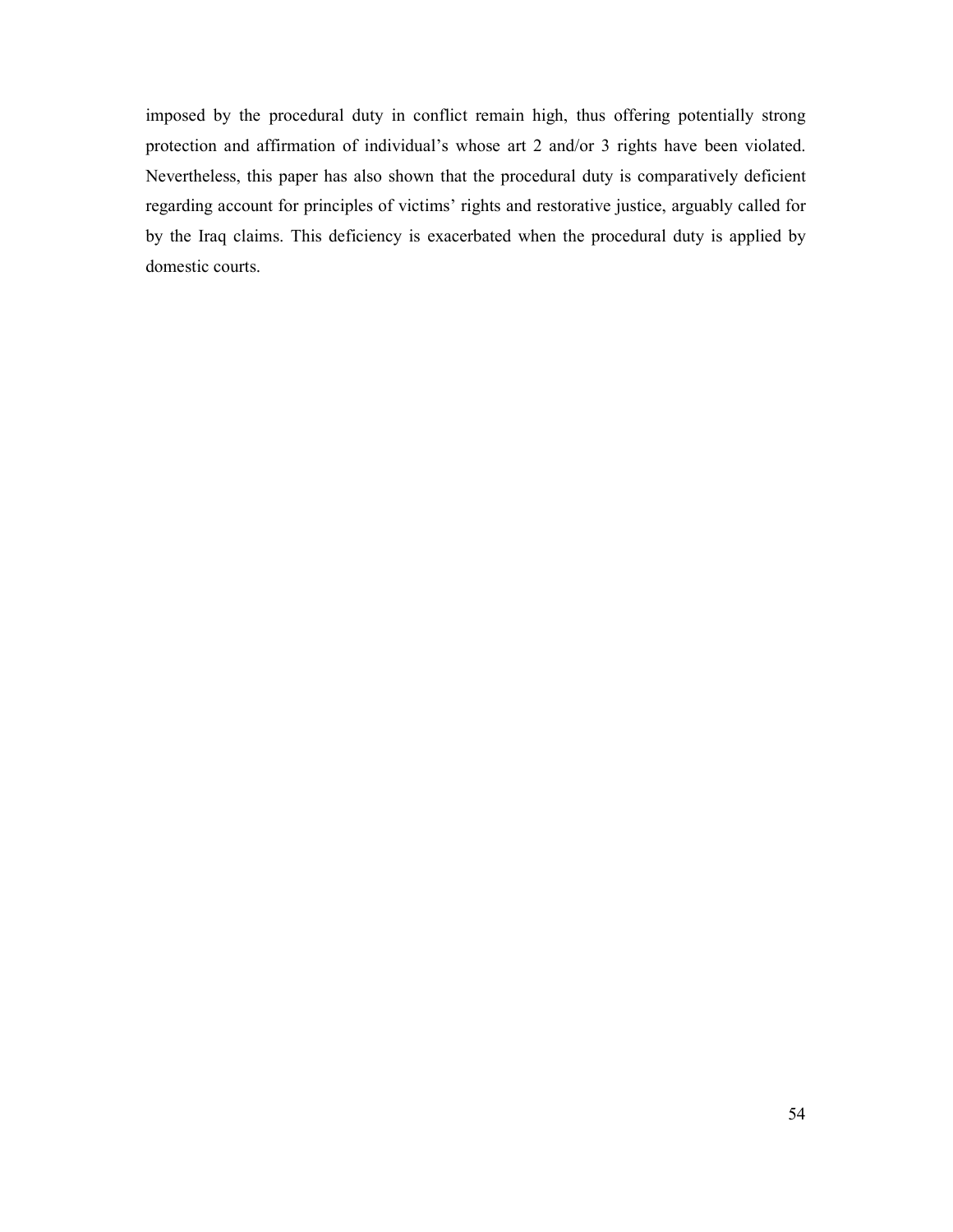### **Bibliography**

#### *A Cases*

*1 England and Wales* 

*Allen v Chief Constable of the Hampshire Constabulary* [2013] EWCA Civ 967.

*Lawal v Northern Spirit Ltd* [2003] ICR 856 (HL).

*Chief Constable of Hertfordshire Police v Van Colle* [2008] UKHL 50, [2009] AC 225.

*R (Al-Skeini) v Secretary of State for Defence* [2007] UKHL 26, [2008] AC 153.

*R (Al-Skeini) v Secretary of State for Defence* [2005] EWCA Civ 1609, [2007] QB.

*R (Al-Sweady) v Secretary of State for Defence* [2009] EWHC 2387 (Admin), [2010] HRLR 2.

*R (AM) v Secretary of State for the Home Department* [2009] EWCA 219.

*R (Amin) v Secretary of State for the Home Department* [2003] UKHL 51, [2004] 1 AC 653.

*R (D) v Secretary of State for the Home Department* [2006] EWCA Civ 143, [2006] 3 All ER 946.

*R (Goodson) v HM Coroner for Bedfordshire & Luton* [2004] EWHC 2931 (Admin), [2006] 1 WLR 432.

*R (Humberstone) v Legal Services Commission* [2010] EWCA Civ 1479, [2011] 1 WLR 1460.

*R (Hurst) v Commissioner of Police of the Metropolist* [2007] UKHL 726, [2007] 2 WLR 726.

*R (JL) v Secretary of State for Justice* [2008] UKHL 68, [2009] AC 588.

*R (Keyu) v Secretary of State for Foreign and Commonwealth Affairs* [2012] EWHC 2245 (Admin).

*R (Khan) v Secretary of State for Health* [2003] EWCA Civ 1129, [2004] 1 WLR 971.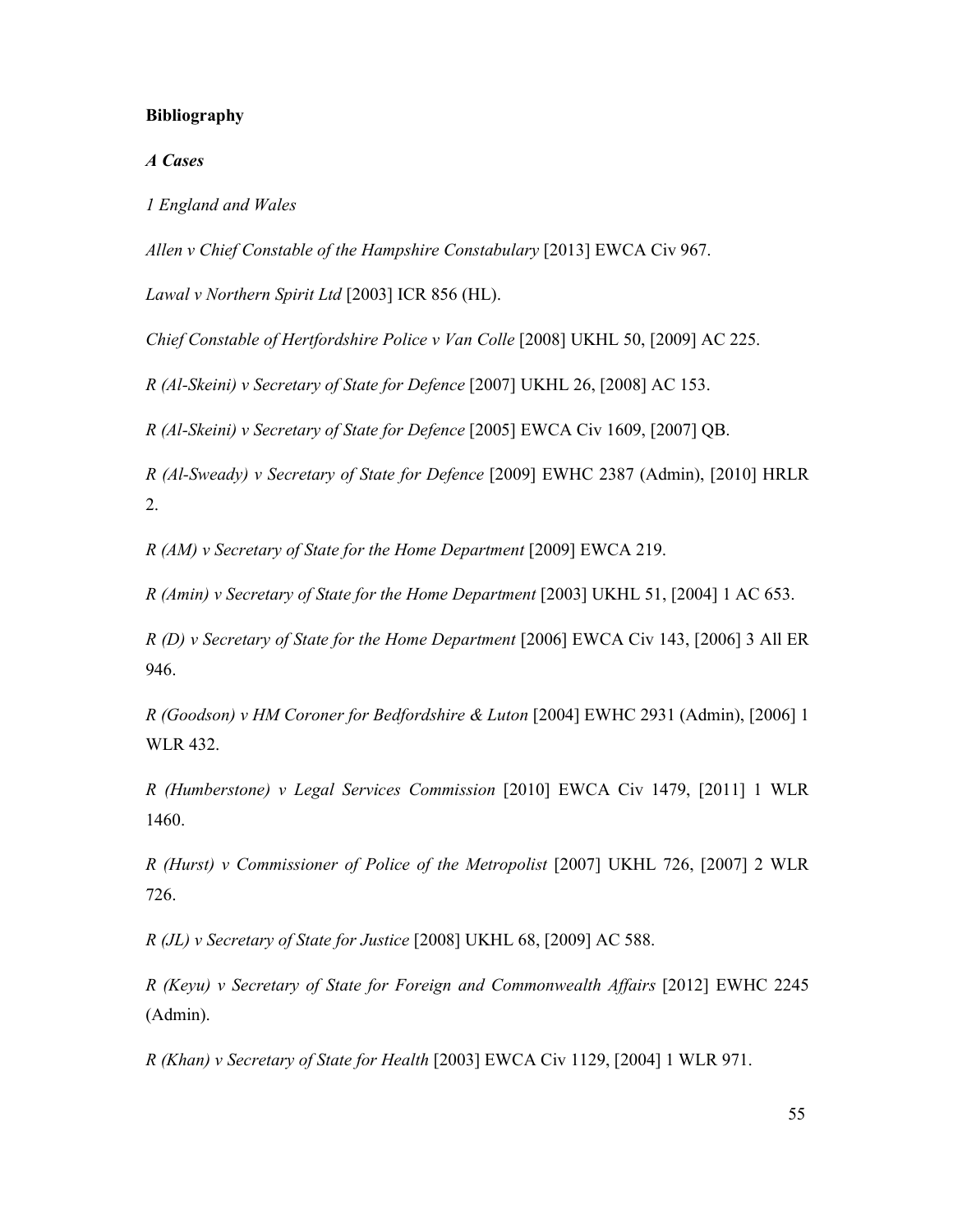*R (Middleton) v West Somerset Coroner* [2004] UKHL 10, [2004] 2 AC 182.

*R (Mousa) v Secretary of State for Defence* [2013] EWHC 1412 (Admin).

*R (Mousa) v Secretary of State for Defence* [2011] EWCA Civ 1334, [2012] HRLR 6.

*R (Mousa) v Secretary of State for Defence* [2010] EWHC 3304 (Admin), [2011] UKHRR 268.

*R (P) v Secretary of State for Justice* [2009] EWCA Civ 701, [2010] QB 317.

*R (Sacker) v Coroner for the Country of West Yorkshire* [2004] UKHL 11, [2004] 1 WLR 796.

*R (Smith) v Secretary of State for Defence* [2010] UKSC 29, [2011] 1 AC 1.

*R (Wright) v Secretary of State for the Home Department* [2001] EWHC Admin 520, [2001] UKHRR 1399.

*Re McKerr* [2004] UKHL 12, [2004] 1 WLR 807.

*2 European Court of Human Rights* 

*Akhmadova and Sadulayeva v Russia* (40464/02) Section I, ECHR 10 May 2007.

*Aksoy v Turkey* (1996) 23 EHRR 553 (ECHR).

*Al-Skeini v United Kingdom* (2012) 53 EHRR 18 (Grand Chamber, ECHR).

*Assenov v Bulgaria* (1999) 28 EHRR 652 (ECHR).

*Bazorkina v Russia* (69481/01) Section I, ECHR 26 July 2006.

*Betayev and Betayeva v Russia* (37315/03) Section I, ECHR 29 May 2008.

*Calvelli v Italy* (32967/96) Grand Chamber, ECHR 17 January 2002.

*Chitayev and Chitayev v Russia* (59334/00) Section I, ECHR 18 January 2007.

*DJ v Croatia* (42418/10) Section I, ECHR 24 July 2012.

*Edwards v United Kingdom* (2002) 35 EHRR 487 (Section III, ECHR).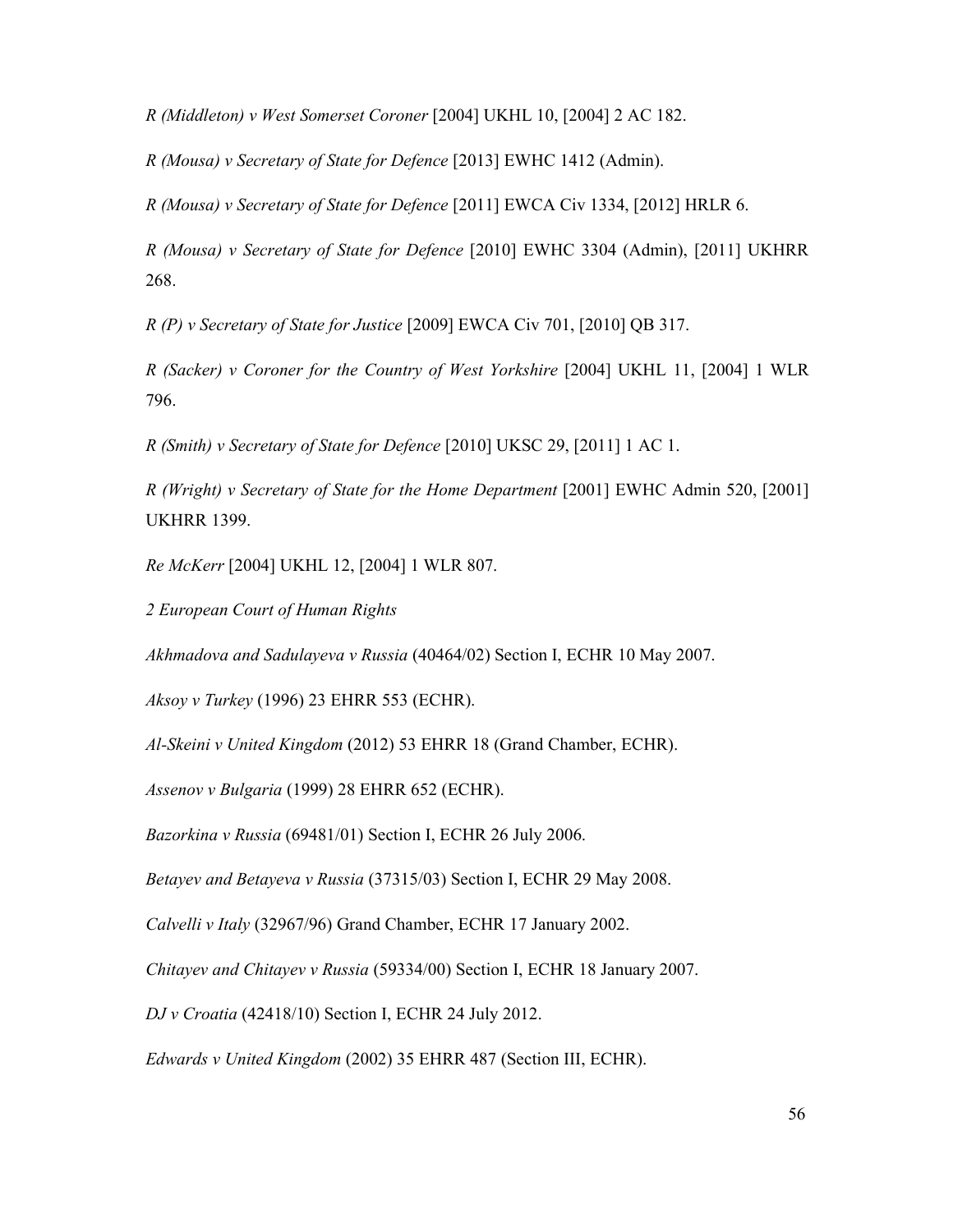*El-Masri v Yugoslavia* (39630/09) Grand Chamber, ECHR 13 December 2012. *Ergi v Turkey* (2001) 32 EHRR 18 (ECHR).

*Estamirov v Russia* (60272/00) Section I, ECHR 12 October 2006.

*Goncharuk v Russia* (58643/00) Section I, ECHR 4 October 2007.

*Golder v United Kingdom* (1979–1980) 1 EHRR 524 (ECHR).

*Gülec v Turkey* (1998) 28 EHRR 121 (ECHR).

*Đlhan v Turkey* (2002) 34 EHRR 36 (Grand Chamber, ECHR).

*Isayeva v Russia* (2005) 41 EHRR 38 (Section I, ECHR).

*Jordan v United Kingdom* (2001) 37 EHRR 52 (Section III, ECHR).

*Kaya v Turkey* (1998) 28 EHRR 1 (ECHR).

*Kaykharova v Russia* (11554/07) Section I, ECHR 1 August 2013.

*Kelly v United Kingdom* (30054/96) Section III, ECHR 4 May 2001.

*Kerimova v Russia* (17170/04) Section I, ECHR 3 May 2011.

*Khashiyev and Akayeva v Russia* (2006) 42 EHRR 20 (Section I, ECHR).

*LCB v United Kingdom LCB v United Kingdom* (1999) 27 EHRR 212 (ECHR).

*Mahmut Kaya v Turkey* (22535/93) Section I, ECHR 28 March 2000.

*McCann v United Kingdom* (1995) 21 EHRR 97 (Grand Chamber, ECHR).

*McKerr v United Kingdom* (2002) 24 EHRR 20 (Section III, ECHR).

*Musayeva v Russia* (12703/02) Section I, ECHR 3 July 2008.

*Nachova v Bulgaria* (2006) 42 EHRR 43 (Grand Chamber, ECHR).

*Nikolova v Bulgaria* (1999) 31 EHRR 64 (Grand Chamber, ECtHR).

*Oğur v Turkey* (2001) 31 EHRR 40 (Grand Chamber, ECHR).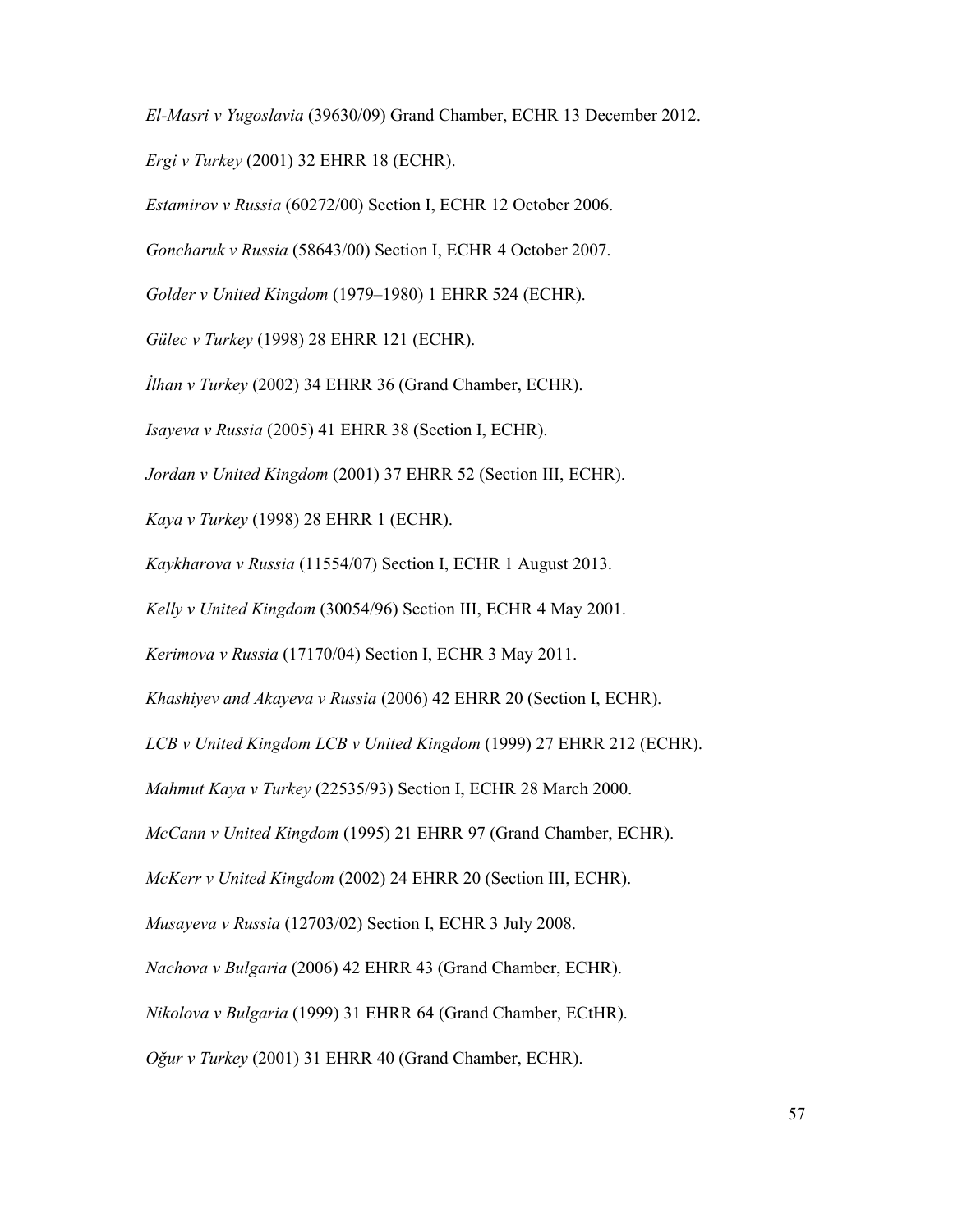*Öneryildiz v Turkey* (2004) 39 EHRR 12 (Grand Chamber, ECHR).

*Osman v United Kingdom* (1998) 29 EHRR 245 (Grand Chamber, ECHR).

*Özkan v Turkey* (21689/93) Section II, ECHR 6 April 2004.

*Ramsahai v Netherlands* (2008) 46 EHRR 43 (Grand Chamber, ECHR).

*Salman v Turkey* (2002) 34 EHRR 425 (Grand Chamber, ECHR).

*Selmouni v France* (2000) 29 EHRR 403 (Grand Chamber, ECHR).

*Shanaghan v United Kingdom* (37715/97) Section III, ECHR 4 May 2001.

*Tanrikulu v Turkey* (2000) 30 EHRR 950 (Grand Chamber, ECHR).

*2 Inter-American Court of Human Rights* 

*Acosta Calderon v Ecuador (Merits, Reparations and costs)* (2005) Inter-Am Ct HR (Ser C) No 129.

*Aloeboetoe v Suriname (Reparations and Costs)* (1993) Inter-Am Ct of HR (Ser C) No 15.

*Baldeón-García v Peru (Merits, Reparations and Costs)* (2006) Inter-Am Ct HR (Ser C) No 147.

*Bámaca-Velásquez v Guatemala (Reparations and costs)* (2002) Inter-Am Ct HR (Ser C) No 91.

*Bulacio v Argentina (Merits, Reparations and costs)* (2003) Inter-Am Ct HR (Ser C) No 100.

*Cantoral-Benevides (Reparations and costs)* (2001) Inter-Am Ct HR (Ser C) No 88.

*Gomez-Palomino v Peru (Merits, reparations and costs judgment)* (2005) Inter-Am Ct HR (Ser C) No 136.

*Heliodoro Portugal v Panama (Preliminary Objections, merits, reparations and costs)* (2008) Inter-Am Ct HR (Ser C) No 186.

*Ibsen Cárdenas and Ibsen Peña v Bolivia (Merits, Reparations and Costs)* (2010) Inter-Am Ct HR (Ser C) No 217.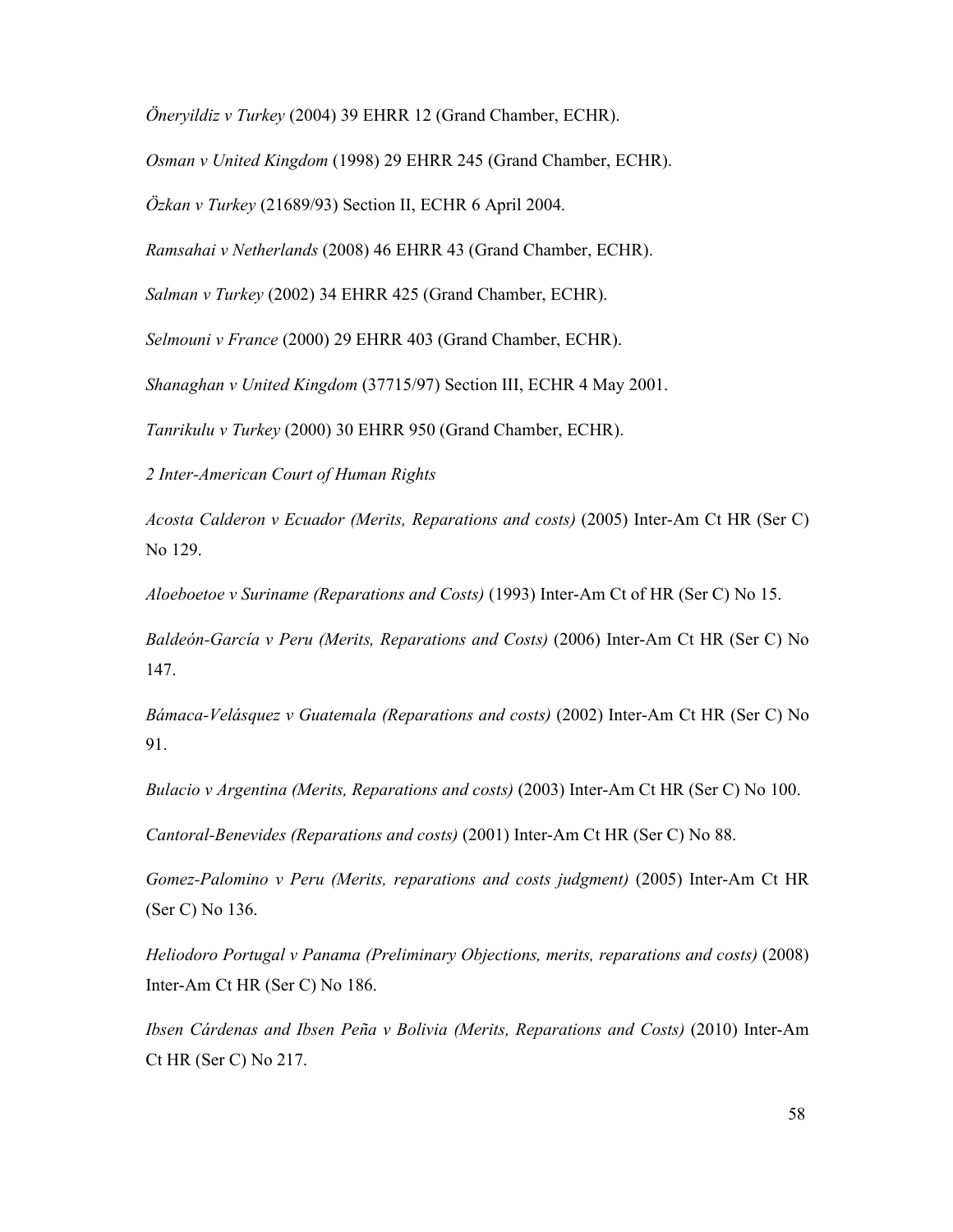*Loayza Tamayo v Peru (Merits)* Inter-Am Ct of HR (Ser C) No 42.

*Moiwana Community v Suriname* (2005) Inter-Am Ct HR (Ser C) No 124.

*Myrna Mack Chang v Guatemala (Merits, Reparations and Costs)* (2003) Inter-Am Ct HR (Ser C) No 101.

*Neira Alegria v Peru (Reparations and Costs)* (1996) Inter-Am Ct HR (Ser C) No 29.

*Pueblo Bello Massacre v Colombia (Merits, Reparations and Costs)* (2006) Inter-Am Ct HR (Ser C) No 209.

*Suárez-Rosero v Ecuador (Reparations and Costs)* (1999) Inter-Am Ct HR (Ser C) No 44.

*Velásquez-Rodriguez v Honduras (Merits)* (1988) Inter-Am Ct HR (Ser C) 29 July.

*Villagrán Morales v Guatemala (Reparations and costs)* (2001) Inter-Am Ct HR (Ser C) No 77.

*3 Other International Tribunals* 

*Factory at Chorzów (Germany v Poland)* (1928) PCIJ (Ser A) No 17 (13 September).

*HR and Momani v Federation (Admissibility and merits)* Case No CH/98/946 Human Rights Chamber for Bosnia and Herzegovina, 5 November 1999.

*Judgment on Victim Participation in the Investigation Stage of the Proceedings in the Appeal of the OPCD against the Decision of Pre-Trial Chamber I of 24 December 2007* (2008) ICC Appeals Chamber ICC-01/04-556.

*Legal Consequences of the Construction of a Wall in the Occupied Palestinian Territory (Advisory Opinion)* (2004) ICJ Reports 136, 9 July 2004.

*Prosecutor v Akayesu (Judgment)* ICTR Trial Chamber I ICTR-96-4-T, 2 September 1998.

*Prosecutor v Dyilo (Decision on victims' participation)* ICC Trial Chamber I ICC-01/04- 101/06-1119, 18 January 2008.

*Prosecutor v Muthaura and Kenyatta (Decision on victims' representation and participation)*  ICC Trial Chamber V ICC-01/09-02/11, 3 October 2012.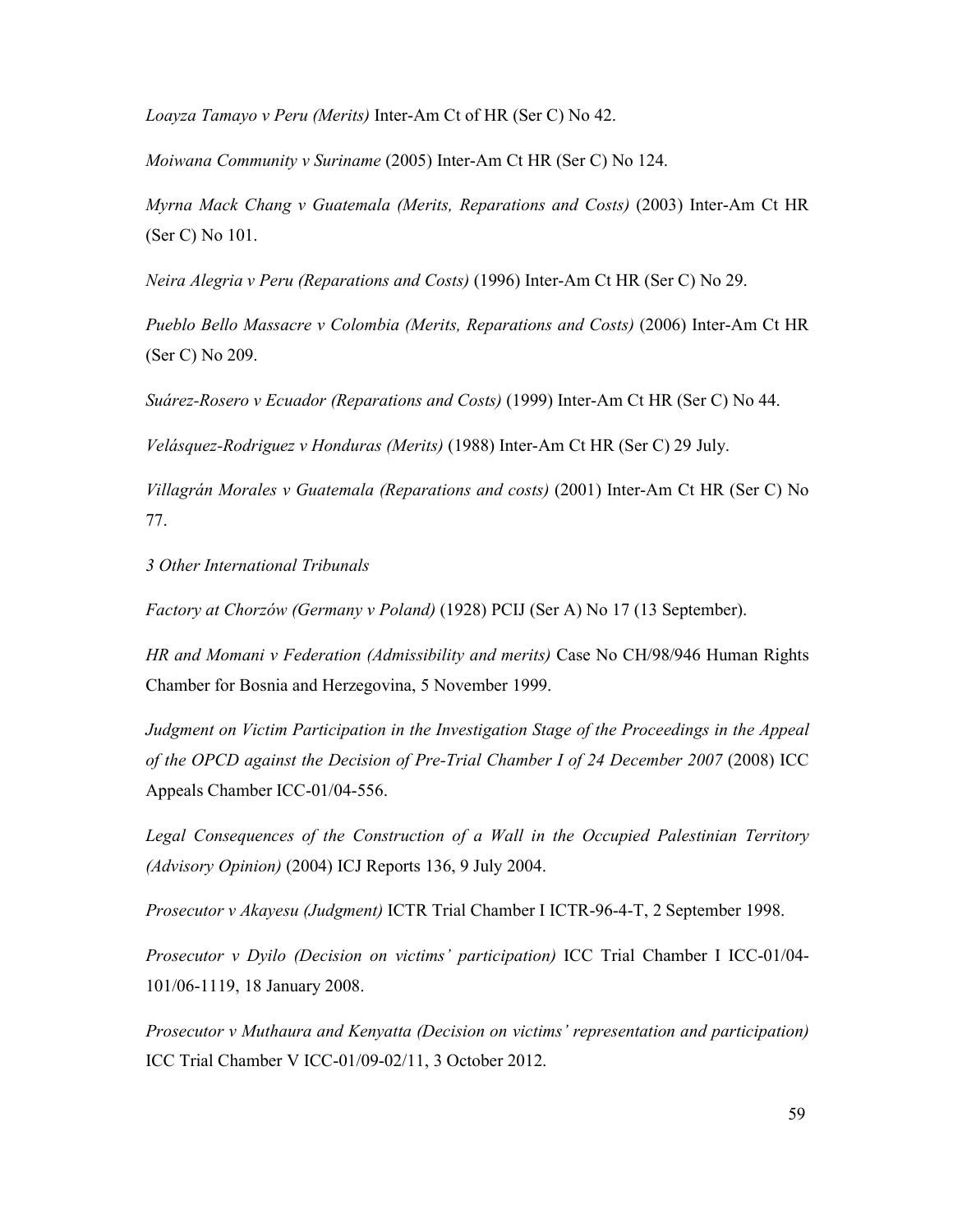*Selimović v Republic of Srpska (Admissibility and Merits)* Case No CH/01/8365 Human Rights Chamber for Bosnia and Herzegovina, 7 March 2003 [*Srebrenica Cases*].

*Situation in the Democratic Republic of the Congo (Decision on Applications for Participation in the Proceedings of VPRS 1,VPRS 2,VPRS 3,VPRS4, VPRS 5 and VPRS 6)* Pre-Trial Chamber I ICC-01/04-101-tEN-Corr, 17 January 2006.

### *B Legislation and Statutory Instruments*

*1 United Kingdom* 

Coroners and Justice Act 2009 (UK).

Coroners Rules 1984 (UK) (SI 1984/552).

Geneva Conventions Act 1957 (UK) 5 & 6 Eliz II c 52.

International Criminal Court Act 2001 (UK).

## *C Treaties*

Convention for the Protection of Human Rights and Fundamental Freedoms CETS 5 (opened for signature 4 November 1950, entered into force 3 September 1953).

International Covenant on Civil and Political Rights 999 UNTS 171 (opened for signature 16 December 1966, entered into force 23 March 1976).

Protocol Additional to the Geneva Conventions of 12 August 1949, and relating to the Protection of Victims of International Armed Conflicts (Protocol I) 1125 UNTS 3 (opened for signature 8 June 1977, entered into force 7 December 1978).

Rome Statute of the International Criminal Court 2187 UNTS 90 (opened for signature 17 July 1998, entered into force 1 July 2002).

Statute of the International Criminal Tribunal for Rwanda, adopted by and annexed to *Resolution 955 (1994)* UN SC Res 955 S/RES/955 (1994).

Statute of the International Criminal Tribunal for the Former Yugoslavia (as amended), adopted by and annexed to *Resolution 827 (1993)* SC Res 827, S/RES/827 (1993).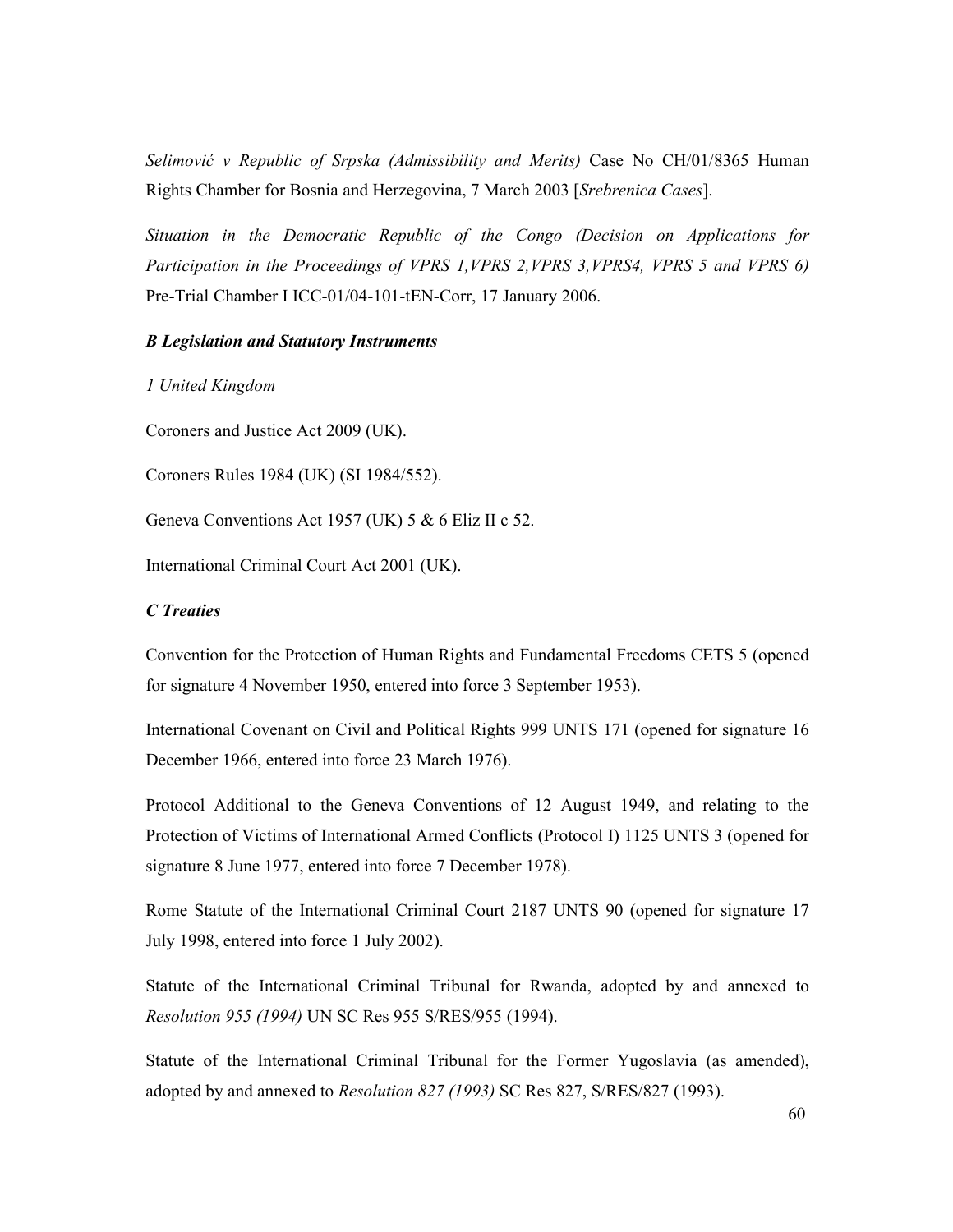#### *D Books and Chapters in Books*

Philip Alston and Ryan Goodman *International Human Rights: The Successor to International Human Rights in Context* (Oxford University Press, United Kingdom, 2013).

Ilias Bantekas and Lutz Oette *International Human Rights: Law and Practice* (Cambridge University Press, New York, 2013).

Alison Bisset *Truth Commissions and Criminal Courts* (Cambridge United Press, New York, 2012).

Antonio Cassese, Paola Gaeta and John RWD Jones (eds) *The Rome Statute of the International Criminal Court: A Commentary* (Oxford University Press, New York, 2002).

Richard Clayton and Hugh Tomlinson (eds) *The Law of Human Rights* (2nd ed, Oxford University Press, Oxford).

Paul Craig *Administrative Law* (7th ed, Sweet & Maxwell, London).

Mark A Drumbl *Atrocity, Punishment and international law* (Cambridge University Press, New York, 2007).

Marc Elliot, Jack Beatson and Martin Matthews (eds) *Administrative Law: Text and Materials*  (4th ed, Oxford University Press, Oxford, 2011).

Christine Evans *The Right to Reparation in International Law for Victims of Armed Conflict*  (Cambridge University Press, Cambridge, United Kingdom, 2012).

Caroline Fournet "Mass Atrocity: Theories and Concepts of Accountability – On the Schizophrenia of Accountability" in Ralph Henham and Mark Findlay (eds) *Exploring the Boundaries of International Criminal Justice* (Ashgate, United Kingdom, 2011).

K De Feyter and others (eds) *Out of the Ashes: Reparation for Victims of Gross and Systematic Human Rights Violations* (Intersentia, Antwerp, 2005).

David Harris and others (eds) *Law of the European Convention on Human Rights* (2nd ed, Oxford University Press, Oxford, 2009).

Brian F Havel "Public Law and the Construction of Collective Memory" in M Cherif Bassiouni (ed) *Post-Conflict Justice* (Transnational Publishers, New York, 2002).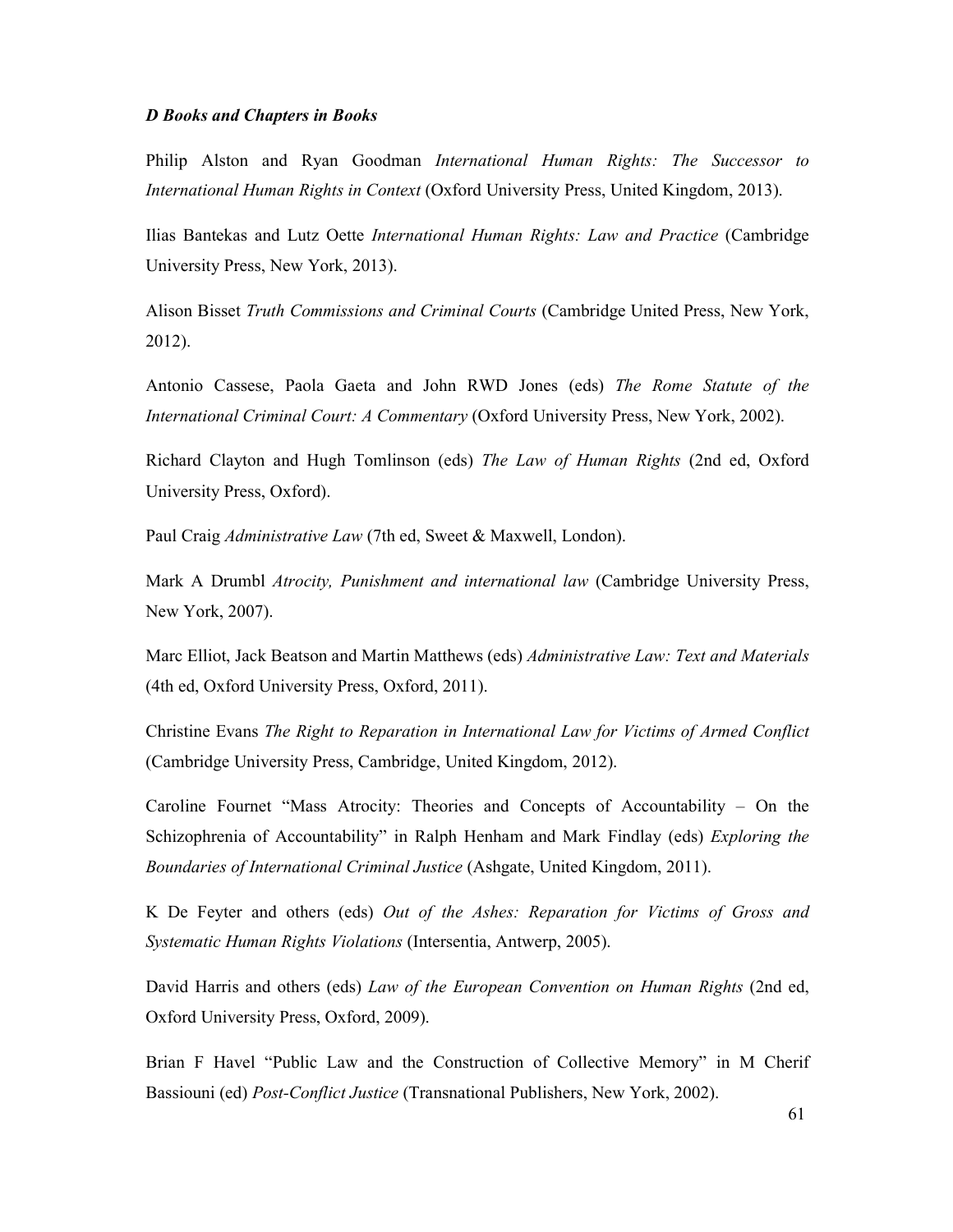Priscilla B Hayner *Unspeakable Truths: Transitional Justice and the Challenge of Truth Commissions* (2ed, Routledge, New York, 2011).

Claude Jorda and Jerome de Hemptinne "The Status and the Role of the Victim" in Antonio Cassese, Paola Gaeta, John RWD Jones (eds) *The Rome Statute of the International Criminal Court: A Commentary* (Oxford University Press, New York, 2002).

Alistair Mowbray *The Development of Positive Obligations under the European Convention on Human Rights by the European Court of Human Rights* (Hart Publishing, Oxford, 2004).

Manfred Nowak "Reparations by the Human Rights Chamber for Bosnia and Herzegovina" in K De Feyter and others (eds) *Out of the Ashes: Reparation for Victims of Gross and Systematic Human Rights Violations* (Intersentia, Antwerp, 2005).

Manfred Nowak *UN Covenant on Civil and Political Rights: CCPR Commentary* (2nd ed, NP Engel, Germany).

Naomi Roht-Arriaza "Civil Society Processes in Accountability" in M Cherif Bassiouni (ed) *Post-Conflict Justice* (Transnational Publishers, New York, 2002).

Anja Seibert-Fohr *Prosecuting Serious Human Rights Violations* (Oxford University Press, New York, 2009).

William A Schabas *Unimaginable Atrocities: Justice, Politics, and Rights at the War Crimes Tribunals* (Oxford University Press, Oxford).

Christian Tomuschat *Human Rights: Between Idealism and Realism* (Oxford University Press, Oxford, 2008).

Pieter van Dijk and others (eds) *Theory and Practice of the European Convention on Human Rights* (4th ed, Intersentia, Oxford (UK), 2006).

## *E Journal Articles*

Thomas M Antkowiak "An Emerging Mandate for International Court: Victim-Centred Remedies and Restorative Justice" (2011) 47 Stan J Int'l L 279.

Thomas M Antkowiak "Remedial Approaches to Human Rights Violations: The Inter-American Court of Human Rights and Beyond" (2007–2008) 46 Colum J Transnat'l L 351.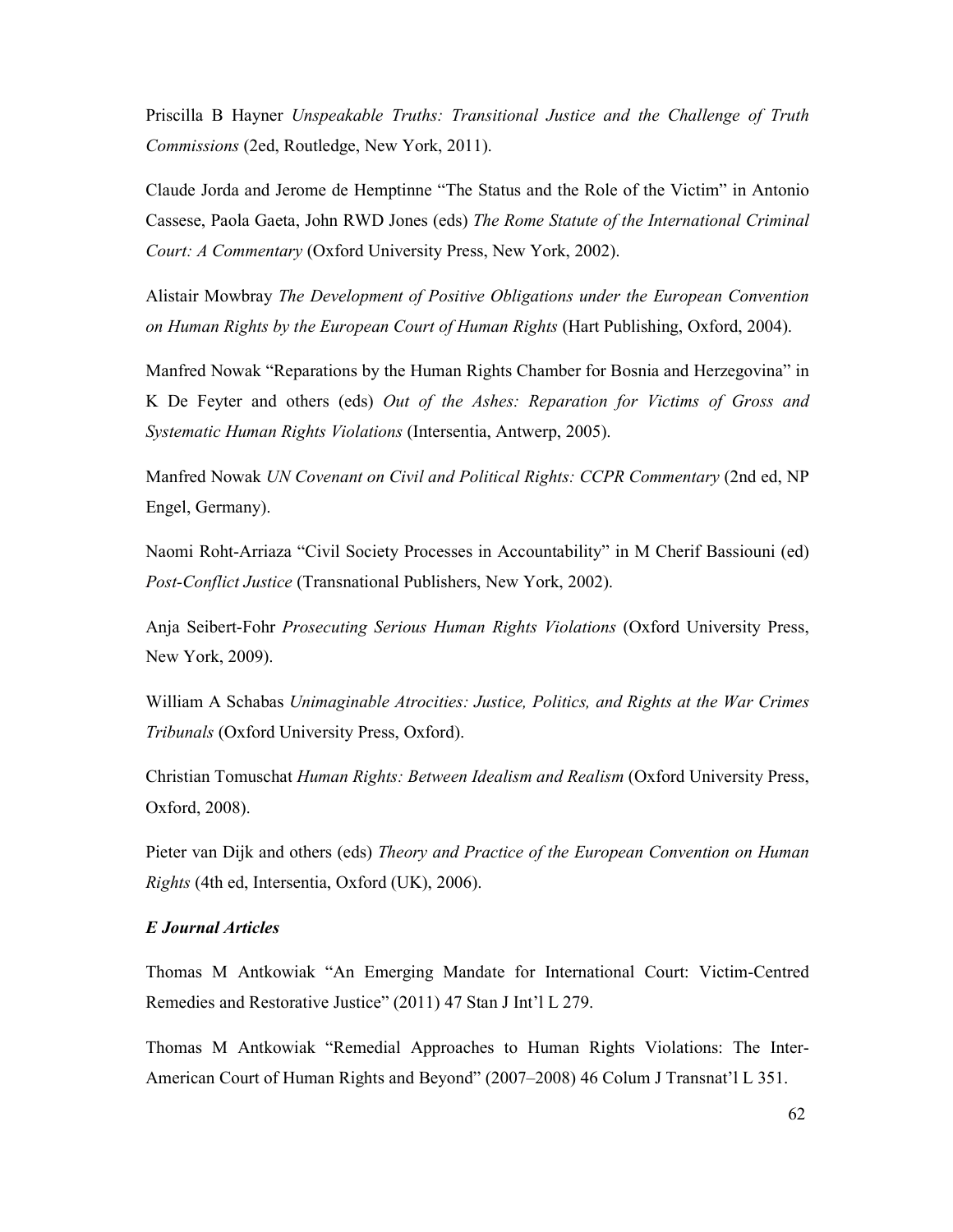Fionnuala Ni Aolain "Truth telling, accountability and the right to life in Northern Ireland" (2002) 5 EHRLR 572.

Joseph Barrett "Chechnya's Last Hope? Enforced Disappearances and the European Court of Human Rights" (2009) 22 Harv Hum Rts J 133.

M Cherif Bassiouni "International Recognition of Victims' Rights" (2006) 6(2) HRL Rev 203.

Elisabeth Baumgartner "Aspects of participation in the proceedings of the International Criminal Court" (2008) 90 International Review of the Red Cross 409.

Louis Blom-Cooper "What Went Wrong on Bloody Sunday: A Critique of the Saville Inquiry" [2010] PL 61.

Bill Bowring "What reparation does a torture survivor obtain from international litigation? Critical reflections on practice at the Strasbourg Court" (2012) 16(5) IJHR 755.

Carla Buckley "The European Convention on Human Rights and the Right to Life in Turkey" (2001) 1(1) HRL Rev 35.

Antonio Cassese "Clemency Versus Retribution in Post-Conflict Situations" (2007–2008) 46 Colum J Transnat'l L.

Juliet Chevalier-Watts "Effective Investigations under Article 2 of the European Convention on Human Rights: Securing the Right to life or an Onerous Burden on a State?" (2010) 21(3) EJIL 701.

Juliet-Chevalier-Watts "Has human rights law become lex specialis for the European Court of Human Rights in right to life cases arising from internal armed conflict?" (2010) 14(4) IJHR 584.

Christine H Chung "Victims' Participation at the International Criminal Court: Are Concessions fo the Court Clouding the Promise? (2008) 6 Nw U J Int'l Hum Rts 459.

Louise Doswald-Beck "The Right to life in armed conflict: Does International Humanitarian law provide all the answers?" (2006) 88 International Review of the Red Cross 881.

Jean Galbraith "The Pace of International Criminal Justice" (2009) 31 Mich J Int'l L 79.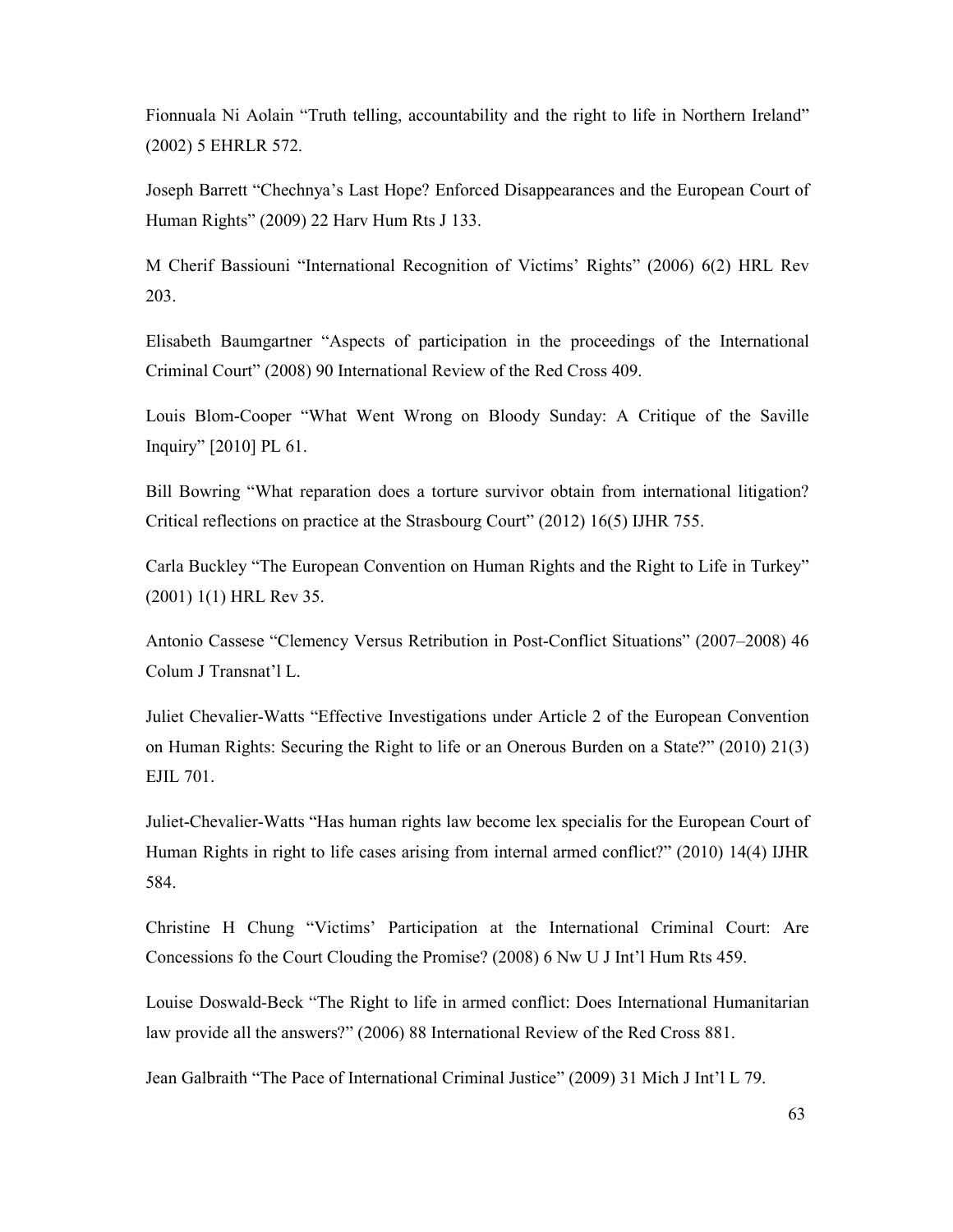Michael Humphrey "From Victim to Victimhood: Truth Commissions and Trials as Rituals of Political Transition and Individual Healing" (2003) 14(2) Australian Journal of Anthropology 171.

Lisa J Laplante "On the Indivisibility of Rights: Truth Commissions, Reparations, and the Right to Development" (2007) 10 Yale Hum Rts & Dev LJ 141.

Philip Leach "The Chechen conflict: analysing the oversight of the European Court of Human Rights" (2008) 6 EHRLR 732.

Neil Martin "*Bubbins v United Kingdom*: Civil Remedies and the Right to Life" (2006) 69(2) MLR 242–261.

Conor McCarthy "Victim Redress and International Criminal Justice: Competing Paradigms, or Compatible Forms of Justice" (2012) 10 JICJ 351.

Sam McIntosh "Fulfilling their purpose: inquests, article 2 and next of kin" [2012] PL 407.

Alistair Mowbray "The Creativity of the European Court of Human Rights" (2005) 5(1) HRL Rev 57.

Yasmin Naqvi "The right to truth in international law: fact or fiction?" (2006) 88 International Review of the Red Cross 245.

Jordan J Paust "The Right to Life in Human Rights Law and the Law of War" (2002) 65 Sask L Rev 411.

Helen Quane "Challenging the report of an independent inquiry under the Human Rights Act" [2007] PL 529.

Marny Requa "Truth, transition, and the Inquiries Act 2005" (2007) 4 EHRLR 404.

Bill Rolston "Dealing with the Past: Pro-State Paramilitaries, Truth and Transition in Northern Ireland" (2006) 28 Hum Rts Q 3.

Francoise Tulkens "The Paradoxical Relationship between Criminal Law and Human Rights" (2011) 9 JICJ 577.

Richard Ashby Wilson "Judging History: The Historical Record of the International Criminal Tribunal for the Former Yugoslavia" (2005) 27 Hum Rts Q.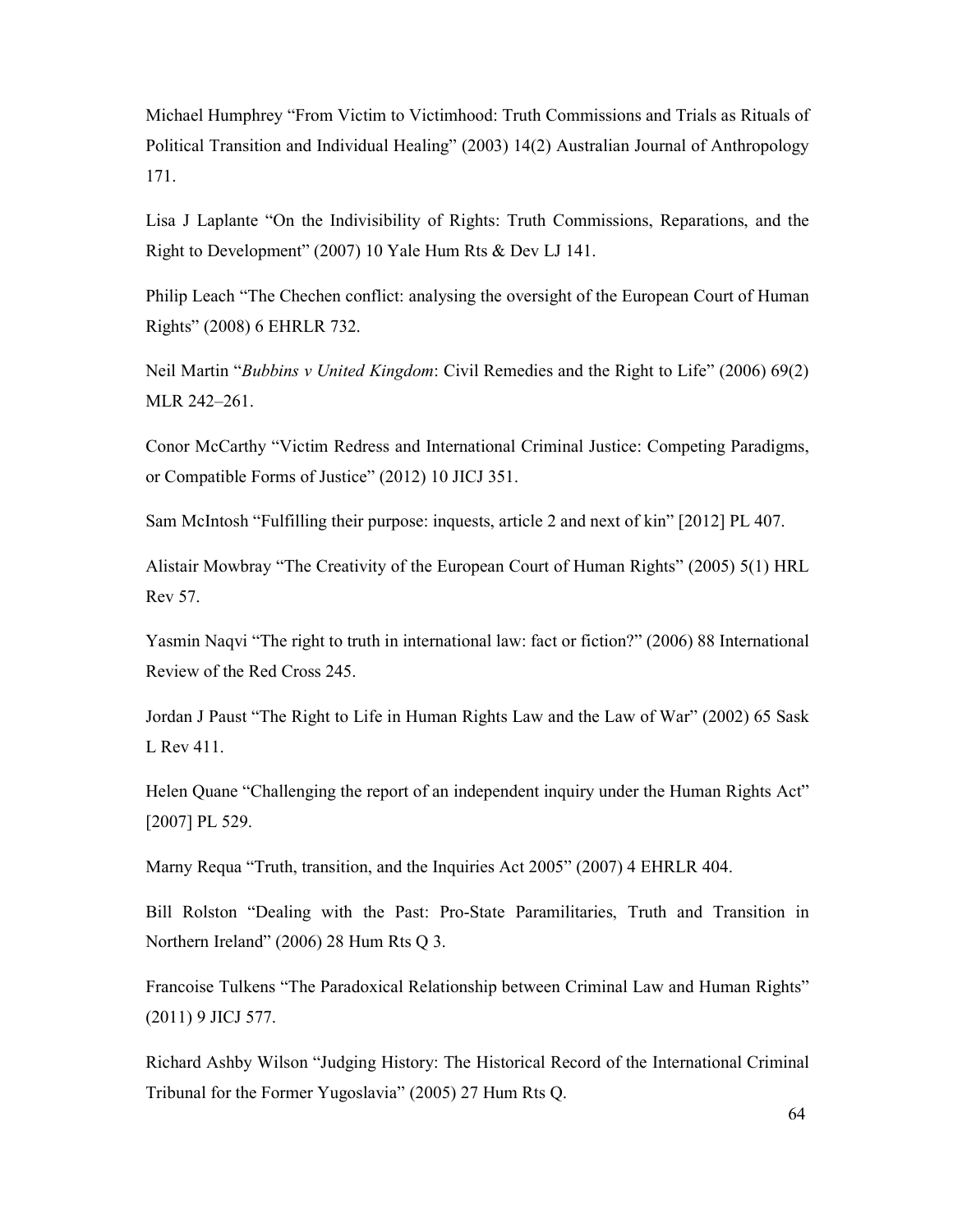Christine Van den Wyngaert "Victims before International Criminal Courts: Some Views and Concerns of an ICC Trial Judge" (2011) 44 Case W Res J Int'l L 475.

Salvatore Zappala "The Rights of Victims v. the Rights of the Accused" (2010) 8 JICJ 137.

### *F Parliamentary and Government Materials*

William Gage *The Baha Mousa Public Inquiry Report* (HC 1452–I, 8 September 2011).

William Gage *The Baha Mousa Public Inquiry Report* (HC 1452–II, 8 September 2011).

William Gage *The Baha Mousa Public Inquiry Report* (HC 1452–III, 8 September 2011).

United Kingdom Public and Administration Select Committee *Government by Inquiry* (HC51-I, 2003–2004).

### *G Reports*

Douglas Cassel and others *Report of the Independent International Panel on Alleged Collusion in Sectarian Killings in Northern Ireland* (Centre for Civil and Human Rights, Notre Dame Law School, 2006).

#### *H International Materials*

#### *United Nations Materials*

*Basic Principles and Guidelines on the Right to a Remedy and Reparation for Victims of Gross Violations of International Human Rights Law and Serious Violations of International Humanitarian Law* GA Res 60/147, A/Res/60/147 (2005).

Convention on the Rights of Persons with Disabilities, GA Res 61/106 UN Doc A/Res/106 (Jan 24 2007).

*Declaration of Basic Principles of Justice for Victims of Crime and Abuse of Power GA Res* 4034, A/Res/40/34 (1985).

International Convention for the Protection of All Persons from Enforced Disappearance GA Res 61/177, UN Doc A/Res/61/177 (12 January 2007)

*Resolution on Assistance and Co-operation in accounting for persons who are missing or dead in armed conflicts* GA Res 3220 XXIX (1974).